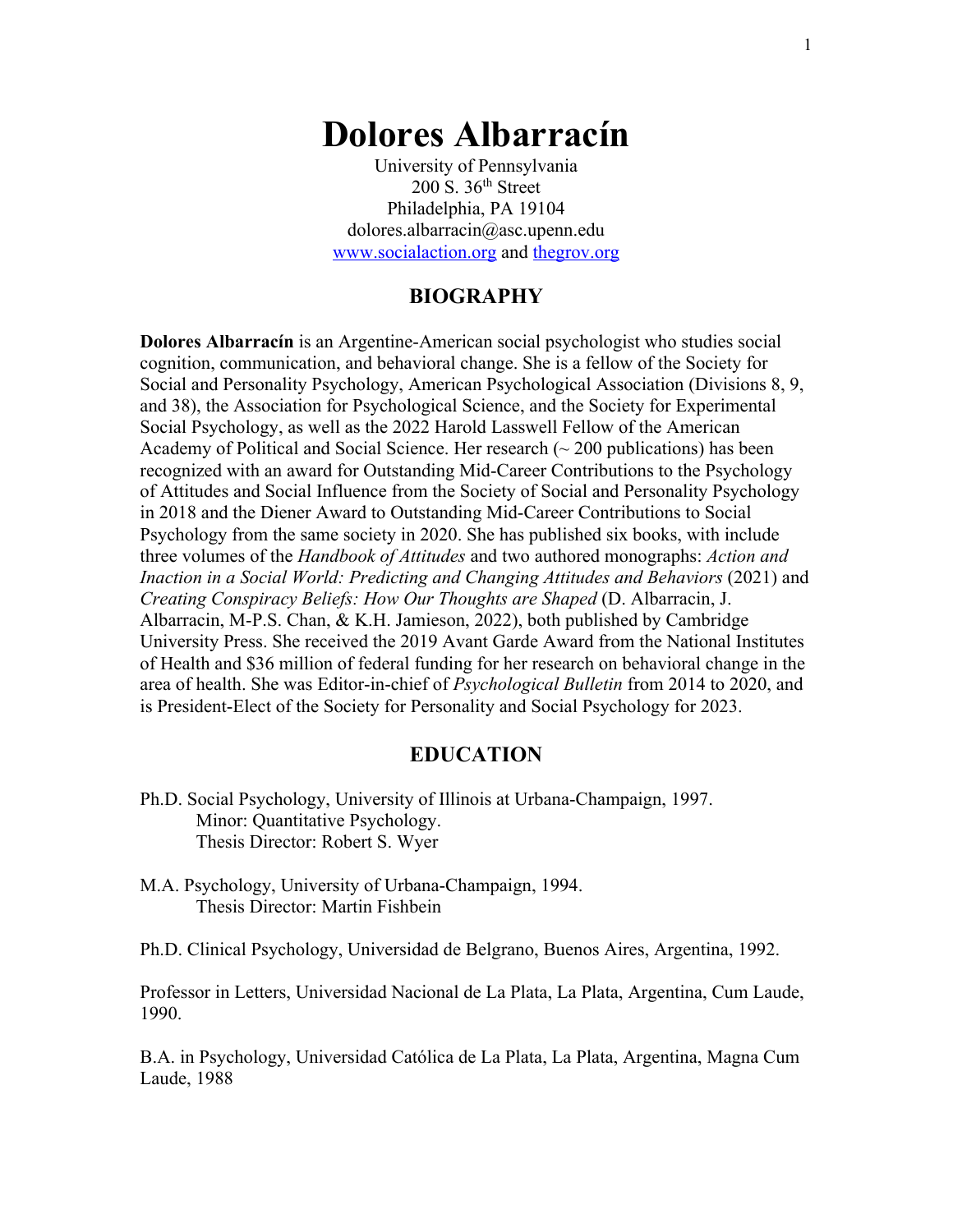#### **ACADEMIC APPOINTMENTS**

Alexandra Heyman Nash Penn Integrates Knowledge University Professor, University of Pennsylvania; Director of the Science of Science Communication Division of the Annenberg Public Policy Center, 2021-Present. Professor of Communication in the Annenberg School for Communication. Professor of Family and Community Health in the School Nursing. Professor of Psychology in the School of Arts and Sciences. Professor of Health Care Management at the Wharton School of Business.

Professor, Department of Psychology. Professor of Business Administration. Professor of Medicine, University of Illinois at Urbana-Champaign, courtesy appointment 2012-2014, 2007-Present as Professor Emerita.

Martin Fishbein Professor of Communication (Annenberg School for Communication) and Professor of Psychology (School of Arts and Sciences), University of Pennsylvania, 2012-2014.

Assistant Professor to Associate Professor (2003) to R. David Thomas Professor of Psychology (2006), Department of Psychology (and Affiliate Professor of Marketing), University of Florida, 1997-2008.

#### **CENTER AND VISITING APPOINTMENTS**

Faculty Affiliate, Penn in Latin America and the Caribbean (Global Initiatives), 2021- Present

Faculty Affiliate, Center for Latin American and Latinx Studies, 2021-Present

Research Associate, Population Study Center, 2021-Present

Senior Fellow, Leonard Davis Institute for Health Economics, University of Pennsylvania, 2014, 2021-Present.

Annenberg Public Policy Center, University of Pennsylvania, Visiting Scholar, 2018, 2019.

Affiliate, Trust Institute, University of Illinois, 2017-Present.

Affiliate, Illinois Informatics Institute, University of Illinois, 2016-Present.

Affiliate, Center for Caribbean and Latin American Studies, University of Illinois, 2016- Present.

Affiliate, Beckman Institute for Science and Technology, 2014-Present.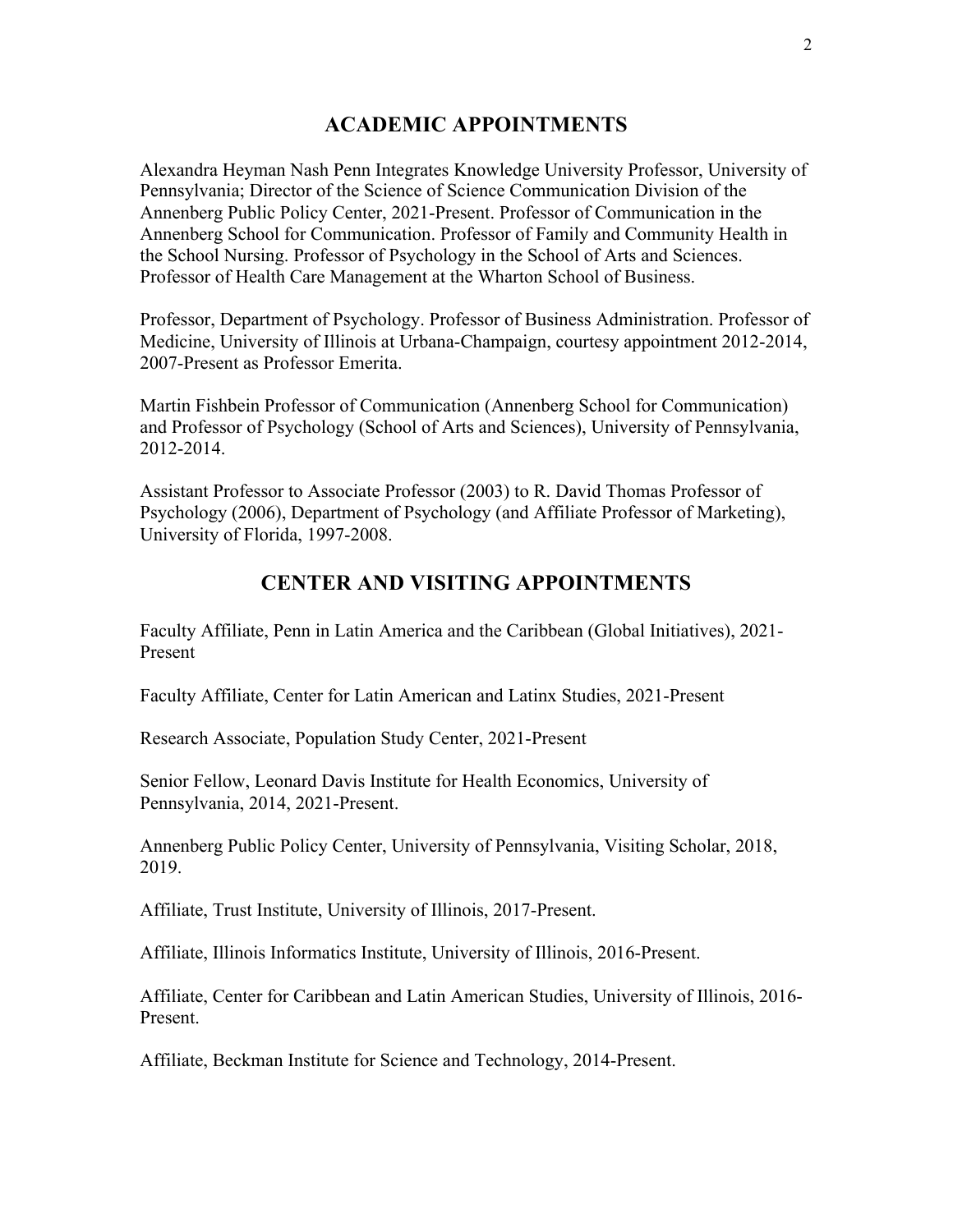Fellow, Institute for Health Research and Policy, University of Illinois at Chicago, 2014- Present

Faculty Fellow, Warren Center for Network and Data Sciences, University of Pennsylvania, 2014.

Member, Developmental Center for AIDS Research, University of Illinois, 2011-Present. Member, University of Illinois Cancer Research Center, University of Illinois, 2011- Present.

Kellogg School of Business, Northwestern University, Visiting Professor during research leave at Illinois, 2011-12.

Director, Social Psychology Training Program, Department of Psychology, University of Florida, 2005-2007.

### **HONORS AND AWARDS**

2022 Harold Lasswell Fellow, American Academy of Political and Social Science.

Fellow of Society for the Psychological Study of Social Issues, Elected 2021.

Impact Award, College of Liberal Arts and Sciences, University of Illinois, 2021.

Commendation, Society for Improvement of Psychological Science, 2021.

Diener Award for Outstanding Mid-Career Contributions to Social Psychology from the Society for Personality and Social Psychology, 2020.

Avant Garde Award, National Institute of Drug Abuse, 2019. Supports individual scientists of exceptional creativity who propose high-impact, bold basic research that will open new areas of HIV/AIDS research and/or lead to new avenues for prevention and treatment of HIV/AIDS among people who use drugs.

Fellow of Society for Health Psychology, Elected 2020.

Faculty Associate, Center for Advanced Studies, University of Illinois, 2019.

Mid-Career Award for Outstanding Scientific Contribution, Attitudes & Social Influence Interest Group, Society for Personality and Social Psychology, 2018.

List of excellent teachers, University of Illinois, 2009, 2010, 2011, 2016, 2017, 2018, 2021.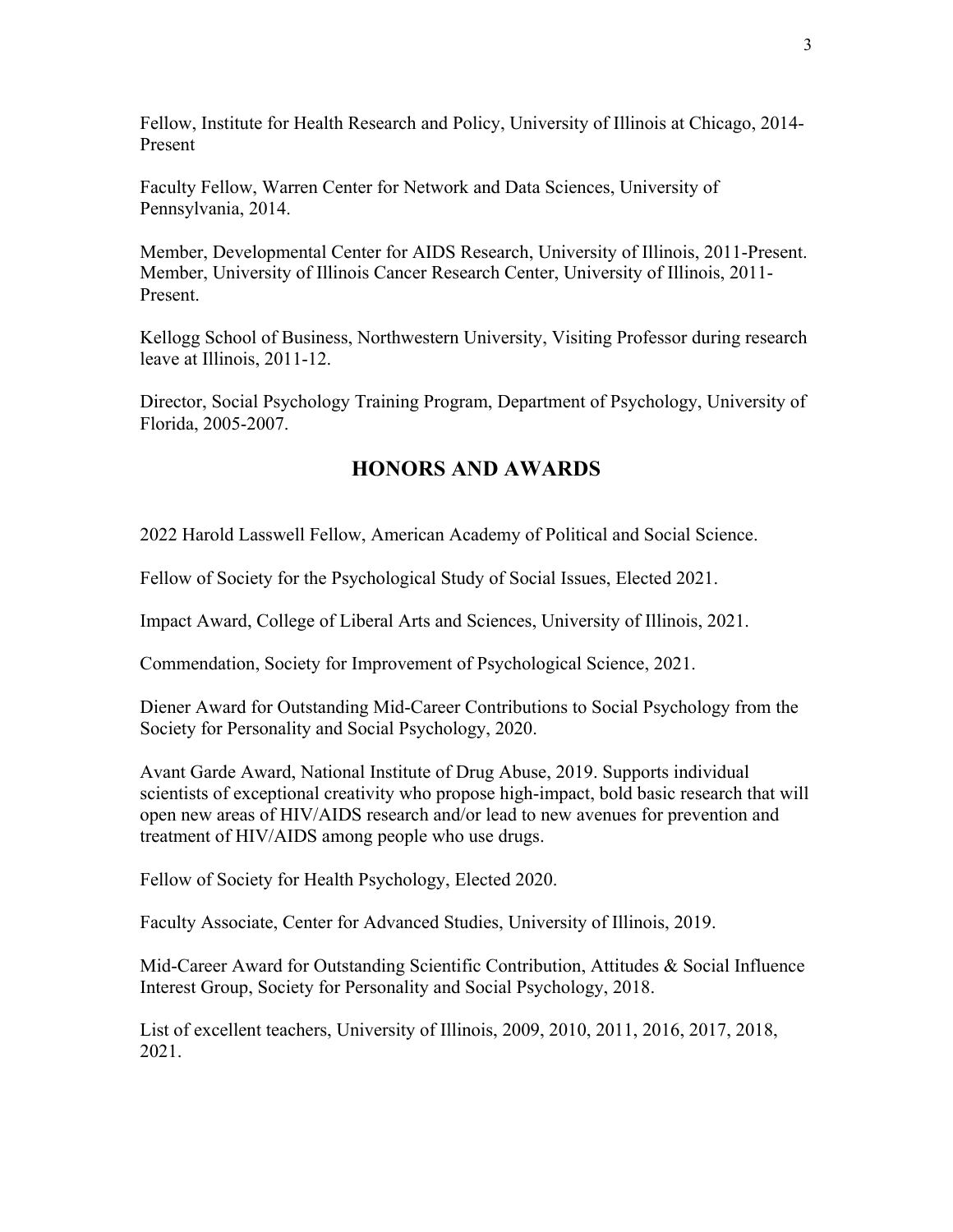Distinguished Fellow, Annenberg Public Policy Center, University of Pennsylvania, 2016.

Faculty Associate, Center for Advanced Studies, University of Illinois, 2011.

Fellow of Association of Psychological Science, Elected 2009.

Fellow of American Psychological Association, Elected 2009.

Fellow of Society for Personality and Social Psychology, Elected 2009.

University Faculty Recognition Honoree, University of Florida, 2007.

R. David Thomas Endowed Legislative Professor of Psychology, Awarded 2006 for duration of appointment as professor.

Scientist Development Award from the National Institute of Mental Health, 2005. Anderson Faculty Honoree, University of Florida, 2004.

Fellow, Society for Experimental Social Psychology, 2003.

Award from Provost Colburn, University of Florida, 2002.

Anderson Faculty Honoree, University of Florida, 2001.

Scientist Development Award from the National Institute of Mental Health, 1999.

Award from President Lombardi, University of Florida, 1999.

Tinker Foundation Field Research Award, 1997.

Dissertation Research Award from the American Psychological Association, 1996.

Outstanding-International-Student Fellowship, University of Illinois at Urbana-Champaign, 1996.

Scholarships from the National Council of Scientific Research (CONICET, Argentina), 1995-1997, 1992, 1990-1992, 1989.

#### **EDITORIAL RESPONSIBILITIES**

**Editor in Chief:** *Psychological Bulletin*, 2014-2020

**Associate Editor:** *Behavioral Science and Policy* (Editor for Social Psychology: Susan Fiske; Journal Editor: Craig Fox), 2013-2020.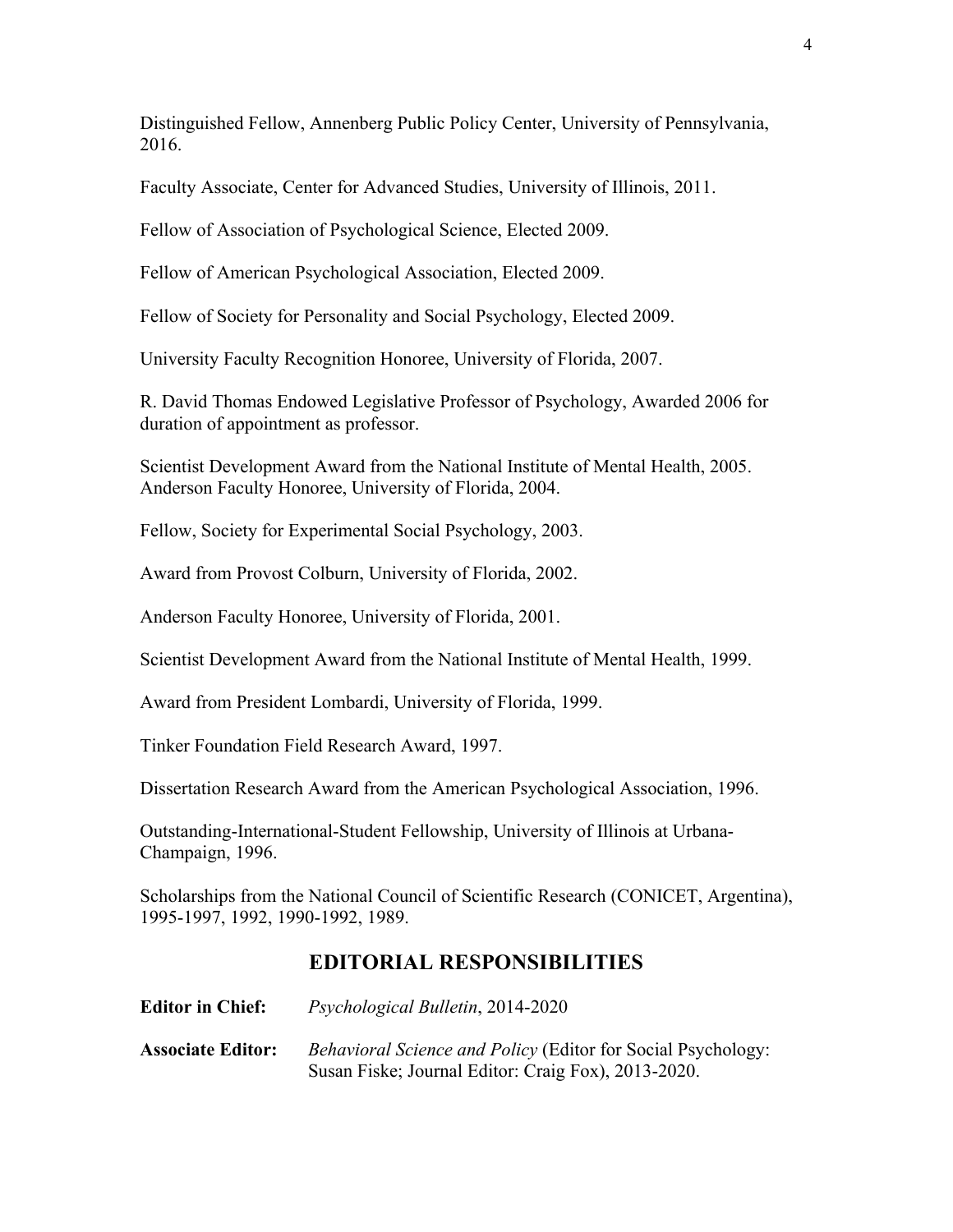| <b>Invited Editor:</b>   | Personality and Social Psychology Bulletin, Proceedings National<br><b>Academy of Science</b>                                                                                                                                                                                                                                                                                                                                                                                                                                                                                                                                                                             |
|--------------------------|---------------------------------------------------------------------------------------------------------------------------------------------------------------------------------------------------------------------------------------------------------------------------------------------------------------------------------------------------------------------------------------------------------------------------------------------------------------------------------------------------------------------------------------------------------------------------------------------------------------------------------------------------------------------------|
| <b>Editor:</b>           | Special issue of AIDS and Behavior. Modeling the Interplay of<br>Individual, Interpersonal, and Structural Level Factors in HIV<br>Diagnosis, Prevention and Treatment.                                                                                                                                                                                                                                                                                                                                                                                                                                                                                                   |
| <b>Editorial Boards:</b> | Journal of Experimental Psychology: General, 2011-2014<br>Social Psychology and Personality Science, 2010-2015<br>Personality and Social Psychology Bulletin, 2004-2008<br>Psychological Bulletin, 2008-2013, 2019-Present<br>Journal of Research Syntheses, 2008-2012<br>Personality and Social Psychology Review, 2005-2014<br>AIDS and Behavior, 2005-2006<br>Basic and Applied Social Psychology, 2004-2006<br>International Review of Public and Nonprofit Marketing, 2005-<br>2006<br>Journal of Consumer Psychology, 2004-2006<br>Journal of Social Psychology, 1998-2006<br>Journal of Public Policy and Marketing, 2002-2006<br>Psychological Inquiry, 2002-2015 |

# **RESEARCH INTERESTS AND GROUPS**

Attitudes and social cognition, self-regulation. Motivational processes in attitude and behavior change. Action goals and cognitive processes. Applications of social cognition to disease prevention programs.

#### **Director of Social Action Lab**

The social action lab is the experimental core directed by Dr. Albarracín, in charge of testing theory and substantive ideas about persuasion, behavior change, and goals/motivation. The group has five Ph.D. candidates, two postdoctoral fellows, and twelve undergraduates.

#### **Director of Health, Social-Media, & Technology Group**

The health and social media group includes psychologists, computer scientists, a linguist, statisticians, and public health scholars. This team comprises seven faculty members (three at Illinois, one at Albany, two at Emory), two postdocs, and five graduate students. It is led by Dr. Albarracín and has the objective of facilitating specific research projects and to facilitate collaborations and training in the area.

Coordinator of the grov.org, Grid for the Reduction of Vulnerability, a network of  $90<sup>+</sup>$ counties in 13 states, dedicated to promoting health in the area of drug use and COVID-19 and promoting vaccination.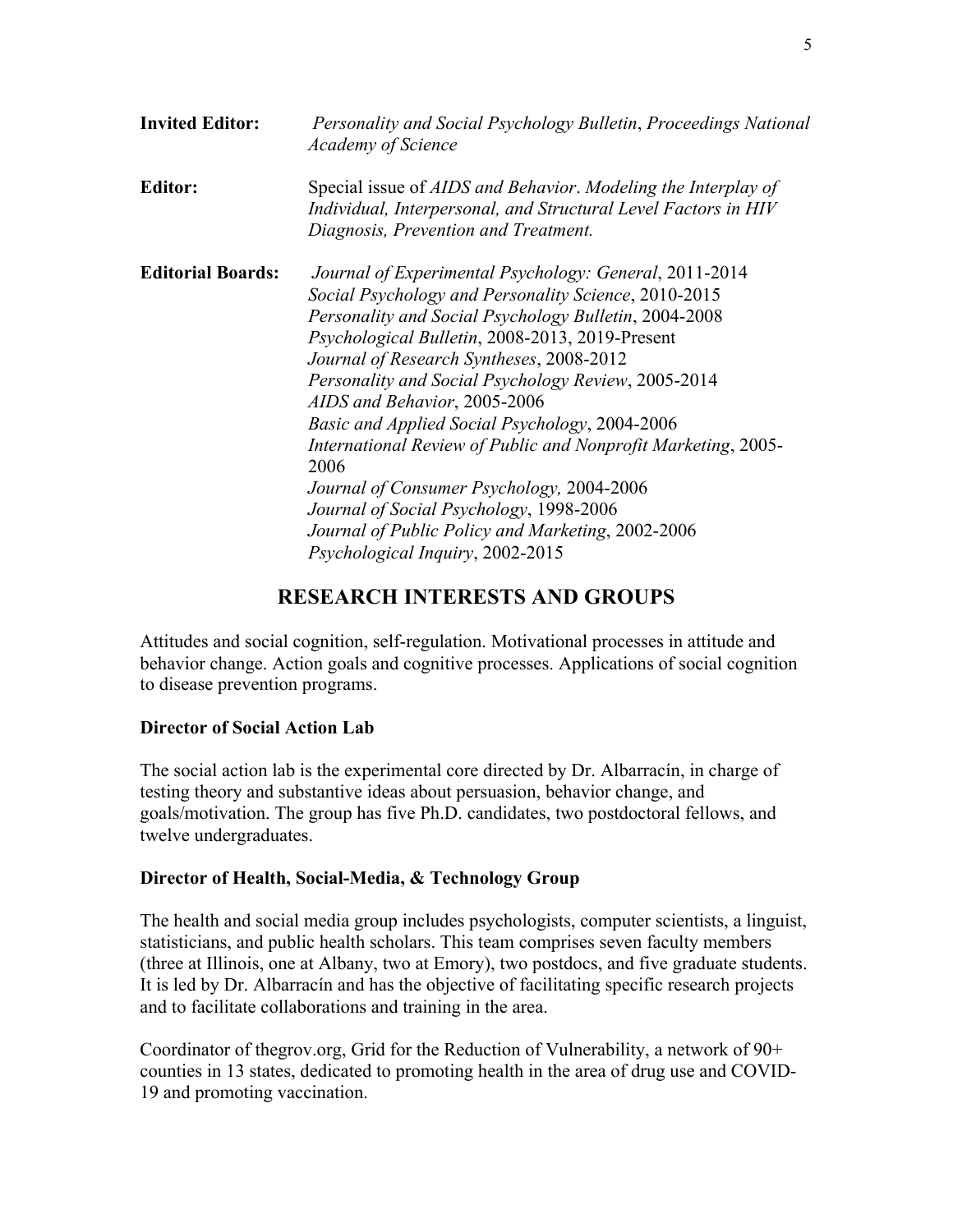#### **RESEARCH GRANTS**

Penn Mental Health AIDS Research Center (PMHARC), University of Pennsylvania. *Assessing the Impact of COVID-19 Pandemic on HIV Epidemiology Among Individuals Who Inject Drugs in the United States* (Co-PI; PI: Bita Fayaz-Farkhad). Costs: \$20,000. February 2021-February 2022.

Penn Center for AIDS Research (CFAR) and the Penn Mental Health AIDS Research Center (PMHARC), University of Pennsylvania. *Developing a machine learning method to increase HIV/HCV prevention and care and substance use treatment in people who inject drugs* (Co-PI; PI: Sally Chan). Costs \$31,000. February 2021-February 2022.

National Science Foundation (NSF 104359). *Conference on Bridging Disciplinary Divides for Behaviorally Modulated Mathematical Models in Human Epidemiology* (PIs: Timothy Reluga, Eli Fenichel, Dolores Albarracín). Total Costs: \$100,000. May 2021- May 2022.

National Science Foundation (NSF 2031972) RAPID: *Agenda Generality and Behavior in Social Network Interactions about COVID-19*. (PI: Dolores Albarracín). Total Costs: \$200,000. August 2020-August 2021.

National Institute of Allergies and Infectious Diseases (R01 AI147487). *Development and validation of regional models of HIV vulnerabilities and solutions* (MPIs: Dolores Albarracín & Sally Chan). Total Costs: \$2,493,185, July 2019-June 2023.

National Institutes of Drug Abuse (DP1 DA048570). *Digital, Community-Led, Social Action Initiative to Reduce Opioid Vulnerability and HIV/HCV in Rural Areas of the Midwest and Appalachia* (PI: Dolores Albarracín). Total Costs: \$3,901,354. April 2019- March 2024. (Avant Garde Award within the Pioneer Award Program)

National Institutes of Health (R01 MH114847). *Mining Social Media Messages for HIV Testing and Prevention Communication* (PI: Dolores Albarracín). Total Costs: \$2,911,036, September 2018-August 2023.

National Institutes of Health (R56 AI114501). *Online media and structural influences on new HIV/STI Cases in the US (2015-2017)* (PI: Dolores Albarracín). Total Costs: \$656,196, May 2015-2017.

National Institutes of Health (R01 MH094241). *Efficacy and Effectiveness of Multi-Behavior Interventions Relevant to HIV*. (PI: Dolores Albarracín). Total costs: \$2,567,581, April 2012-February 2019.

National Institutes of Health, *START CARE-Surveillance-assisted HIV testing and relinkage to care.* Co-Investigator. (PI: Baligh Yehia). (Direct costs: \$259,000, March 2014-2015.

*Development of an app for delivery of medication in Africa.* Co-Investigator. (PI Robert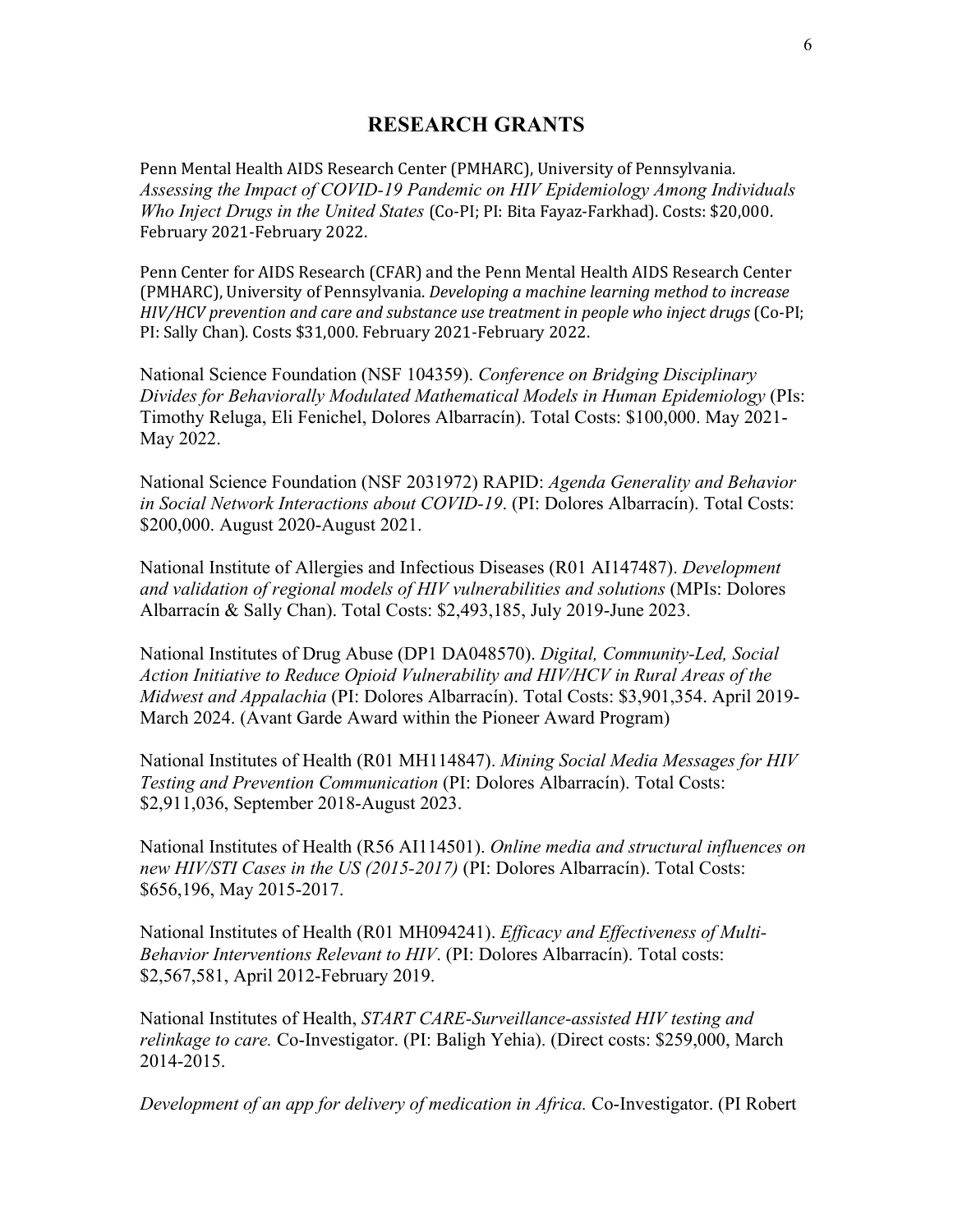Gross). Global Engagement Fund, University of Pennsylvania. Co-Investigator. Costs: \$40,000, January 2014-2015.

National Institutes of Health (P50 CA179546-01), *Tobacco Center on Regulatory Science: Tobacco Product Messaging in a Complex Communication Environment.* (Co-Chair of Training Program: Dolores Albarracín) (Year 2012), (PIs R. Hornik and C. Lerman), Total costs: \$18,700,000, August 2013-2018.

National Institutes of Health (R01 NR08325). *Selective Exposure in HIV Prevention*. (PI: Dolores Albarracín). Total costs: \$1,885,455, February 2009-February 2014.

National Institutes of Health (F31 MH086324). *Predicting Attention to HIV Prevention Information*. Mentor. (PI: Allison Earl), Direct costs: \$41,000, October 1, 2009- September 31, 2011.

Centers for Disease Control, *MSM statewide needs assessment and strategic plan*, Costs: \$82,000; Co-Investigator. (PI: Mildred Williamson), April 2009-April 2010.

National Institutes of Health (R13 MH080619). *Conference: A look at behavior change across individuals, families, and communities in the era of HIV*. (PI: Dolores Albarracín). (Co-Investigators: Ralph DiClemente, Alex Rothman, and Carlos del Rio), Total costs: \$113,000, May 2008-May 2009.

Scientist Development Award from the National Institute of Mental Health (K02 MH075616). *Attitudes and motivations in action: Applying behavior change theory to HIV prevention,* (PI: Dolores Albarracín). Total costs: 623,835; June 2005- June 2010.

National Institutes of Health (R01 NR08325). *Selective Exposure in HIV Prevention*. (PI: Dolores Albarracín). Total costs: \$3,145,974, August 2002-June 2008.

Scientist Development Award from the National Institute of Mental Health (K01 MH01861). *Change maintenance and decay in HIV prevention*. (PI: Dolores Albarracín). Total costs: \$634,578, August 1999-August 2004.

University of Florida Research Grant. *A model of persuasion and self-persuasion*. (PI: Dolores Albarracín). \$7,000, 1998.

National Institute of Mental Health (RO3 MH58073). *Predictors of success in condom use communications*. (PI: Dolores Albarracín). Total costs: \$138,609, 1997-2000.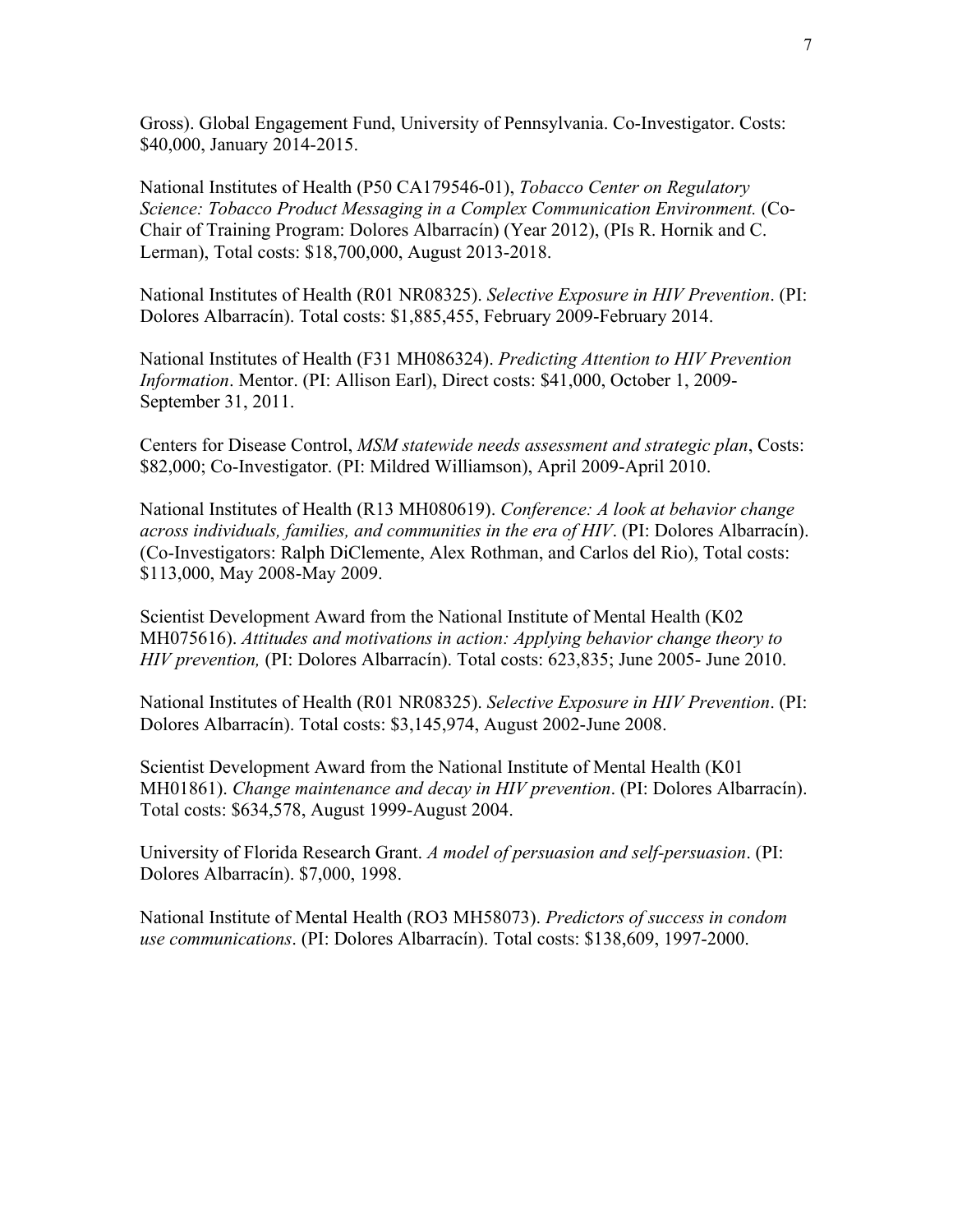### **PUBLICATIONS**

# **AUTHORED BOOKS**

- 1. Albarracín, D. (2021). *Action and Inaction in a Social World: Prediction and Change of Attitudes and Behavior.* Cambridge University Press.
- 2. Albarracín, D. Albarracín, J., Chan, S.M.P., & Jamieson, K.H. (2022). *Creating Conspiracy Beliefs: How Our Thoughts are Shaped.* Cambridge University Press.

# **EDITED BOOKS**

- 3. Albarracín, D., & Johnson, B. T. (2019). *Handbook of Attitudes; Basic Principles.* Second Edition. New York: Routledge.
- 4. Albarracín, D., & Johnson, B. T. (2019). *Handbook of Attitudes: Applications.* New York: Routledge.
- 5. Ajzen, I., Albarracín, D., & Hornik, R. (2007). *Prediction and change of health behavior: Applying the theory of reasoned action approach.* Mahwah, NJ: Lawrence Erlbaum.
- 6. Albarracín, D., Johnson, B. T., & Zanna, M. P. (2005). *Handbook of attitudes.* Mahwah, NJ: Lawrence Erlbaum.

# **ARTICLES AND CHAPTERS**

#### **2022 and In Press**

1. Jung, A., Sunderrajan, A., …, & Albarracín, D. (in press). Testing a Digitally Distributed Method to Recruit a Network of Community Organizations to Fight the Consequences of the Drug Epidemic: A Study in Thirteen American States. *Journal of Community Psychology*.

2. Dai, W., & Albarracín, D. (in press). It's time to do more research on the attitude behavior relation: A commentary on implicit attitude measures. *WIRE's Cognitive Science*.

3. Kuru, O., Chan, M-p.S., Hang, L., Stecula, D., Jamieson, K.H., & Albarracín, D. (in press). Religious Affiliation and Philosophical and Moral Beliefs about Vaccines: A Longitudinal Study. *Journal of Health Psychology*.

*4.* O'Brien, T., Grid for the Reduction of Regional Vulnerability, Feinberg, J., Gross, R., & Albarracín, D. (2022). Supportive environments during the substance use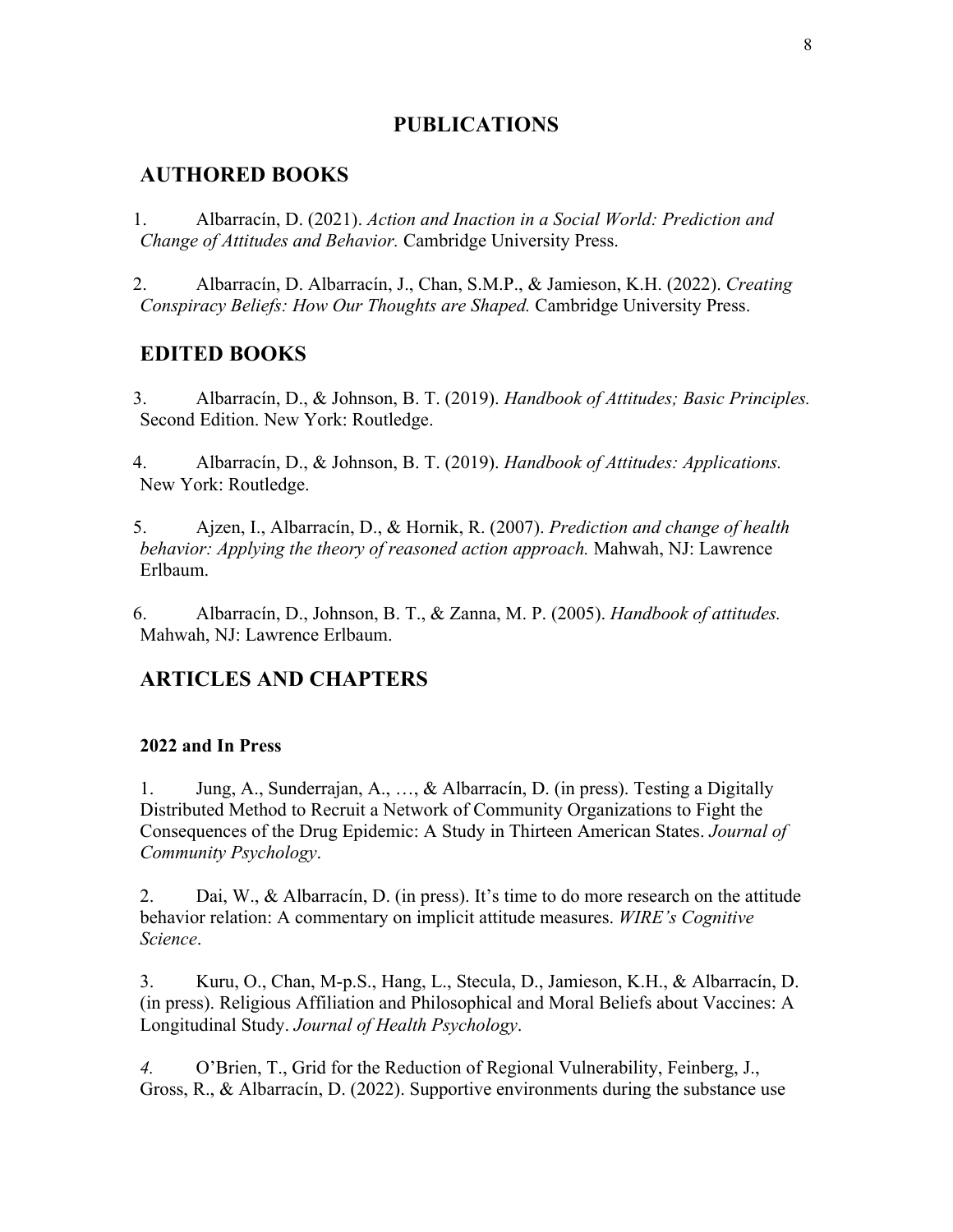disorder epidemic in the rural United States: Provider support for interventions and expectations of interactions with providers. *Social Science and Medicine.*

*5.* Karan, A. & Albarracín, D (in press). Resistance to persuasion. *Oxford Research Encyclopedia of Psychology.*

### **2021**

6. Albarracín, D. & Dai, W. (2021). Priming effects on behavior and priming behavioral concepts: A commentary on Sherman and Rivers. *Psychological Inquiry*, 32, 1, 2021, 24-28.

7. Albarracin, D., Jung, H., Song, W., Tan, A., & Fishman, J. (2021). Rather than inducing psychological reactance, requiring vaccination strengthens intentions to vaccinate in us populations. *Scientific Reports, 11,* 20796.

8. Albarracín, D. & Jung, H. (2021). A research agenda for the post-COVID-19 world: Theory and research in social psychology. *Asian Journal of Social Psychology*, 24, 10-17. https://doi.org/10.1111/ajsp.12469

9. Barton, A.W., Reinhart, C.A. Campbell, C.C., Smith, D.C. & Albarracín, D. (2021). Opioid use at the transition to emerging adulthood: A latent class analysis of nonmedical use of prescriptions opioids and heroin use. *Addictive Behaviors, 114,* 106767.

10. Chan, M-p. S., Morales, A., Zlotorzynska, M., Sullivan, P. & Sanchez, T., Zhai, C., & Albarracín, D. (2021). Estimating the influence of twitter on pre-exposure prophylaxis (PrEP) Use and HIV testing as a function of rates of men who have sex with men (MSM) in the United States. *AIDS*, 35, S101-S109. doi: 10.1097/QAD.0000000000002838

11. Durantini, M., Grid for the Reduction of Regional Vulnerability, & Albarracin, D. (2021). The associations of religious affiliation, religious service attendance, and religious leader norm with support for protective versus punitive drug policies: A look at the states affected by the rural opioid epidemic in the United States. *Journal of Rural Mental Health*, *45*(3), 155–170. https://doi.org/10.1037/rmh0000188

12. Fayaz-Farkhad, B., Karan, A., & Albarracín, D. (2021). Longitudinal Pathways to Influenza Vaccination Vary with Socio-Structural Disadvantages. *Annals of Behavioral Medicine*, kaab087, https://doi.org/10.1093/abm/kaab087

13. Fayaz-Farkhad, B., Chan, S. M-P., Nazari, M., & Albarracín, D. (2021). State Health Policies and Interest in PrEP: Evidence from Google Trends. *AIDS Care*, 1-9, doi: 10.1080/09540121.2021.1934381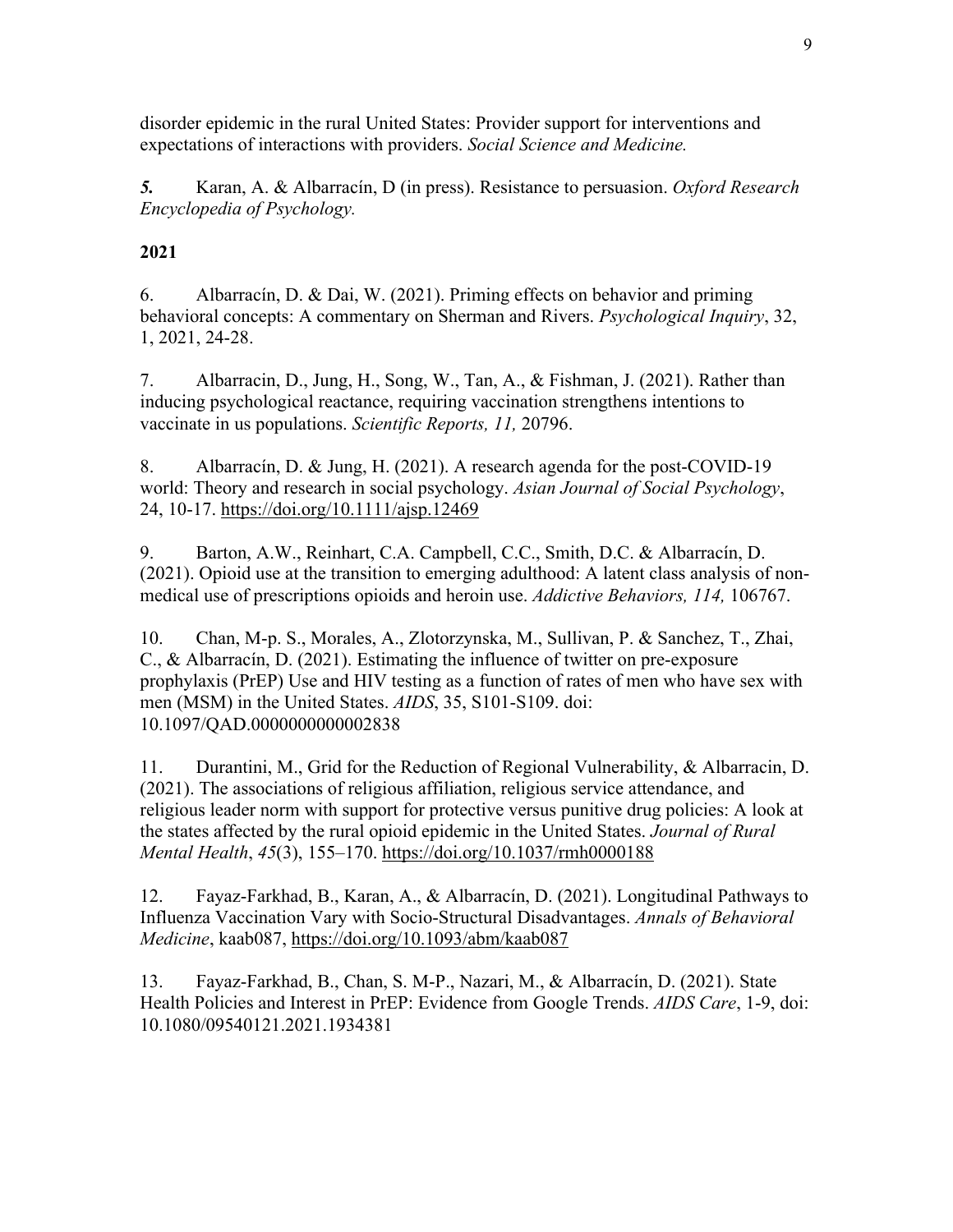14. Fayaz-Farkhad, B., Holtgrave, D., & Albarracín, D. (2021). Insights on the implications of COVID-19 mitigation measures for mental health. *Economics and Human Biology, 40*, 100963. 10.1016/j.ehb.2020.100963

15. Fayaz-Farkhad, B., Holtgrave, D., & Albarracín, D. (2021). Positive effect of the Affordable Care Act Medicaid expansions on HIV diagnoses and pre-exposure prophylaxis use. *American Journal of Preventive Medicine, 60,* 335-342.

16. Kuru, O., …, & Albarracín, D. (2021). The effects of scientific messages and narratives about vaccination. *PLOS One*. 16(3):e0248328. doi: 10.1371/journal.pone.0248328.

17. O'Brien, T., Palmer, R., & Albarracin, D. (2021). Misplaced trust: When trust in science fosters belief in pseudoscience and the benefits of critical evaluation. *Journal of Experimental Social Psychology*, 96, 104184.

18. Sass, D., Li, B., Fayaz-Farkhad, B., Chan, S. M-P., & Albarracín, D. (2021). Are spatial models advantageous for predicting county-level HIV epidemiology across the United States? *Spatial and Spatio-temporal Epidemiology,*  https://doi.org/10.1016/j.sste.2021.100436

19. Sunderrajan, A. & Albarracín, D. (2021). Are actions better than inactions? Positivity, outcome, and intentionality biases in judgments of action and inaction. *Journal of Experimental Social Psychology, 94, 104105.*  https://doi.org/10.1016/j.jesp.2021.104105

20. Sunderrajan, A., & Albarracín, D. (2021). Naïve definitions of action and inaction: A study of free associations using natural language processing and top-down coding. *Psicothema*, 33, 7-15.

21. Sunderrajan, A., White, B., Durantini, M., Sanchez, F., Glasman, L., & Albarracín, D. (2021). Complex Solutions for a Complex Problem: A Meta-Analysis of the Efficacy of Multiple-Behavior Interventions on Change in Outcomes Related to HIV. *Health Psychology*. https://doi.org/10.1037/hea0001088

22. Vohs, K.,…, & Albarracín, D. (2021). A multi-site preregistered paradigmatic test of the ego depletion effect. *Psychological Science*. doi: 10.31234/osf.io/e497p

23. White, B.X., Jiang, D., & Albarracín, D. (2021). The limits of defaults: The influence of decision times on default effects. *Social Cognition*, 39, doi: 10.1521/soco.2021.39.5.543

#### **2020**

24. Albarracín, D. (2020). Conspiracy beliefs: Knowledge, ego-defense, and social integration. In R. Greifeneder, M. Jaffé, E. J. Newman, & N. Schwarz (Eds.), *The*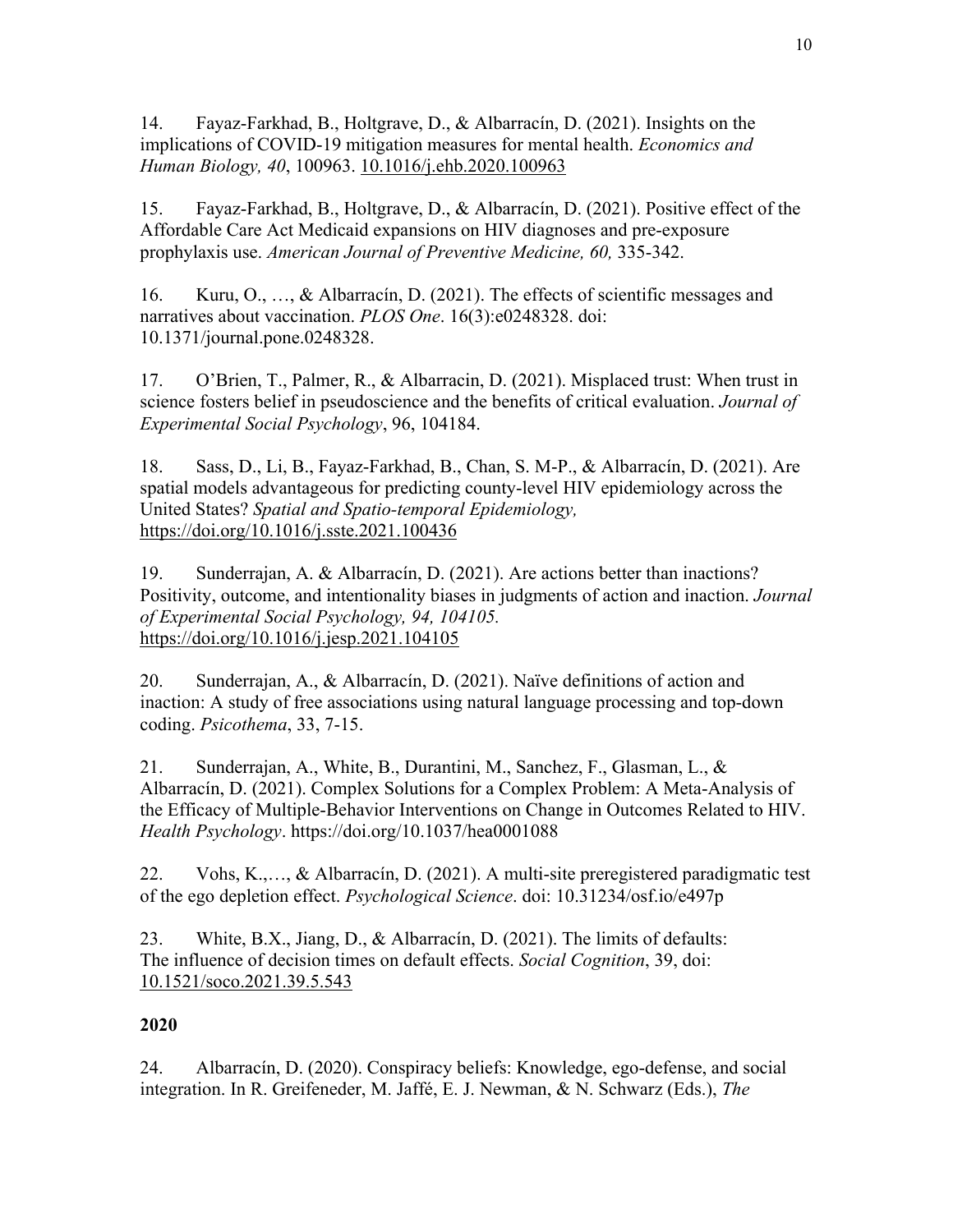*psychology of fake news: Accepting, sharing, and correcting misinformation.* London: Routledge.

25. Albarracín, D., Sunderrajan, A., McCulloch, K.C., & Jones, C.R. (2020). Mistaking an intention for a behavior: The case of enacting behavioral decisions versus simply intending to enact them. *Personality and Social Psychological Bulletin*. https://doi.org/10.1177/0146167220929203 (Shared first authorship.)

26. Chan, M-P S., Jamieson, K.H., & Albarracín, D. (2020). Prospective associations of regional social media messages with attitudes and actual vaccination: A big data and survey study of the influenza vaccine in the United States. *Vaccine, 38,* 6236-6247.

27. Dai, W., Palmer, R., Sunderrajan, A., Durantini, M., Sánchez, F., Glasman, L. R., Chen, F., & Albarracín, D. (2020). More behavioral recommendations produce more change: A meta-analysis of efficacy of multi-behavior recommendations to reduce nonmedical substance use. *Psychology of Addictive Behaviors*. 10.1037/adb0000586

28. Gandhi, N., Morales, A., Chan, S.M-P., Albarracín, D. Zhai, C. (2020). Predicting Opioid Overdose Crude Rates with Text-Based Twitter Features (Student Abstract) *Proceedings of the AAAI Conference on Artificial Intelligence, 34*(10):13787-13788

29. Jamieson, K.H., & Albarracín, D. (2020). The relation between media consumption and misinformation at the outset of the SARS-CoV-2 pandemic in the US. *The Harvard Kennedy School Misinformation Review, 1,* DOI: https://doi.org/10.37016/mr-2020-012

30. Jung, H. & Albarracín, D. (2020). Concerns for others increase the likelihood of vaccination against Influenza and COVID-19 more in sparsely, rather than densely populated areas. *Proceedings of the National Academy of Sciences*, 118 (1) e2007538118; https://doi.org/10.1073/pnas.2007538118

31. Lewandowsky, S., Cook, J., Ecker, U. K. H., Albarracín, D., Amazeen, M. A., Kendeou, P., Lombardi, D., Newman, E. J., Pennycook, G., Porter, E. Rand, D. G., Rapp, D. N., Reifler, J., Roozenbeek, J., Schmid, P., Seifert, C. M., Sinatra, G. M., Swire-Thompson, B., van der Linden, S., Vraga, E. K., Wood, T. J., Zaragoza, M. S. (2020). *The Debunking Handbook 2020*. Available at https://sks.to/db2020. DOI:10.17910/b7.1182

32. Lu, H., 2018-2019 APPC ASK Group, Winneg, K., Jamieson, K.H., & Albarracín, D. (2020). Intentions to seek information about the influenza vaccine: The role of informational subjective norms, anticipated and experienced affect, and information insufficiency. *Risk Analysis*, 40(10), 2040-2056. doi:10.1111/risa.13459

33. Stecula, D., Kuru, O., Albarracín, D., & Jamieson, K.H. (2020). Policy views and negative beliefs about vaccines in the United States, 2019. *American Journal of Public Health. DOI: 10.2105/ajph.2020.305828*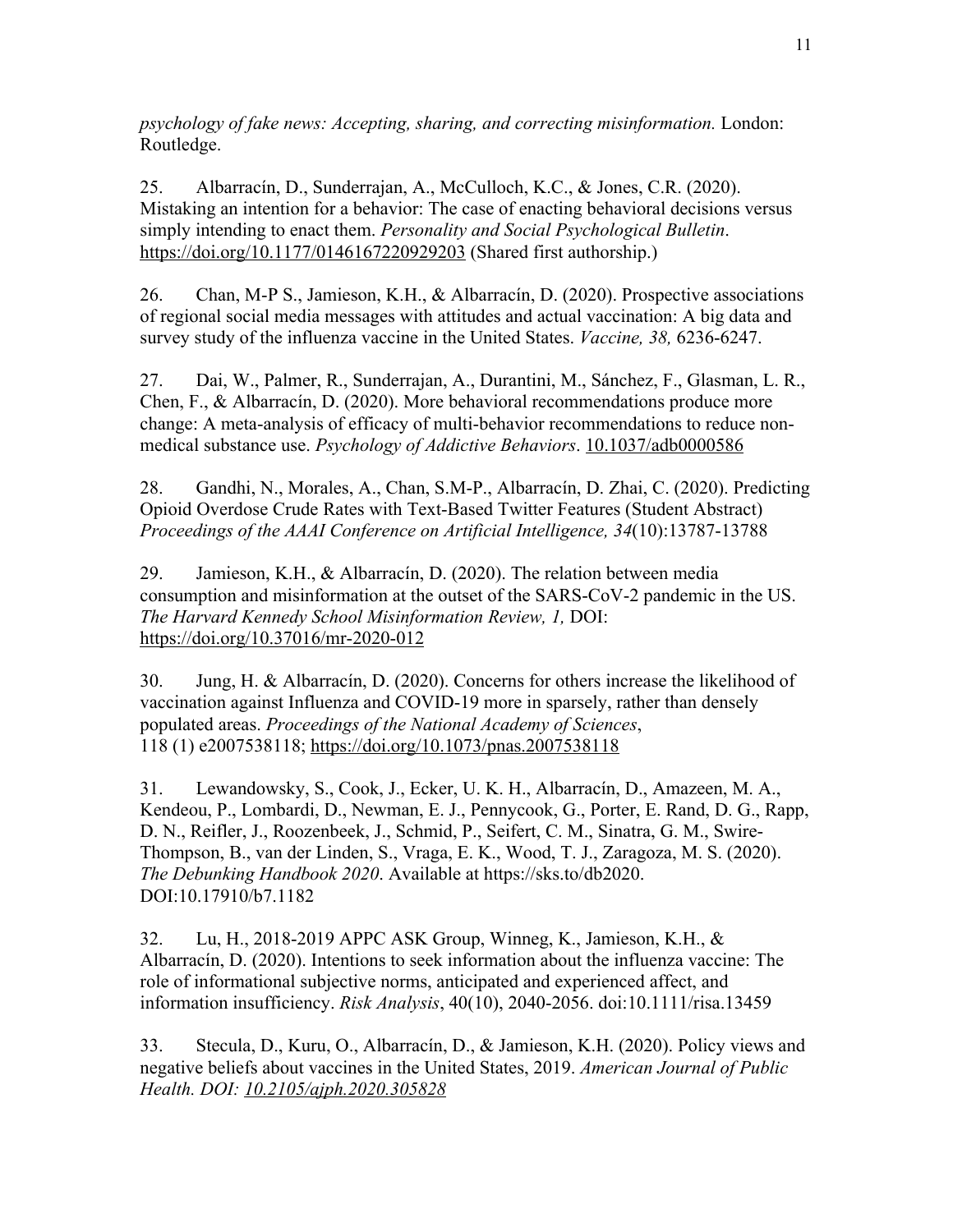#### **2019**

34. Aczel, B., Szaszi, B., Sarafoglou, A., Kekecs, Z., Benjamin, D., Fisher, A., … Wagenmakers, E. (2019). A Consensus-Based Transparency Checklist for Social and Behavioural Researchers. *Nature Human Behavior*, 4, 4-6. doi: 10.1038/s41562-019- 0772-6

35. Aizen, I., Fishbein, M., Lohmann, S., Albarracín, D. (2019). The influence of attitudes on behaviors. Albarracín, D., & Johnson, B.T. (Eds.), *Handbook of Attitudes: Basic Principles, Second Edition* (197-255). New York: Routledge.

36. Albarracín, D., Sunderrajan, A., Dai, W., & White, B.X. (2019). The social creation of action and inaction. From concepts to goals to behaviors. In Olson, J. (Ed.), *Advances in Experimental Social Psychology (*223-271). Academic Press. https://doi.org/10.1016/bs.aesp.2019.04.001

37. Albarracín, D., Sunderrajan, A., Lohmann, S., Chan, M.C., & Jiang, D. (2019). The psychology of attitudes and persuasion. Albarracín, D., & Johnson, B.T. (Eds.), *Handbook of Attitudes: Basic Principles, Second Edition* (3-44). New York: Routledge.

38. Chan, M. S., Morales, A., Farhadloo, M., Palmer, R. P., & Albarracín, D. (2019). Harvesting and harnessing social media data for psychological research. In H. Blanton, J. M. LaCroix & G. D. Webster (Eds.), *Social Psychological Research Methods: Social Psychological Measurement.* New York: Routledge.

39. Chang, L., Huang, H.Y., Albarracín, D., & Bashir, M. (2019). Who shares what with whom? information sharing preferences in the online and offline worlds. *Advances in Human Factors in Cybersecurity*. DOI:10.1007/978-3-319-94782-2-15.

40. Jiang, D. & Albarracín, D. (2019). Acting by a deadline: The interplay between deadline distance and movement induced goals. *Journal of Experimental and Social Psychology*, 47, 300-311. doi.org/10.1016/j.jesp.2019.103852

41. Lohmann, S., Jones, C.R., & Albarracín, D. (2019). The modulating role of selfposed questions in repeated choice: Integral and incidental questions can increase or decrease behavioral rigidity. *Journal of Experimental and Social Psychology*, *85*, 103840. doi:10.1016/j.jesp.2019.103840

42. White, B.X., Chan, S., Repetto, A., &., Gratale, S., Cappella, J., & Albarracín, D. (2019). The role of attitudes in the use of alcohol, tobacco, and cannabis. Albarracín, D., & Johnson, B.T. (Eds.), *Handbook of Attitudes: Applications, Second Edition* (31-66). New York: Routledge.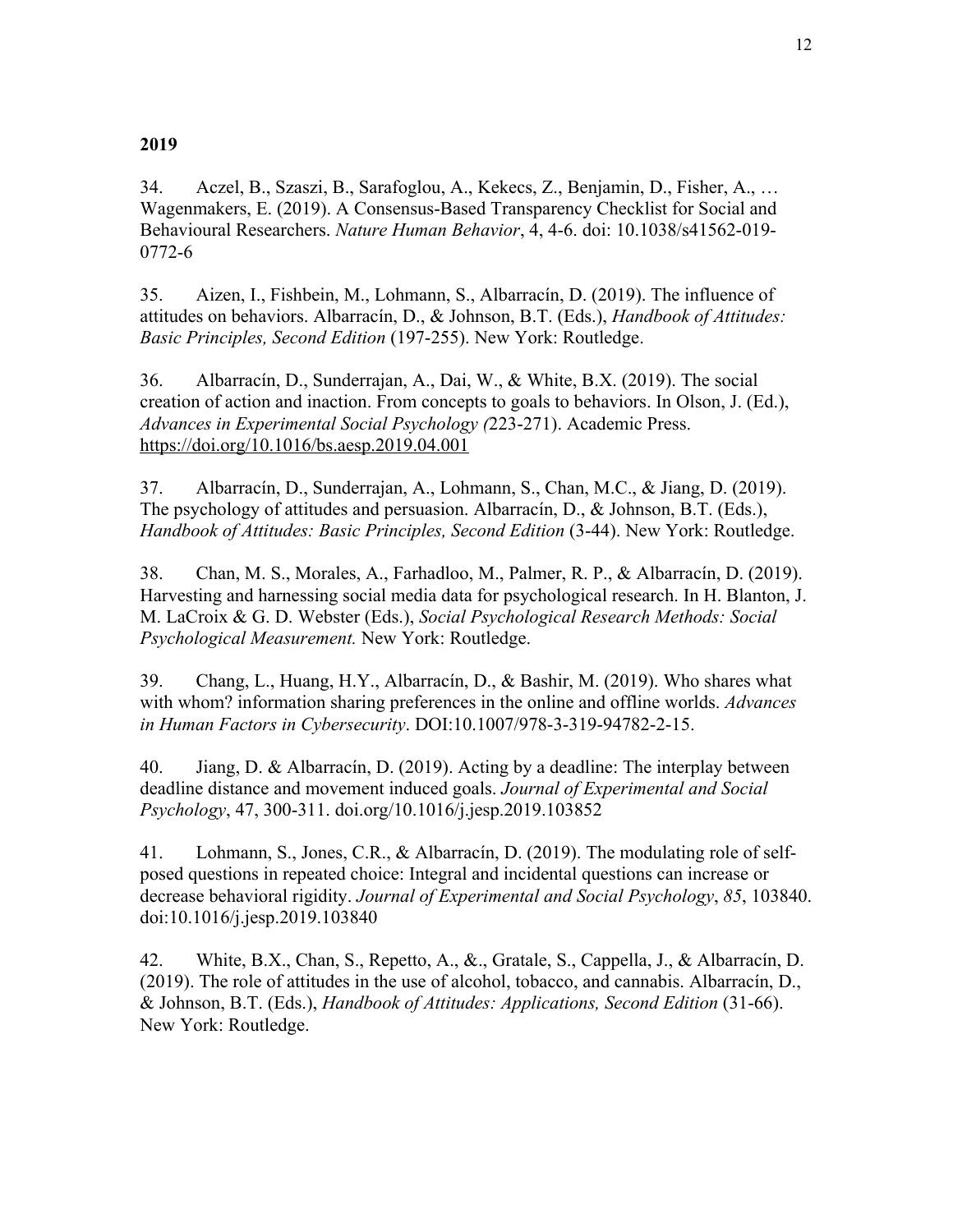#### **2018**

*43.* Albarracín, D., Romer, D., Jones, C. R, Jamieson, K. H., & Jamieson, P.E., (2018). Misleading claims about tobacco products in YouTube videos: Effects of misinformation on unhealthy attitudes*. Journal of Medical Internet Research, 20.*  doi:10.2196/jmir.9959

44. Albarracín, D., Sunderrajan, A., Dai, W. (2018). Action, inaction, and actionability: Definitions and implications for communications and interventions to change behaviors. In R. A. Bevins & D. Hope (Eds.), *Change and maintaining change. Nebraska Symposium on Motivation* (75-99). Springer.

45. Albarracín, D., Wang, W., & McCulloch, K.C. (2018). Action dominance: The performance effects of multiple action goals and the benefits of an inaction focus. *Personality and Social Psychology Bulletin, 14*, 231-241.

46. Albarracín, D.., Cuijpers. P., Eastwick, P., Johnson, B.T., Sinatra, G., & Verhaeghen, P. (2018). Editorial. *Psychological Bulletin*, *144*, 223-226.

47. Bae, R. E., Maloney, E. K., Albarracín, D., & Cappella, J. N. (2018). Does interest in smoking affect youth selection of pro-smoking videos? A selective-exposure experiment. *Nicotine & Tobacco Research,* https://doi.org/10.1093/ntr/nty037

48. Chan, M-P S, …, & Albarracín, D. (2018). Sources affecting knowledge and behavior responses to the Zika virus in U.S. Households with current pregnancy, intended pregnancy, and a high Probability of unintended pregnancy. *Journal of Public Health, 40*, DOI: 10.1093/pubmed/fdy085

*49.* Chan, M-P S., Farhadloo, M., Winneg, K., & Albarracín, D. (2018). Associations of topics of discussion on Twitter with survey measures of attitudes, knowledge and behaviors related to Zika: A study in the United States. *Journal of Medical Internet Research, Public Health Surveillance, 4.*

50. Chan, M. S., … & Albarracín, D. (2018). An online risk index for the crosssectional prediction of new HIV, Chlamydia, and Gonorrhea diagnoses across US Counties and across years. *AIDS and Behavior,* 22, 2322-2333. doi: 10.1007/s10461-018- 2046-0.

51. Chan, M. S., Hawkins, L., Winneg, K., Fardhaloo. M., Jamieson, K. H., & Albarracín, D. (2018). Legacy and social media respectively influence risk perceptions and protective behaviors during emerging health threats: A multi-wave analysis of communications on zika virus cases. *Social Science & Medicine*, 212-50-59. https://doi.org/10.1016/j.socscimed.2018.07.007

52. Lohmann, S., Lourentzou, I., Zhai, C., & Albarracín, D. (2018). Who is saying what on Twitter: An analysis of messages with references to HIV and HIV-risk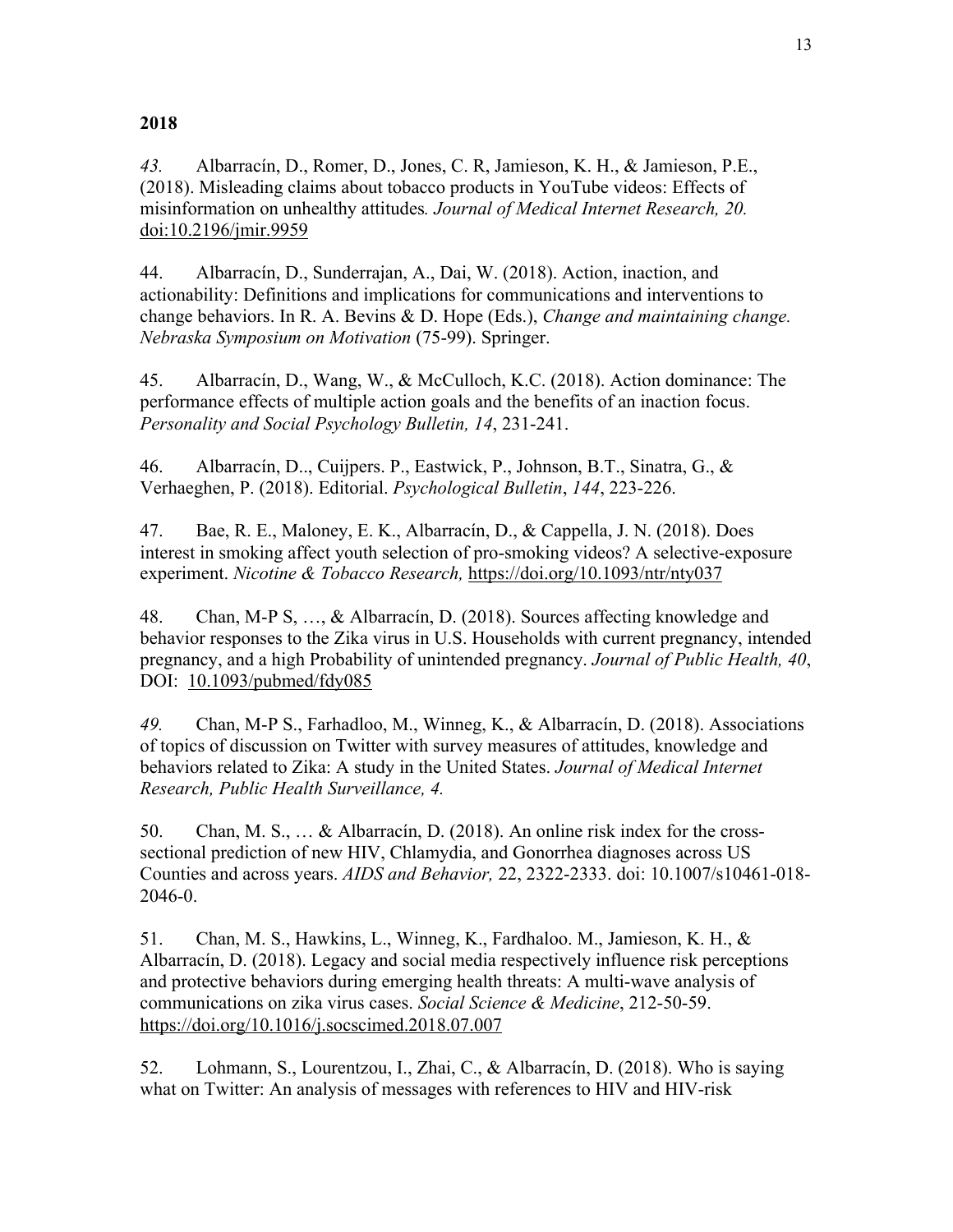behavior. *Actas de Investigación Psicológica/Psychological Research Records*, 3, 1311- 1321.

53. Lohmann, S., White, B. X., Zuo, Z., Chan, M-P. S., Li, B., Zhai, C., & Albarracín, D. (2018). HIV-messaging on Twitter: An analysis of current practice and data-driven recommendations. *AIDS, 2799-2805*.

54. Morales, A., Gandhi, N., Chan, M-P S., Lohmann, S., Sanchez, T., Ungar, L., Albarracín, D., and Zhai, C. (2018). *Multi-attribute topic feature construction for social media-based prediction.* Proceedings IEE Big Data.

55. Shand, L., Li, B., & Albarracín, D. (2018). Spatially varying autoregressive models for prediction of new HIV diagnoses. *Journal of the Royal Statistical Society*, https://doi.org/10.1111/rssc.12269.

56. White, B.X., & Albarracín, D. (2018) Investigating belief falsehood. Fear appeals do change behaviour in experimental laboratory studies. A commentary on Kok et al. (2018), *Health Psychology Review*, 12:2, 147 150, DOI: 10.1080/17437199.2018.1448292

#### **2017**

57. Albarracín, D., & Shavitt, S. (2017). Attitude change and persuasion. *Annual Review of Psychology.*

58. Albarracín, D., Jones, C. R., Hepler, J., & Li, H. (2017). Liking for action and the vertical/horizontal dimension of culture in nineteen nations: Valuing equality over hierarchy promotes positivity towards action. *Interamerican Journal of Psychology, 51*, 335-343.

59. Albarracín, D., Kumkale, T., & del Vento, P. (2017). How people can become persuaded by weak messages presented by credible communicators: Not all sleeper effects are created equal. *Journal of Experimental and Social Psychology, 68, 171-180.*  https://doi.org/10.1016/j.jesp.2016.06.009

60. Albarracín, D., Liao, V., Yi, J., & Zhai, C. (2017). Emerging communication systems to promote physical activity. Understanding exposure, attention, and behavior change from psychological and computational perspectives. In Zhu, W. & Owen. C. (Eds.), *Sedentary behavior and health, (pp. 333-348).* Champaign, IL: Human Kinetics.

61. Albarracín, D., Wilson, K., Chan, M. S., Durantini, M., & Sanchez, F. (2017). Action and inaction in multi-behavior recommendations: A meta-analysis of lifestyle interventions. *Health Psychology Review*, 1–24. http://doi.org/http://dx.doi.org/10.1080/17437199.2017.1369140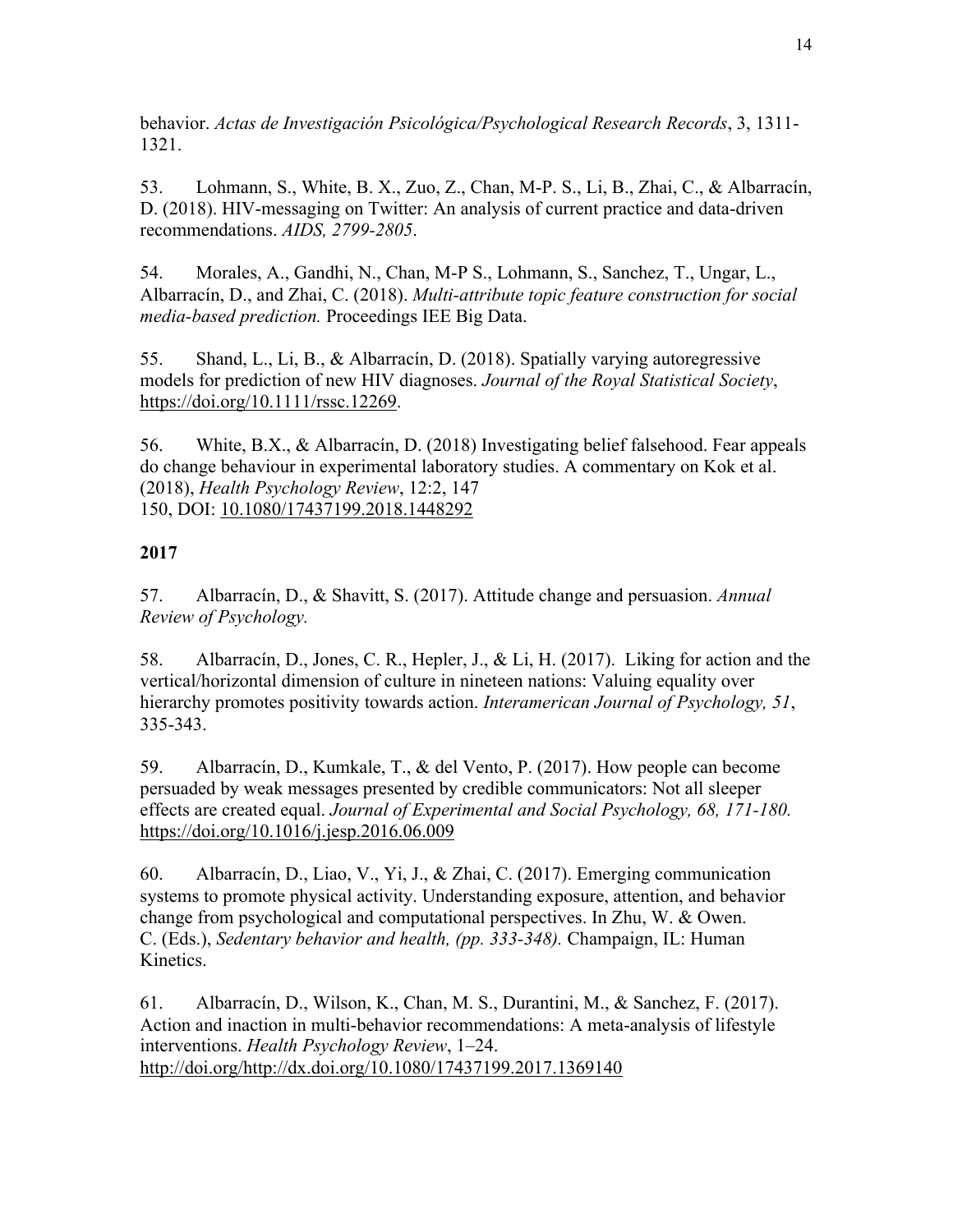62. Chan, M. S., Jones, C. R., Jamieson, K. H., & Albarracín, D. (2017). Debunking: A meta-analysis of the psychological efficacy of messages countering misinformation. *Psychological Science*, 1–16. http://doi.org/10.1177/0956797617714579

63. Chan, M.P.S., Jones, C.R., & Albarracín, D. (2017). Countering false beliefs: An analysis of the evidence and recommendations of best practices for the retraction and correction of scientific misinformation. In D. Scheufele, D. Kahan, & K. H. Jamieson (Eds.) *The Oxford Handbook of the Science of Science Communication* (pp. 341–350). New York, NY: Oxford University Press, USA.

64. Coppock, D., Zambo, D., Moyo, D., Tanthuma, G., Chapman, J., Lo Re III, V., Graziani, A., Lowenthal, E., Hanrahan, N., Littman-Quinn, R., Kovarik, C., Albarracín, D., Holmes, J., & Gross, R. (2017). Development and usability of a smartphone application for tracking antiretroviral medication refill data for Human Immunodeficiency Virus. *Methods of Information in Medicine.* 56(5):351-359. doi: 10.3414/ME17-01-0045

65. Feldman, G. & Albarracín, D. (2017). Norm theory and the action effect: The role of social norms in regret of action and inaction. *Journal of Experimental and Social Psychology, 69*, 111-120. https://doi.org/10.1016/j.jesp.2016.07.009

66. Liu, J., Zhao, S., Chen, X., Falk, E., & Albarracín, D. (2017). Peer influence on adolescent smoking initiation and continuation as a function of social closeness and cultural values: A meta-analysis. *Psychological Bulletin*. doi:10.1037/bul0000113.

67. McDonald, J., Hughes, C., McDonald, P., & Albarracín, D. (2017). Recall of behavioral health recommendations: Optimal number of prescribed behaviors for behavior change. *Clinical Psychological Science, 5,* 858- 865*.* https://doi.org/10.1177/2167702617704453

68. Zell, E., Su, R., & Albarracín, D. (2017). Dialectical thinking and attitudes toward action/ inaction beyond East Asia. In J. Spencer-Rodgers, & K. Peng (Eds.), *The psychological and cultural foundations of dialectical thinking*. New York: Oxford University Press.

#### **2016**

69. Albarracín, D., & Glasman, L. (2016). On taxonomies of behavior change: Multidimensional targeting for tailoring. *Health Psychology Review*, 251-255. DOI: 10.1080/17437199.2016.1190294

70. Albarracín, D., Wilson, K., Durantini, M.R., Sunderrajan, A., & Livingood, W. (2016). A meta-intervention to increase completion of an HIV-prevention intervention: Results from a randomized controlled trial in the State of Florida. *Journal of Clinical and Consulting Psychology,* 1052-1065. *http://doi.org/10.1037/ccp0000139*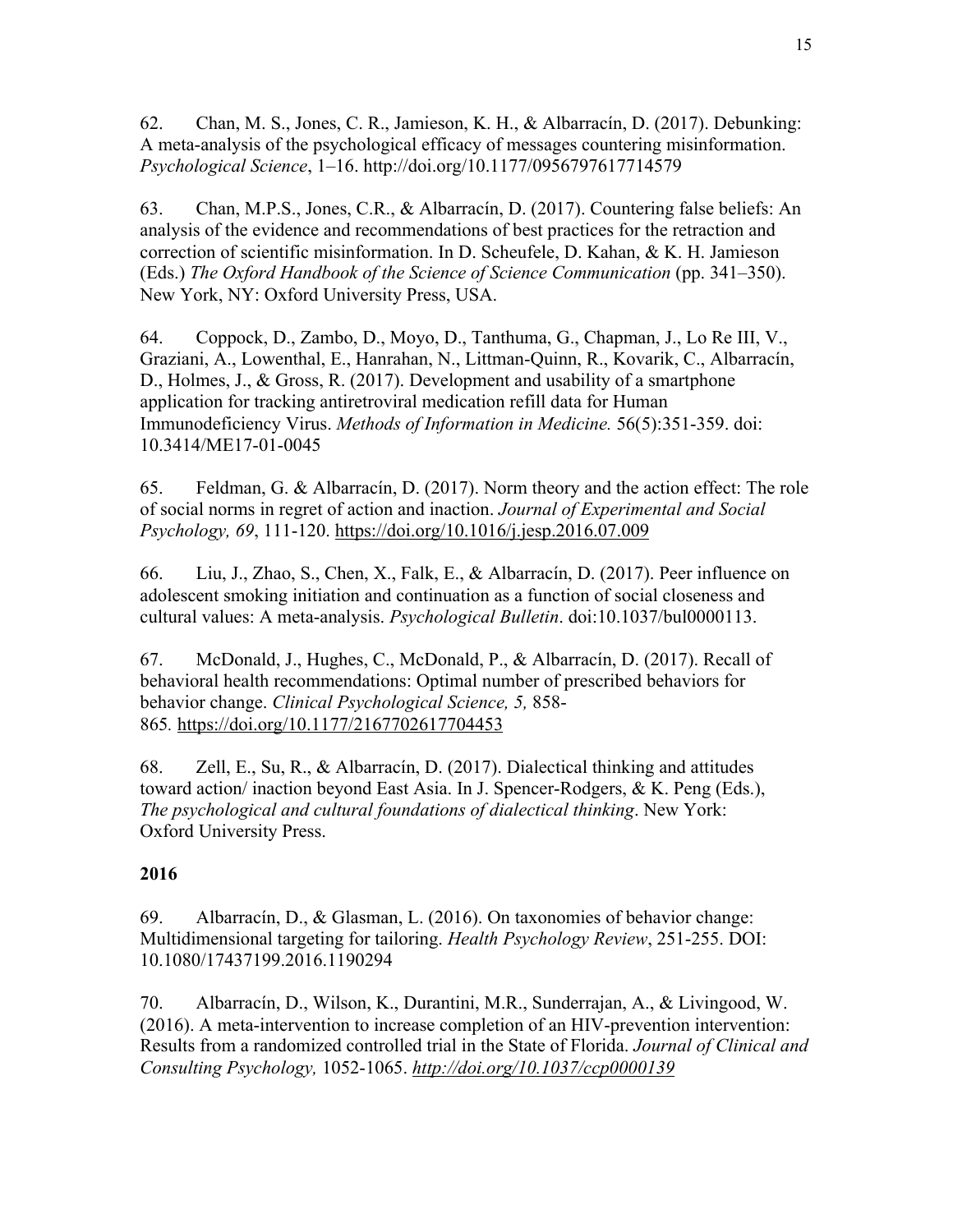71. Earl, A., Crause, C., Vaid, A., & Albarracín, D. (2016). Disparities in attention to HIV-prevention communications. *AIDS Care, 28*, 79-86. DOI: 10.1080/09540121.2015.1066747

72. Jones, C. R. & Albarracín, D. A. (2016). Public communication for drug prevention: A synthesis of the meta-analytic evidence. In C. A. Kopetz & C. Lejuez (Eds.), *Frontiers of Social Psychology: Addiction*. New York: Taylor Francis.

73. Weingarten, E., Chen, Q., McAdams, M., Yi, J., Hepler, J., & Albarracín, D. (2016). On priming action: Conclusions from a meta-analysis of the behavioral effects of incidentally-presented words. *Current Opinion in Psychology*, *12*, 53-57. DOI: 10.1016/j.copsyc.2016.04.015

74. Weingarten, E., Hepler, J., Chen, Q., McAdams, M., Yi, & Albarracín, D. (2016). On priming action: A meta-analysis of the behavioral effects of incidentallypresented stimuli. *Psychological Bulletin, 14*2, 5, 472–497. DOI: 10.1037/bul0000030

75. Xu, J., & Albarracín, D. (2016). Constrained physical space constrains hedonism. *Journal of the Association for Consumer Research, 1, 557-568.* 2016. http://dx.doi.org/10.1086/688222

#### **2015**

76. Albarracín, D. (2015). Editorial. *Psychological Bulletin*, 141,1-5. http://dx.doi.org/10.1037/bul0000007

77. Bussing, R., Koro-Ljungberg, M., Gurnani, T., Garvan, C. W., Mason, D., Noguchi, K., & Albarracín, D. (2015). *Willingness to use ADHD self-management: Mixed methods study of perceptions by adolescents and parents. Journal of Child and Family Studies*, 25(2), 1-12. http://dx.doi.org/10.1007/s10826-015-0241-4.

78. Cappella, J., Kim, H., Albarracín, D. (2015). Selection and transmission processes for information in the emerging media environment: Psychological motives and message characteristics. *Media Psychology*. 18(3). 396-424. PMID: 26190944

79. Earl, A., Nisson, C. A., Albarracín, D. (2015). Stigma cues increase selfconscious emotions and decrease likelihood of attention to information about preventing stigmatized health issues. *Acta de Investigación Psicológica.* 5, 1860-1871. doi: 10.1016/S2007-4719(15)30006-5

80. Ireland, M., Chen, B., Schwarz, A., Ungar, L., & Albarracín, D. (2015). Futureoriented tweets predict lower county-level HIV prevalence in the United States. *Health Psychology*, 1252-60. http://dx.doi.org/10.1037/hea0000279. PMID: 26651466.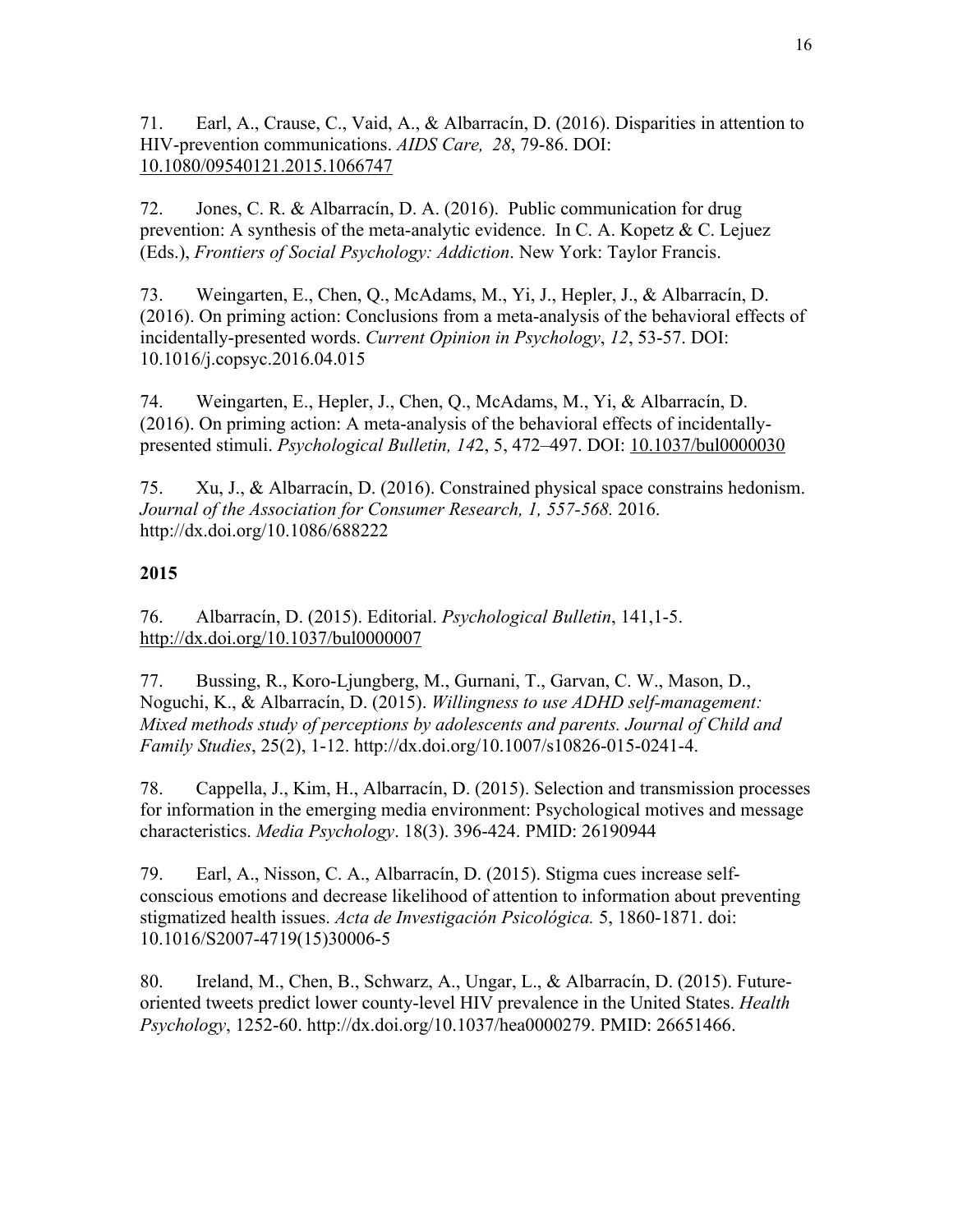81. Ireland, M., Schwarz, A., Ungar, L., Zhai, C., & Albarracín, D. (2015). Action tweets linked to reduced county-level HIV prevalence in the United States. *AIDS and Behavior*. http://dx.doi.org/10.1007/s10461-015-1252-2. PMID: 26650382.

82. Tannenbaum, M. B., Helper, J., Zimmerman, R. S., Saul, L., Jacobs, S., Wilson, K., Albarracín, D. (2015). Appealing to fear: A meta-analysis of fear appeal effectiveness and theories. *Psychological Bulletin, 141*. 1178-1204. http://dx.doi.org/10.1037/a0039729. PMID: 26501228.

83. Wilson, K., & Albarracín, D. (2015). Barriers to accessing HIV-prevention in clinic settings: Higher alcohol use and more sex partners predict decreased exposure to HIV-prevention counseling. *Psychology, Health, & Medicine,* 20. 87-96*.* 84. Wilson, K., Senay, I., Durantini, M., Sanchez, F., Hennessy, M., Spring, B., Albarracín, D. (2015). When it comes to lifestyle recommendations, more is sometimes less: A meta-analysis of theoretical assumptions underlying the effectiveness of interventions promoting multiple behavior domain change. *Psychological Bulletin,* 141(2), 474-509. PMID: 25528345

#### **2014**

85. Carrera, P., Munoz, D., Caballero, A., Fernandez, A, Aguilar, P., & Albarracín, D. (2014). How verb tense affects the construal of action: The simple past tense leads people into an abstract mindset. *Psicológica, 35, 209-233.* 

86. Dolcos, S., & Albarracín, D. (2014). The inner speech of behavioral regulation: Intentions and task performance strengthen when you talk to yourself as a *you. European Journal of Social Psychology,* 44(6), 636-642. PMID in Progress

87. Hepler, J., & Albarracín, D. (2014). Liking more means doing more: Dispositional attitudes predict patterns of general action. *Social Psychology, 45*(5), 391- 398. doi:http://dx.doi.org/10.1027/1864-9335/a000198.

88. Ireland, M., Hepler, J., & Albarracín, D. (2014). Neuroticism and attitudes toward action in 19 countries. *Journal of Personality,* 83(3), 243-250. doi:10.1111/jopy.12099. PMID: 24684688

89. Liu, J., Jones, C., Wilson, K., Durantini, M.R., Livingood, W., & Albarracín, D. (2014). Motivational barriers to retention of at-risk young adults in HIV-prevention interventions: Perceived pressure and efficacy. *AIDS Care*, 25, 881-887. doi:10.1080/09540121.2014.896450. PMID: 24641552

#### **2013**

90. Albarracín, D., Wilson, K., Durantini, M.R., & Livingood, W. (2013). When is retention in health promotion interventions intentional? Predicting return to health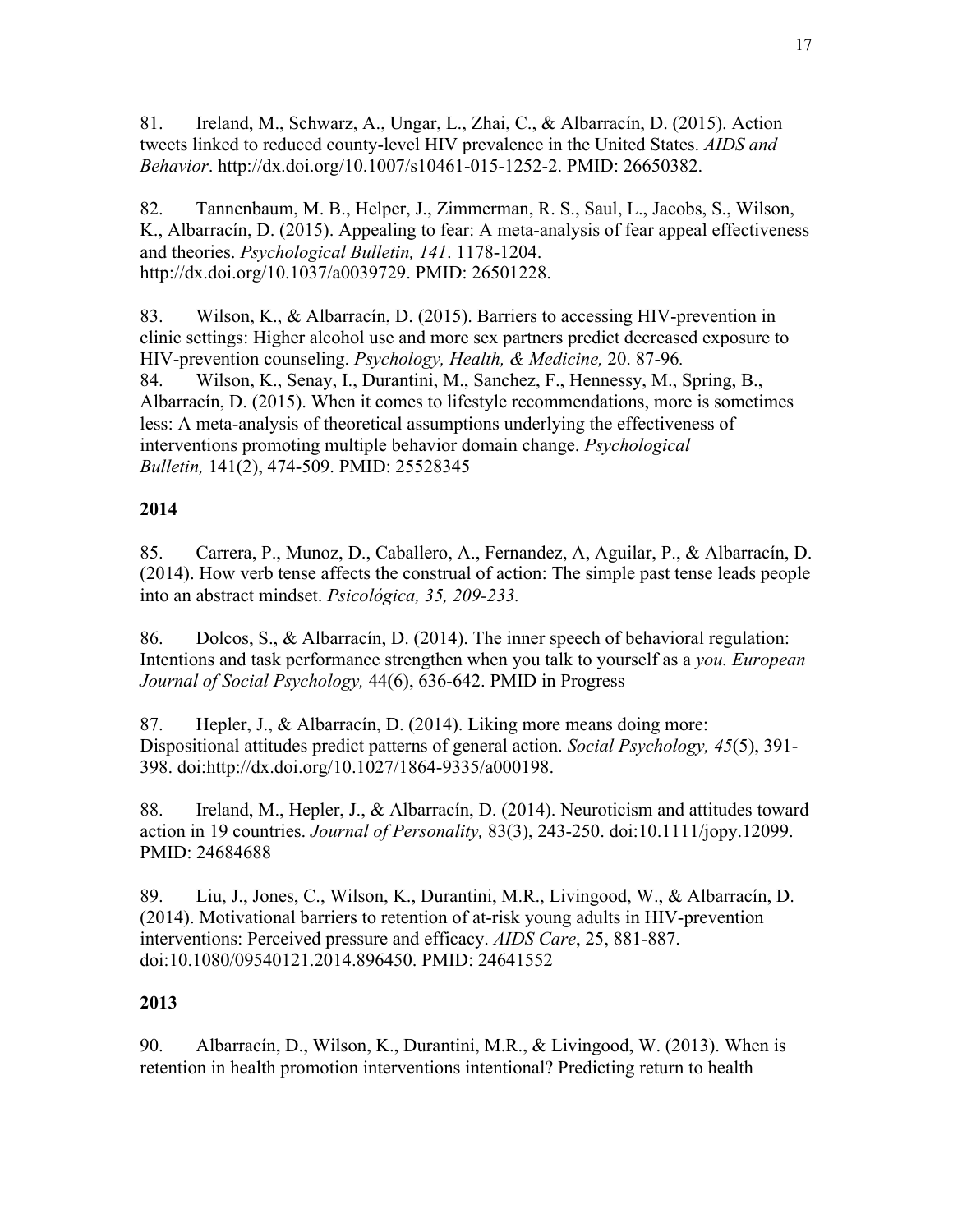promotion interventions as a function of busyness. *Acta de Investigación Psicológica*, 3. 1311-1321.

91. Bussing, R., Noguchi, K., Koro-Ljungberg, M.E., Garvan, C., Mason, D.N., Gagnon, J., Albarracín, D. (2013). Feasibility of school-based ADHD interventions: A mixed methods study of perceptions of adolescents and adults. *Journal of Attention Disorders.* doi: 10.1177/1087054713515747. PMID: 24448222

92. Hepler, J., & Albarracín, D. (2013). Attitudes without objects: Evidence for dispositional attitudes, its measurement, and its consequences. *Journal of Personality and Social Psychology,* 104(6), 1060-1076*.* doi:10.1037/a0032282. PMCID: PMC3674219

93. Hepler, J., & Albarracín, D. (2013). Complete unconscious control: Using (in)action primes to demonstrate completely unconscious activation of inhibitory control mechanisms. *Cognition,* 128, 271-279. doi:10.16/j.cognition.2013.04.012. PMID: 23747649

94. Wilson, K., Durantini, M.R., Albarracín, J., Crause, C., & Albarracín, D. (2013). Reducing cultural and psychological barriers to Latino enrollment in HIV-prevention counseling: Initial data on an enrollment meta-intervention. *AIDS Care*, 25, 881-887. doi:10.1080/09540121.2012.729803. PMID:23398305

95. Zell, E., Su, R., Li, H., Ho, M., Hong, S., Kumkale, G.T., Rossier, J, Massoudi, K., Cai, H., Roccas, S., Arce-Michel, J., de Sousa, C., Diaz-Loving, R., Botero, M.M., Mannetti, L., Garcia, C., Carrera, P., Cabalero, A., Ikemi, M., Chan, D., Bernardo, A., Garcia, F., Brechan, I., Maio, G., & Albarracín, D. (2013). Cultural differences in attitudes toward action and inaction: The role of dialecticism. *Social Psychological and Personality Science.* doi: 10.1177/1948550612468774

### **2012**

96. Albarracín, D. (2012). *Contraponiendose al stigma para aumentar la participacion en intervenciones de HIV: Un analisis de disparidades de salud*. En Molero, F. Temas actuales en prevencion del VIH.

97. Albarracín, D., Wallace, H., & Hart, W. (2012). How judgments change following comparison of prior and current information. *Basic and Applied Social Psychology, 34*, 44-55. doi: 10.1080/01973533.2011.637480. PMID: 23599557

98. Albarracín, J., Wang, W., & Albarracín, D. (2012). Do confident people behave differently? The role of defensive confidence on the political behaviors of party defection, attention to politics, and participation. In J. Aldrich & K. M. McGraw (Eds.), *Improving Public Opinion Surveys: Interdisciplinary Innovation and the American National Election Studies*. Princeton University Press.

99. Carrera, P., Munoz, D., Caballero, A., Fernandez, A, & Albarracín, D. (2012). The present projects past behavior into the future while the past projects attitudes into the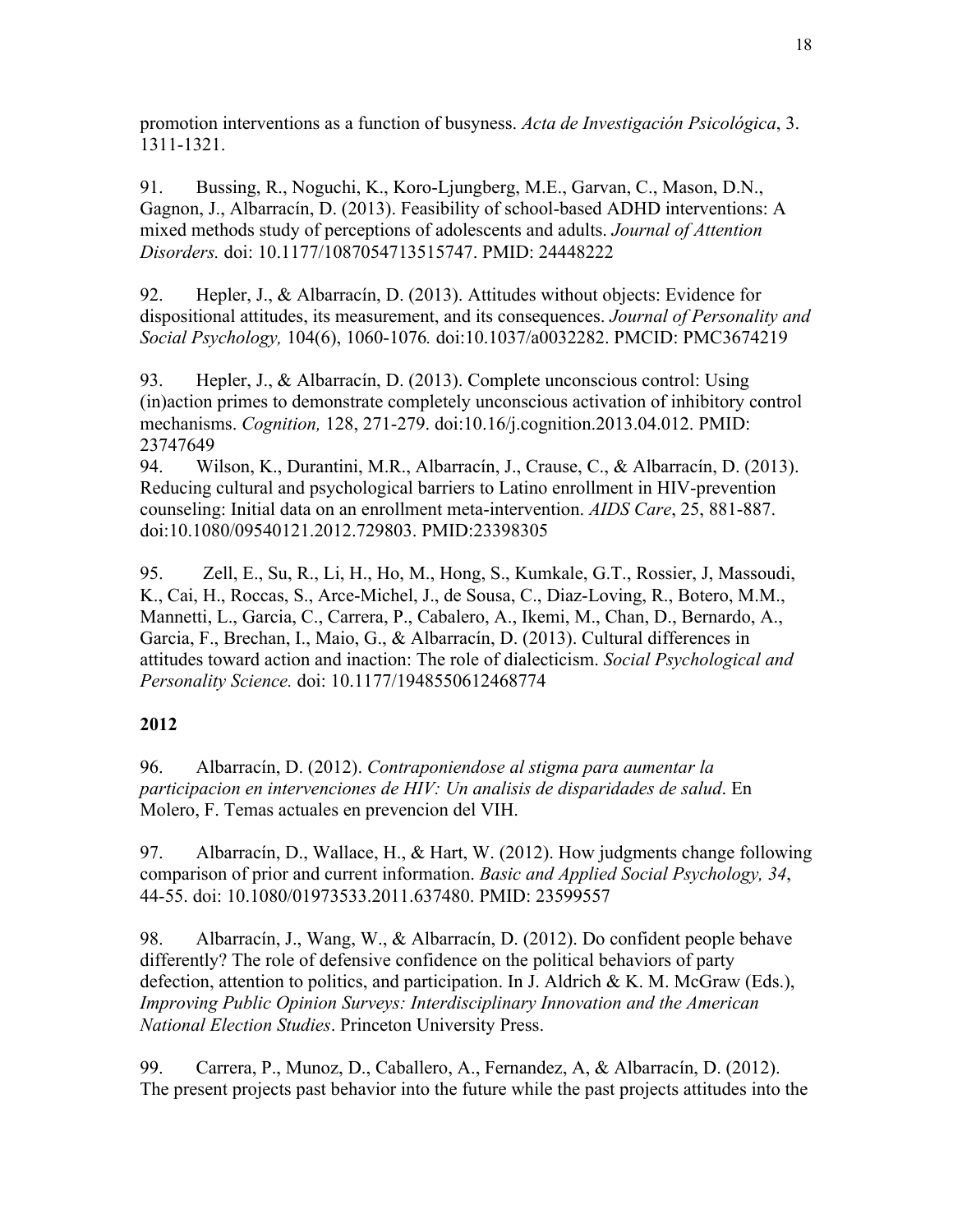future: How verb tense moderate's predictors of drinking intentions. *Journal of Experimental and Social Psychology, 48,* 1196-1200*.* doi: 10.1016/j.jesp.2012.04.001. PMID: 23606757

100. Durantini, M.R. & Albarracín, D. (2012). Men and women have specific needs that facilitate enrollment in HIV-prevention counseling. *AIDS Care. 24*. 1197-1203. doi: 10.1080/09540121.2012.661834. PMCID: PMC362445

101. Hart, W., & Albarracín, D. (2012). Craving activity and losing objectivity: Effects of general action concepts on approach to decision-consistent information. *Social Psychological and Personality Science*, 3. 55-62. doi: 10.1177/1948550611408620

102. Hepler, J., Wang, W., & Albarracín, D. (2012). Motivating exercise: The interactive effect of general action goals and past behavior on physical activity. *Motivation and Emotion*. *36*(3). 365-370 doi: 10.1007/s11031-011-9267-0. PMCID: PMC3630237

103. McCulloch, K.C., Li, H., Hong, S., & Albarracín, D. (2012). Naïve definitions of action and inaction: The continuum, spread, and valence of behaviors. *European Journal of Social Psychology. 42*(2), 227-234. doi: 10.1002/ejsp.860. PMCID: PMC3593352

104. Rietmeijer, K., Catalan, J., Hedge, B., Spire, B., Prince, B., Albarracín, D., & Sherr, L. (2012). AIDS Impact: More than a virus. *AIDS Care, 24*, 943.

#### **2011**

105. Albarracín, D., & Handley, I. (2011). The time for doing is not the time for change: Effects of general action and inaction goals on attitude retrieval and attitude change. *Journal of Personality and Social Psychology, 100, 983-998. doi:* 10.1037/a0023245

106. Albarracín, D., & Hart, W. (2011). Positive mood + action = negative mood + inaction: Effects of general action and inaction concepts on decisions and performance as a function of affect. *Emotion, 11*, 951-957. doi: 10.1037/a0024130. PMID: 21859209

*107.* Albarracín, D., Hepler, J.J., & Tannenbaum, M.B. (2011). General action and inaction goals: Their behavioral, cognitive, and affective origins and influences. *Current Directions in Psychological Science. 20*(2). 119-123. doi: 10.1177/0963721411402666. PMID: 23766569

108. Albarracín, D., Noguchi, K., & Fischler, I. (2011). The syntax of defection and cooperation: The effects of the implicit sentences *Nice Act* versus *Act Nice* on behavior change. *Social Psychology and Personality Science. 2*(3). 298-305. doi: 10.1177/1948550610389823

109. Hart, W., & Albarracín, D. (2011). Learning about what others are doing: Verb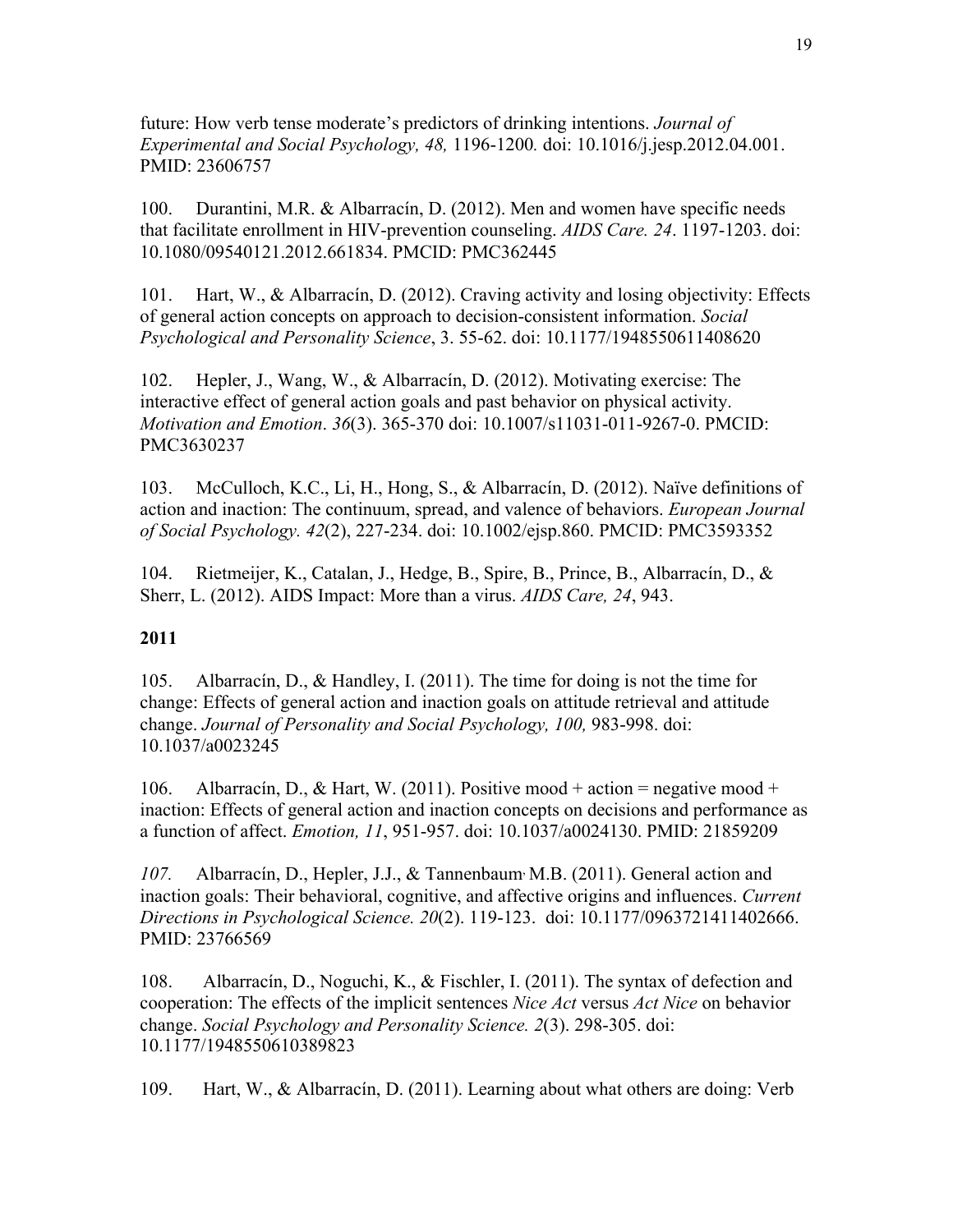aspect and attributions of mundane and criminal intent for past actions. *Psychological Science, 22,* 261-266*.* doi: 10.1177/0956797610395393. PMCID: PMC3626430

110. Hepler, J., Albarracín, D., McCulloch, K. C., & Noguchi, K. (2011). Being active and impulsive: The role of goals for action and inaction in self-control. *Motivation and Emotion*. doi:10.1007/s11031-011-9263-4. PMCID: PMC3678776

*111.* McCulloch, K.C., Fitzsimons, G., Chua, S. N., & Albarracín, D. (2011). Vicarious goal satiation. *Journal of Experimental Social Psychology, 47, 685-688.*  doi:10.1016/j.jesp.2010.12.019. PMCID: PMC3630077

112. Noguchi, K., Handley, I., & Albarracín, D. (2011). Participating in politics resembles physical activity: General action patterns in international archives, US archives, and experiments. *Psychological Science, 22,* 235-242*.* doi: 10.1177/0956797610393746. PMID: 21177515

113. Tannenbaum, M.B. Hepler, J.J., & Albarracín, D. (2011). General action and inaction goals: Definitions and Effects. *In Mind. 12*.

114. Zell, E., Warrimer, A. B., & Albarracín, D. (2011). Splitting of the mind: When the You I talk to is me and needs commands. *Social Psychology and Personality Science.*  doi: 10.1177/1948550611430164. PMID: 23766867

#### **2010**

115. Albarracín, D. Di Clemente, R., Rothman, A.J., & del Rio, C. (2010). Wanted: A theoretical roadmap to research and practice across individual, interpersonal, and structural levels of analysis. *AIDS and Behavior*, 14, S2, 185-188. doi: 10.1007/s10461- 010-9805-x. PMID: 20824321

116. Albarracín, D., & Durantini, M.R. (2010). Are we going to close social gaps in HIV? Likely effects of behavioral health interventions on health disparities. *Psychology, Health, and Medicine, 15*, 694-719. doi: 10.1080/13548506.2010.498892. PMID: 21154022

117. Albarracín, D., Tannenbaum, M.B., Glasman, L.R., & Rothman, A.J. (2010). Modeling structural, dyadic, and individual factors: The inclusion and exclusion model of HIV related behavior. *AIDS and Behavior*, 14, S2, 239-249. doi: 10.1007/s10461-010- 9801-1. PMID: 20848306

118. Albarracín, D., & Vargas, P. (2010). Attitude formation and change. From biology to social responses to persuasion intent. In S. Fiske & D. Gilbert (Eds.), *Handbook of Social Psychology*, 4<sup>th</sup> Edition.

119. Cohen, J., Ajzen, I., & Albarracín, D. (2010). In Memoriam Martin Fishbein. *Journal of Consumer Research*, 36(5).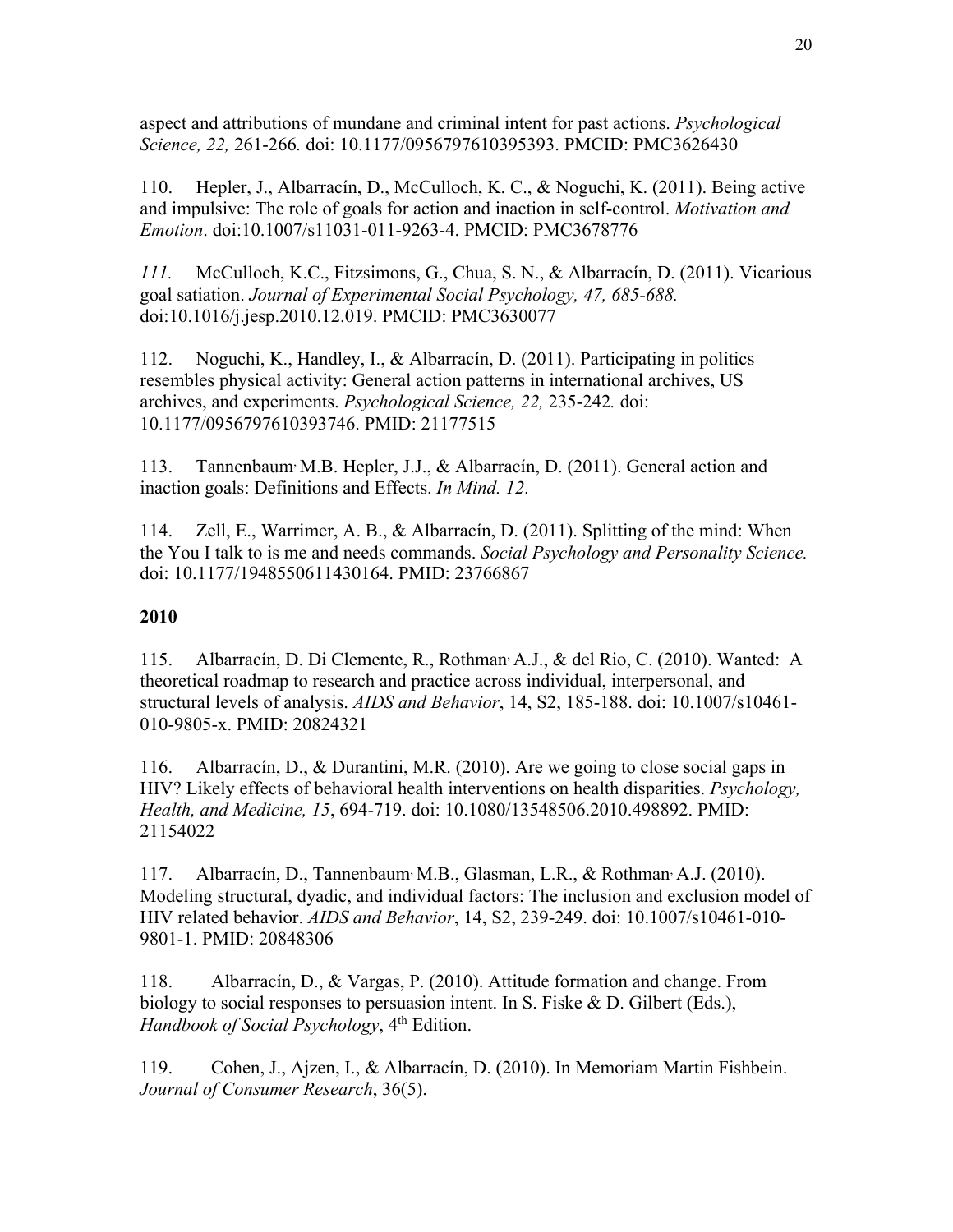120. Kumkale, G. T., & Albarracín, D. (2010). The effects of source credibility in the presence or absence of prior attitudes: Implications for the design of persuasive communication campaigns. *Journal of Applied Social Psychology*, 40(6), 1325-1356. doi: 10.1111/j.1559-1816.2010.00620. PMID: 21625405

*121.* Latkin, C., Weeks, M., Glasman, L.R., Galletly, C.L., & Albarracín, D. (2010). A dynamic social systems model for considering structural factors in HIV prevention and detection. *AIDS and Behavior*, 14, S2, 222-238. doi: 10.1007/s10461-010-9804-y. PMID: 20838871

122. S

enay, I., Albarracín, D., & Noguchi, K. (2010). Motivating goal-directed behavior through introspective self-talk: The role of the interrogative form of simple future tense. *Psychological Science, 21,* 499-504*.* doi: 10.1177/0956797610364751. PMID: 20424090

#### **2009**

*123.* Albarracín, D., Leeper, J., & Wang, W. (2009). Immediate increases in food intake following exercise messages. *Obesity*, 17, 1451-1452. doi: 10.1038/oby.2009.16. PMID: 19247284

124. Durantini, M. R., & Albarracín, D. (2009). Material and social incentives to participation in behavioral interventions: A meta-analysis of gender disparities in enrollment and retention in experimental HIV prevention interventions. *Health Psychology*, 28, 631-640. doi: 10.1037/a0015200. PMID: 19751090

125. Earl, A.N., Albarracín, D., Durantini, M.R., Leeper, J.H., & Levitt, J.H. (2009). Participation in counseling programs: High-risk participants are reluctant to accept HIVprevention counseling. *Journal of Clinical and Consulting Psychology, 77,* 668-679. doi: 10.1037/a0015763. PMID: 19634960

126. Handley, I., Albarracín, D., Brown, R.D., Li, H., Kumkale, E., & Kumkale, G. T. (2009). When the expectations from a message will not be realized: Naïve theories can eliminate expectation-congruent judgments via correction*. Journal of Experimental Social Psychology, 45*, 933-939. doi: 10.1016/j.jesp.2009.05.010. PMID: 24619304

127. Hart, W., & Albarracín, D. (2009). The effects of chronic achievement motivation and

achievement primes on the activation of achievement and fun goals*. Journal of Personality and Social Psychology, 97*, 1129-1141. doi: 10.1037/a0017146. PMID: 19968423

128. Hart, W., Albarracín, D., Eagly, A.H., Lindberg, M., Lee, K.H., & Brechan, I. (2009). Feeling validated vs. being correct: A meta-analysis of exposure to information. *Psychological Bulletin, 135,* 555-588. doi: 10.1037/a0015701. PMID: 19586162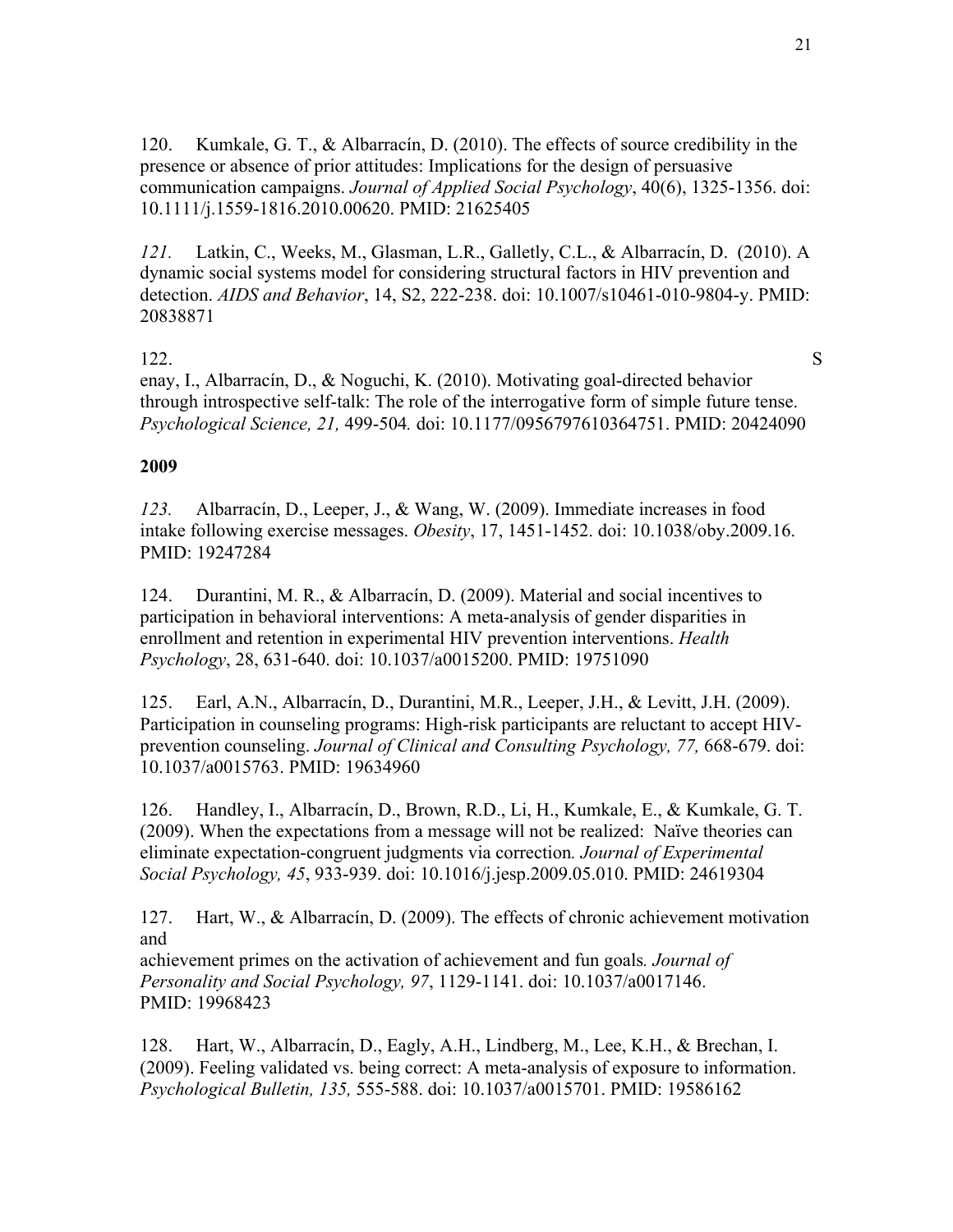129. Hart, W., & Albarracín, D. (2009). What I was doing vs. what I did: Verb aspect influences memory and future actions. *Psychological Science, 20,* 138-244*.*  doi:10.1111/j.1467-9280.2009.02277.x. PMID: 19170935

130. Li, H., & Albarracín, D. (2009). Attitude-behavior consistency. In D. Matsumoto (Ed.), *The Cambridge Dictionary of Psychology*. New York, NY: Cambridge University Press.

131. Li, H., & Albarracín, D. (2009). Implicit attitude. In D. Matsumoto (Ed.), *The Cambridge Dictionary of Psychology.* New York, NY: Cambridge University Press.

132. Li, H., & Albarracín, D. (2009). Attitude. In D. Matsumoto (Ed.), *The Cambridge Dictionary of Psychology.* New York, NY: Cambridge University Press.

133. McCulloch, K., & Albarracín, D. (2009). Attitude object. In D. Matsumoto (Ed.), *The Cambridge Dictionary of Psychology.* New York, NY: Cambridge University Press.

#### **2008**

134. Albarracín, D., Durantini, M.R., Earl, A., Gunnoe, J., & Leeper, J. (2008). Beyond the most willing audiences: A meta-intervention to increase participation in HIV prevention intervention. *Health Psychology,* 27, 638-644. doi: 10.1037/0278- 6133.27.5.638. PMID: 18823190

*135.* Albarracín, D., Handley, I., Noguchi, K., McCulloch, K., Li, H., Leeper, J., Brown, R., & Earl, A. (2008). Increasing and decreasing motor and cognitive output: A model of general action and inaction goals. *Journal of Personality and Social Psychology, 95, 510-523.* doi: 10.1037/a0012833. PMID: 18729691

*136.* Albarracín, D., Leeper, J., Earl, A., & Durantini, M.R. (2008). From brochures to videos to counseling: Exposure to HIV-prevention programs. *AIDS and Behavior, 12,*  354-363. doi: 10.1007/s.10461-077-9320-x. PMID: 17985230

137. Albarracín, J., Albarracín, D., & Durantini, M.R. (2008). Effects of HIVprevention interventions for samples with higher and lower percents of Latinos and Latin Americans: A meta-analysis of change. *AIDS and Behavior, 12,* 521-543. doi: 10.1007/s10461-007-9209-8. PMID: 17265011

138. Albarracín, D., Wang, W., Li, H., & Noguchi, K. (2008). Structure of attitudes: Judgments, memory, and implications for change. In Crano, W., & Prislin, R. (Eds.), *Attitudes and persuasion. Frontiers of Social Psychology*. Psychology Press.

139. McCulloch, K., Albarracín, D., & Durantini, M.R. (2008). A door to HIV prevention: How female-targeted materials can enhance female participation. *Journal of Applied Social Psychology, 38,* 1211-1229. doi: 10.1111/j.1559-1816.2008.00345.x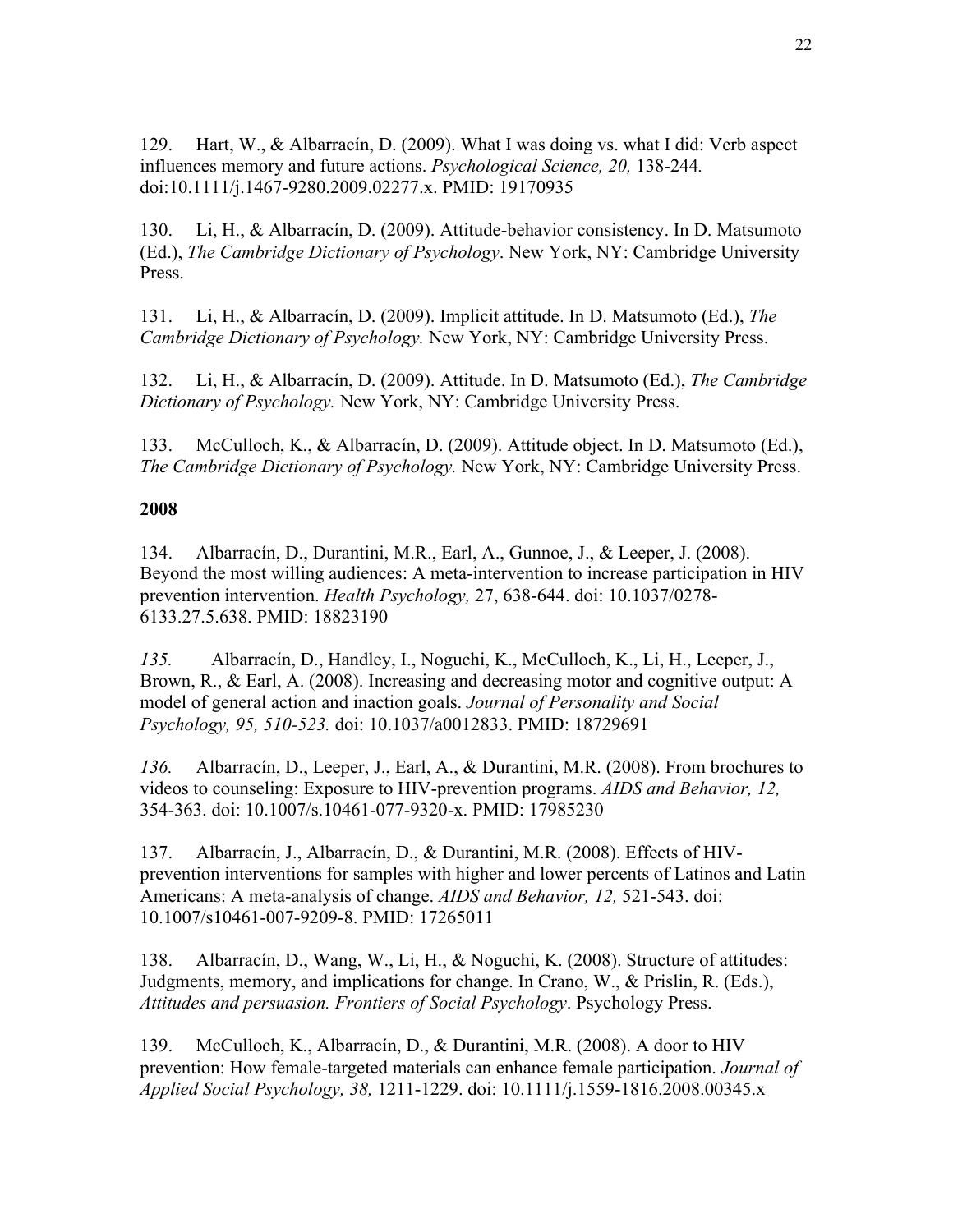140. Wright, P., Albarracín, D., Li, H., Brown, R.D., & Liu, Y. (2008). Dissociated responses in the amygdala and orbitofrontal cortex to bottom-up and top-down components of emotional evaluation. *Neuroimage*, *39,* 894-902*.* doi: 10.1016/j.neuroimage.2007.09.014. PMID: 17950625

#### **2007**

141. Ajzen, I., & Albarracín, D. (2007). Predicting and change behavior: A reasoned action approach. In Ajzen, I., Albarracín, D., & Hornik, R. *Prediction and changing behavior: Applying the theory of reasoned action approach* (pp. 3-21). Mahwah, NJ: Lawrence Erlbaum.

142. Cottrell, C., & Albarracín, D. (2007). A tribute to Allport: Surveying the last fifty years of research on prejudice review of: *On the Nature of Prejudice: Fifty Years after Allport* (2005), Edited by John F. Dovidio, Peter Glick, and Laurie A. Rudman. *American Journal of Psychology*.

*143.* Earl, A., & Albarracín, D. (2007). Nature, decay, and spiraling of the effects of fear-inducing arguments and HIV-counseling and testing: A meta-analysis of the shortand long-term outcomes of HIV-prevention interventions*. Health Psychology, 26*, 496- 506. doi: 10.1037/0278-6133.26.4.496. PMID: 17605570

144. Noguchi, K., Durantini, M.R., Albarracín, D., & Glasman, L.R. (2007). Who participates in which health promotion programs? A meta-analysis of motivations underlying enrollment and retention in HIV prevention interventions. *Psychological Bulletin,*

*133*, 955-975. doi: 10.1037/0033-2909.133.6.955. PMID: 17967090

#### **2006**

*145.* Albarracín, D. (2006)*.* Unrealistic expectations: The ironic effects of expectancy disconfirmation in persuasion. In D. Chadee, & J. R. Young (Eds.), *Current themes and perspectives in social psychology.* Trinidad: University of the West Indies Press.

146. Albarracín, D., Durantini, M.R., & Earl, A. (2006). Empirical and theoretical conclusions of an analysis of outcomes of HIV-prevention interventions. *Current Directions in Psychological Science*, 15, 73-78. doi: 10.111/j.0963-7214.2006.00410.x

147. Albarracín, D., Hart, W., & McCulloch, K. C. (2006). Associating versus proposing or

associating what we propose: Comment on Gawronski and Bodenhausen (2006). *Psychological Bulletin*, 132, 732-735. doi: 10.1037/0033-2909.132.5.732. PMID: 16910749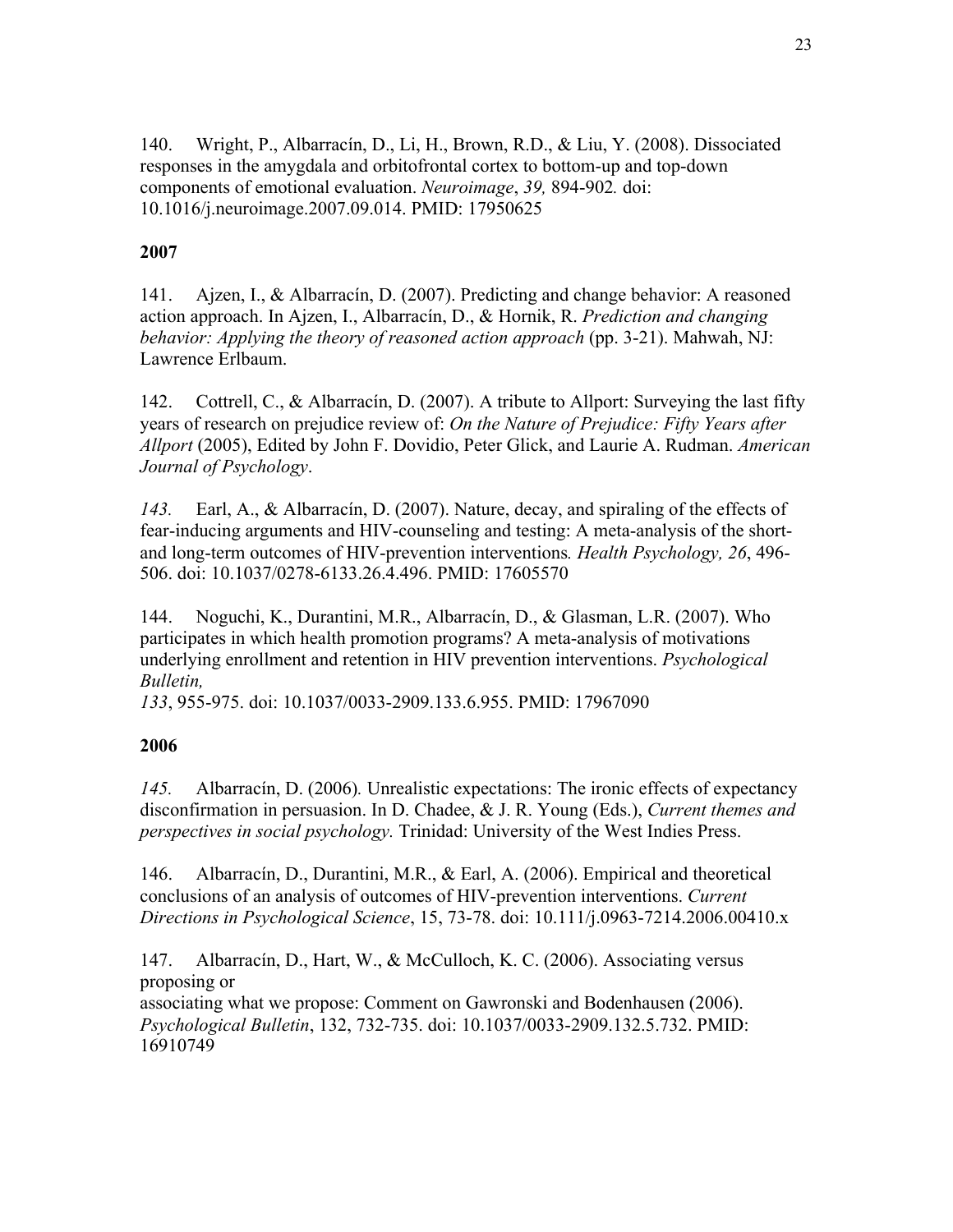148. Albarracín, D., Noguchi, K., & Earl, A. (2006). Joyce's *Ulysses* and Woolf's *Jacob's Room* as the phenomenology of reasoning: Intentions and control as emergent of language and social interaction. *Psychological Inquiry, 17*, 236-245.

149. Durantini, M. R., Albarracín, D., Earl, A., & Mitchell, A.L. (2006). Conceptualizing the influence of social agents of change: A meta-analysis of HIV prevention interventions for different groups. *Psychological Bulletin, 132*, 212-248. doi: 10.1037/0033-2909.132.2.212. PMID: 16536642

150. Glasman, L. R., & Albarracín, D. (2006). Forming attitudes that predict future behavior: A meta-analysis of the attitude-behavior relation*. Psychological Bulletin,* 132, 778-822. doi: 10.1037/0033-2909.132.5.778. PMID: 16910754

#### **2005**

151. Albarracín, D., Gillette, J., Earl, A., Glasman, L.R., Durantini, M.R., & Ho., M.H. (2005). A test of major assumptions about behavior change: A comprehensive look at the effects of passive and active HIV-prevention interventions since the beginning of the epidemic. *Psychological Bulletin, 131*, 856-897. doi: 10.1037/0033-2909.131.6.856. PMID: 16351327

152. Albarracín, D., Johnson, B. T., & Zanna, M. P. (2005). Attitudes: Introduction and scope. In D. Albarracín, B. T. Johnson, & M. P. Zanna (Eds.), *Handbook of attitudes (pp.3-20).* Hillsdale, NJ: Lawrence Erlbaum.

*153.* Albarracín, D., & McNatt, P. S. (2005). Maintenance and decay of past behavior influences: Anchoring attitudes on beliefs following inconsistent actions. *Personality and Social Psychology Bulletin, 31*, 719-733. doi: 10.1177/0146167204272180. PMID: 15833901

154. Brown, R.D., & Albarracín, D. (2005). Attitudes over time: Attitude judgment and change. In A. Strathman & J. Joireman (Eds.), *Understanding behavior in the context of time: Theory, research, and applications.* Mahwah, NJ: Lawrence Erlbaum.

155. Wyer, R. S., & Albarracín, D. (2005). Belief Formation, Organization, and Change: Cognitive and Motivational Influences. In D. Albarracín, B. T. Johnson, & M. P. Zanna (Eds.), *Handbook of attitudes (273-322).* Hillsdale, NJ: Lawrence Erlbaum.

#### **2004**

*156.* Albarracín, D., & Mitchell, A. L. (2004). The role of defensive confidence in preference for proatttitudinal information: How believing that one is strong can sometimes be a defensive weakness. *Personality and Social Psychology Bulletin, 30*, 1565-1584. doi: 10.1177/0146167204271180. PMID: 15536240

157. Albarracín, D., Kumkale, G. T., & Johnson, B. T. (2004). Influences of social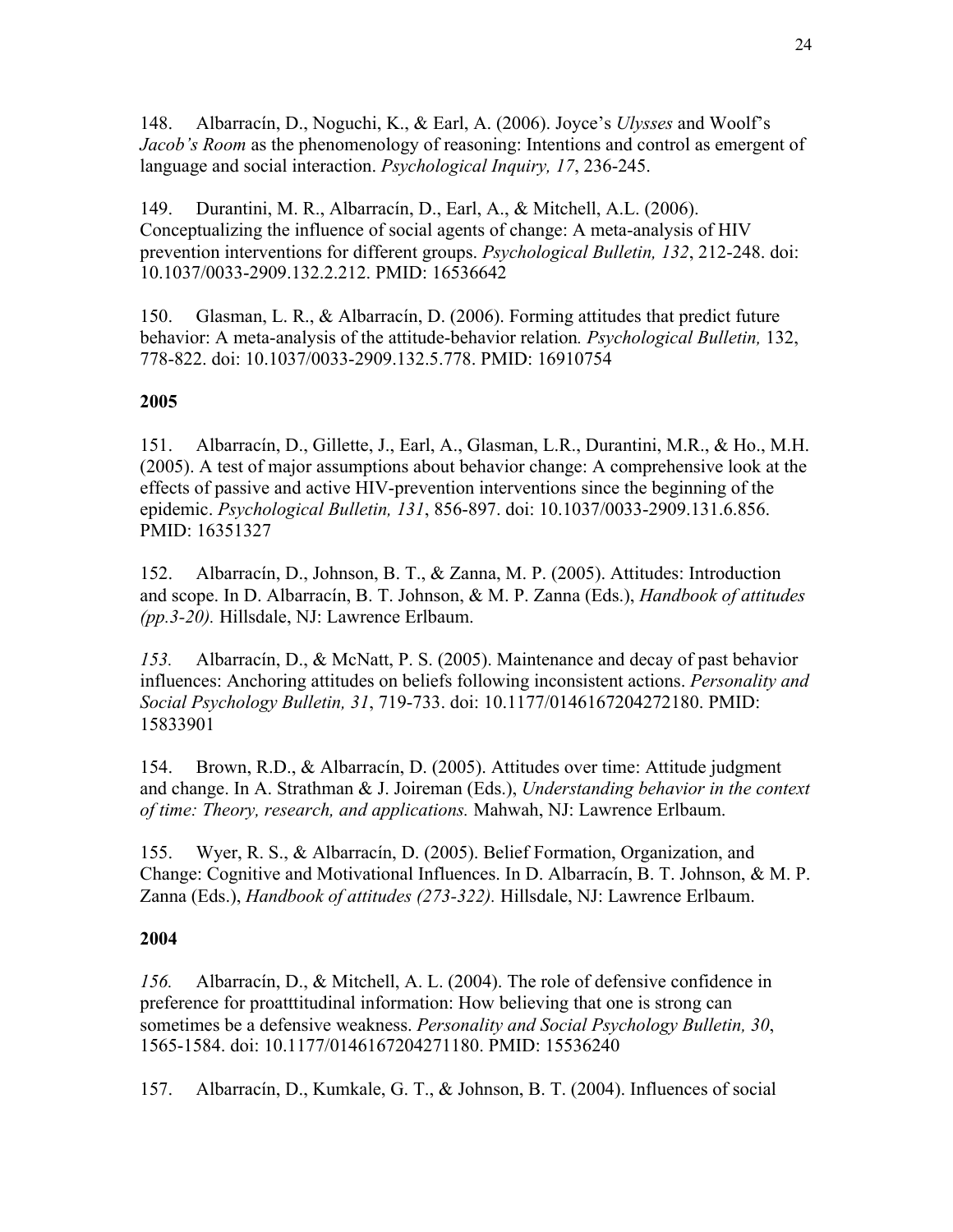power and normative support on condom use decisions: A research synthesis*. AIDS Care*, *16*, 700-723. doi: 10.1080/09540120412331269558. PMID: 15370059

158. Albarracín, D., Wallace, H.M., & Glasman, L.R. (2004). Survival and change of attitudes and other social judgments: A model of activation and comparison. In M. P. Zanna (Ed.), *Advances in Experimental Social Psychology* (Vol. 36, pp. 252-315). San Diego, CA: Academic Press.

159. Kumkale, G. T. & Albarracín, D. (2004). The sleeper effect in persuasion: A meta-analytic review. *Psychological Bulletin, 130*, 143–172. doi: 10.1037/0033- 2909.130.1.143. PMID: 14717653

#### **2003**

160. Albarracín, D., Cohen, J. B., & Kumkale, G. T. (2003). When communications collide with recipients' actions: Effects of the post-message behavior on intentions to follow the message recommendation. *Personality and Social Psychology Bulletin, 29,*  834-845. doi: 10.1177/0146167203029007003. PMID: 15018672

161. Albarracín, D., & Kumkale, G. T. (2003). Affect as information in persuasion: A model of affect identification and discounting. *Journal of Personality and Social Psychology, 84*, 453-469. doi: 10.1037/0022-3514.84.3.453. PMID: 12635909

162. Albarracín, D., McNatt, P. S., Klein, C., Ho, R., Mitchell, A., & Kumkale, G. T. (2003). Persuasive communications to change actions: An analysis of behavioral and cognitive impact in HIV prevention. *Health Psychology, 22*, 166-17. doi: 10.1037/0278- 6133.22.2.166. PMID: 12683737

163. Glasman, L.R., & Albarracín, D. (2003). Models of health-related behavior: A study of condom use in two cities in Argentina. *AIDS and Behavior, 7,* 183-193. doi: 10.1023/A:1023902509801. PMID: 14586203

164. McNatt, P. S., & Albarracín, D. (2003). Graduate school training: Academic psychology in the United States. In J. Villegas & J. A. Toro (Eds.), *Critical problems in the academic and professional training of psychologists in the Americas* [*Problemas centrales para la formación académica y el entrenamiento profesional del psicólogo en las Américas]*. Sociedad Interamericana de Psicología.

#### **2002 and Earlier**

165. Albarracín, D. (2002). Cognition in persuasion: An analysis of information processing in response to persuasive communications. In M. P. Zanna (Ed.), *Advances in Experimental Social Psychology* (Vol. 34, pp. 61-130). San Diego, CA: Academic Press.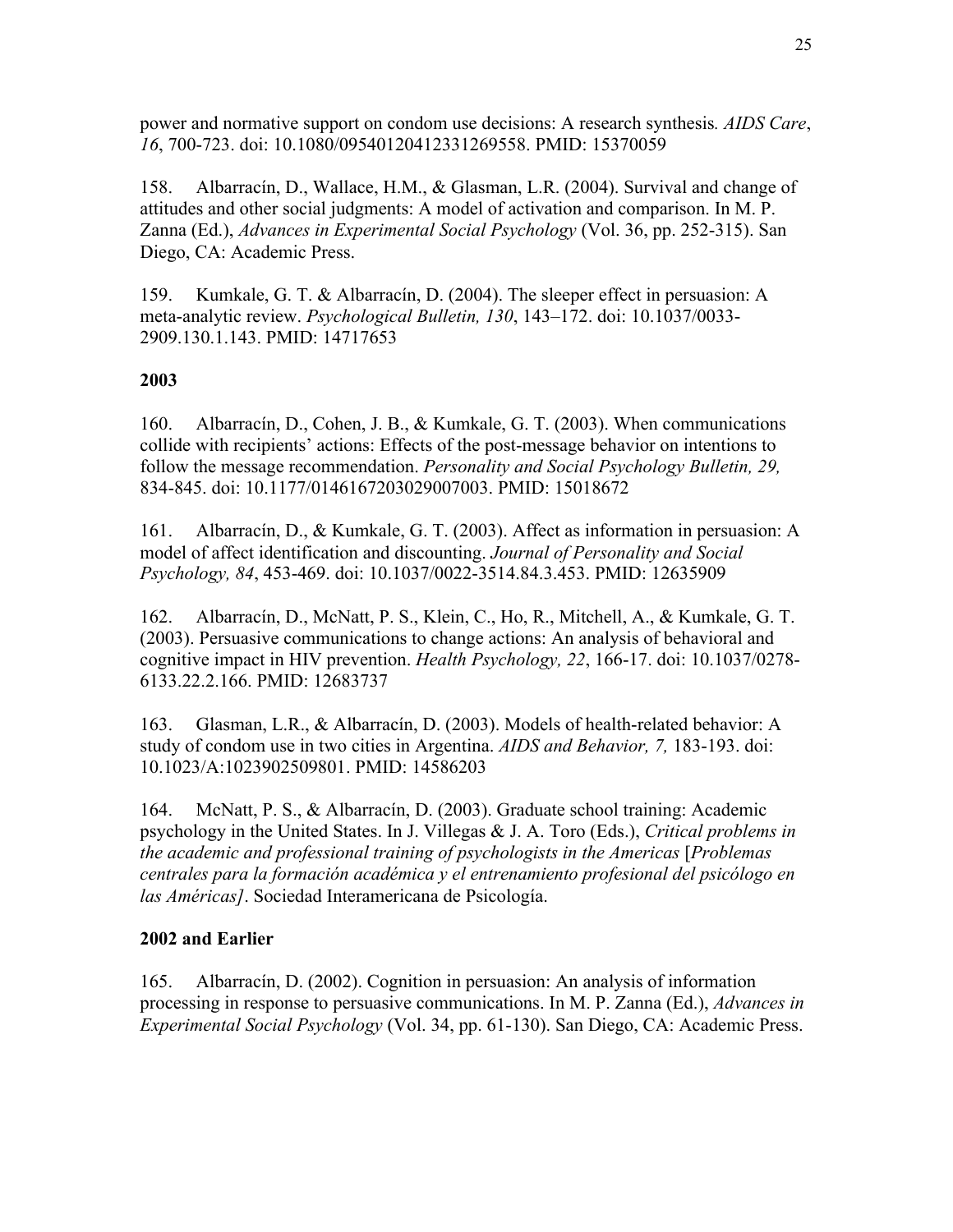*166.* Albarracín, D., & Wallace, H.M. (2002). What we think is what we feel (Review of J. P. Forgas (Ed.). (2001). *Handbook of affect and social cognition.* Mahwah, NJ: Erlbaum). *Contemporary Psychology: The APA Review of Books.*

167. Seignourel, P., & Albarracín, D. (2002). Calculating effect sizes for designs with between-subjects and within-subjects factors: Methods for partially reported statistics in meta-analysis. *Metodología de las Ciencias del Comportamiento* [*Methodology of Behavioral Sciences], 4,* 273-289.

168. Albarracín, D., Johnson, B. T., Fishbein, M., & Muellerleile, P. (2001). Theories of reasoned action and planned behavior as models of condom use: A meta-analysis. *Psychological Bulletin, 127*, 142-161. doi: 10.1037/0033-2909.127.1.142. PMID: 11271752

169. Albarracín, D., & Wyer, R. S. (2001). Elaborative and nonelaborative processing of a behavior-related communication. *Personality and Social Psychology Bulletin, 27,* 691-705. doi: 10.1177/0146167201276005

170. Albarracín, D., Ho., R., McNatt, P. S., Williams, W. R., Rhodes, F., Malotte, C. K., Hoxworth, T., Bolan, G., Zenilman, J., Iatesta, M., & The Project RESPECT Study Group (2000). Structure outcome of beliefs in condom use. *Health Psychology, 19,* 458- 468. doi: 10.1037/0278-6133.19.5.458. PMID: 11007154

171. Albarracín, D., & Wyer, R.S. (2000). The cognitive impact of past behavior: Influences on beliefs, attitudes and future behavioral decisions. *Journal of Personality and Social Psychology, 79,* 5-22. doi: 10.1037/0022-3514.79.1.5. PMID: 10909874

172. Albarracín, D., Fishbein, D., & Middlestadt, S. (1998). Generalizing behavioral findings across times, samples and measures: A replication and extension in St Vincent and the Grenadines. *Journal of Applied Social Psychology, 28,* 657-674. doi: 10.111/j.1559-1816.1995.tb01581.x

173. Albarracín, D. (1998). Likelihood and desirability associations in the operations of thought systems: A critical review. *Interdisciplinaria, 15,* 49-58.

174. Acosta, S., Adúriz, F., & Albarracín, D. (1998). Stories of children victimization: A qualitative analysis of the retrospective reconstruction of violent episodes in infancy and adolescence. *Journal of Interamerican Psychology, 32*, 125-137.

175. Albarracín, D., Fishbein, M., & Muchinik, E. (1997). Seeking social support in old age as reasoned action: Structural and volitional determinants in a middle-aged sample of Argentinean women*. Journal of Applied Social Psychology, 27,* 463-476. doi: 10.111/j.1559-1816.1997.tb00642.x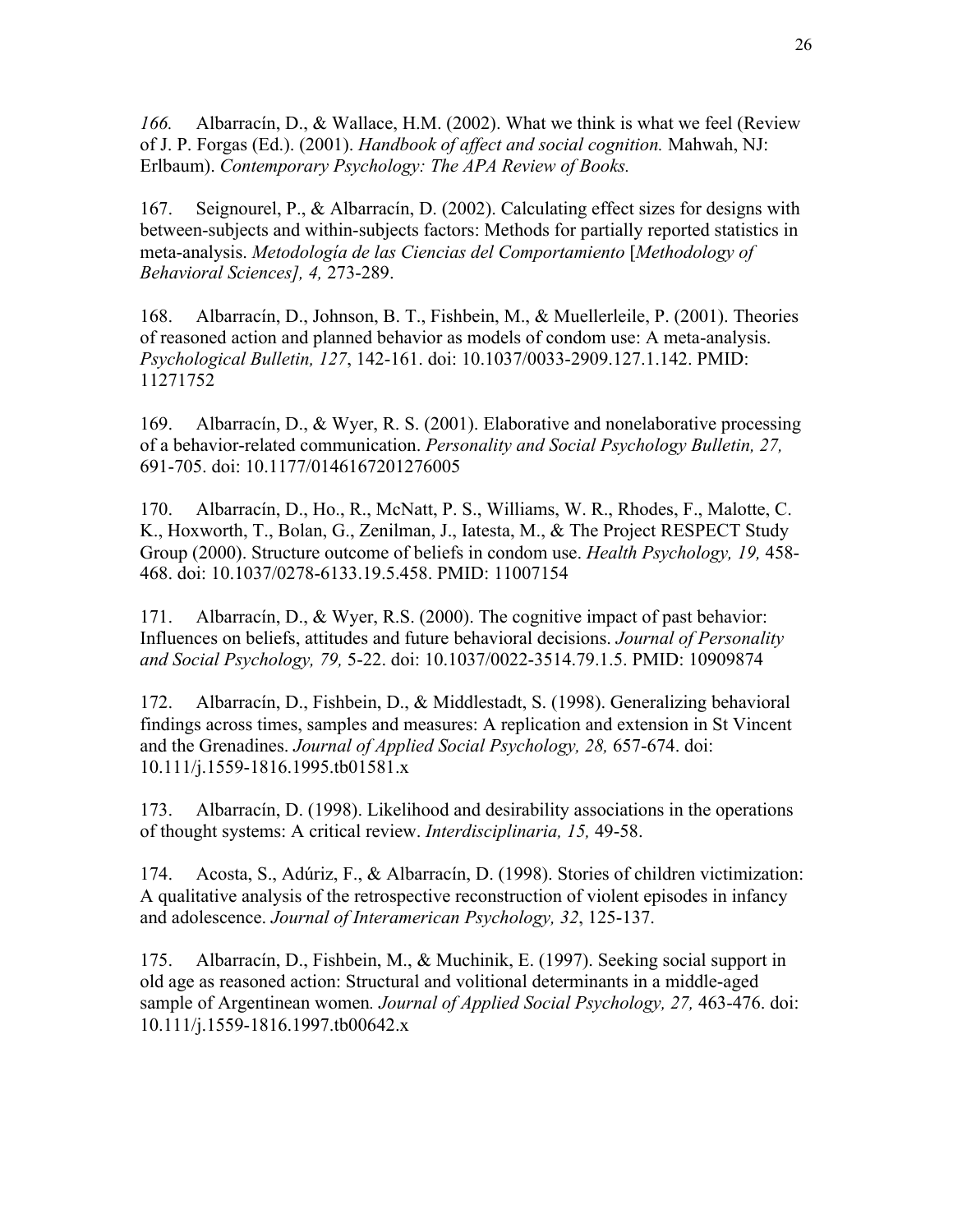176. Albarracín, D., Albarracín, M., & Repetto, M.J. (1997). Social support in child abuse and neglect: Support sources, functions and contexts. *Child Abuse and Neglect, 21*, 607-615. doi: 10.1016/S0145-2134(97)00026-4. PMID: 9238544

177. Albarracín, D. (1997). Institutional child abuse: First and second order contributions [*Abuso institucional de niños: Contribuciones de primer y segundo grado*]. *Interamerican Journal of Psychology, 31,* 203-221.

178. Glasman, L., Acosta, S., & Albarracín, D. (1997). Counseling messages for HIVprevention [*Comunicaciones psicoeducativas para la prevención del SIDA*]. *Interamerican Journal of Psychology, 31*, 91-105.

179. Albarracín, D. (1996). Problem solving in institutional networks [*Resolución de problemas por parte de tramas institucionales*]. *Interdisciplinaria, 13,* 97-109.

180. Albarracín, M., Albarracín, D., Sacchi, C.J., & Torres, G. (1996). Conflict resolution: Complex models of environmental determination [*Resolución de Conflictos: Modelos complejos de determinación ambiental*]. *Interamerican Journal of Psychology, 30,* 15-25.

181. Albarracín, D. (1996). Toward an integrative theory of children victimization [*Hacia una teoría integrativa de la victimización de los niños*]. In J. Buendía. (Ed.), *Psicopatología Infantil.* Murcia, Spain: Siglo XXI.

182. Middlestadt, S., Fishbein, M., Albarracín, D., & Helquist, M. (1995). Evaluating the impact of a National AIDS prevention radio campaign in St. Vincent and the Grenadines. *Journal of Applied Social Psychology, 25,* 21-34.

183. Albarracín, D. (1995). Research on family: Methods, obstacles and myths [*Investigación en temas de familia: Métodos, obstáculos y mitos específicos*]. *Revista Argentina de Psicología Clínica, 10,* 30-45.

184. Albarracín, D. (1994). Predicting condom use in St. Vincent and the Grenadines: a replication and extension. Thesis (M.A.), University of Illinois at Urbana-Champaign.

185. Albarracín, D., & Muchinik, E. (1994). Social support networks in the old age [*Redes de apoyo social en la vejez*]. In J. Buendía. (Ed.), *Psicología del envejecimiento.* Madrid, Spain: Siglo XXI.

186. Albarracín, M., & Albarracín, D. (1992). Destructive divorce: Contextual contribution to conflict maintenance [*Divorcio destructivo. Contribución del contexto al mantenimiento del conflicto*]. *La Ley, 204,* 1-10.

187. Muchinik, E., & Albarracín, D. (1992). Social support in women of Buenos Aires City [*Apoyo social en mujeres de la ciudad de Buenos Aires*]. *Boletín Argentino de Psicología, 22,* 130-45.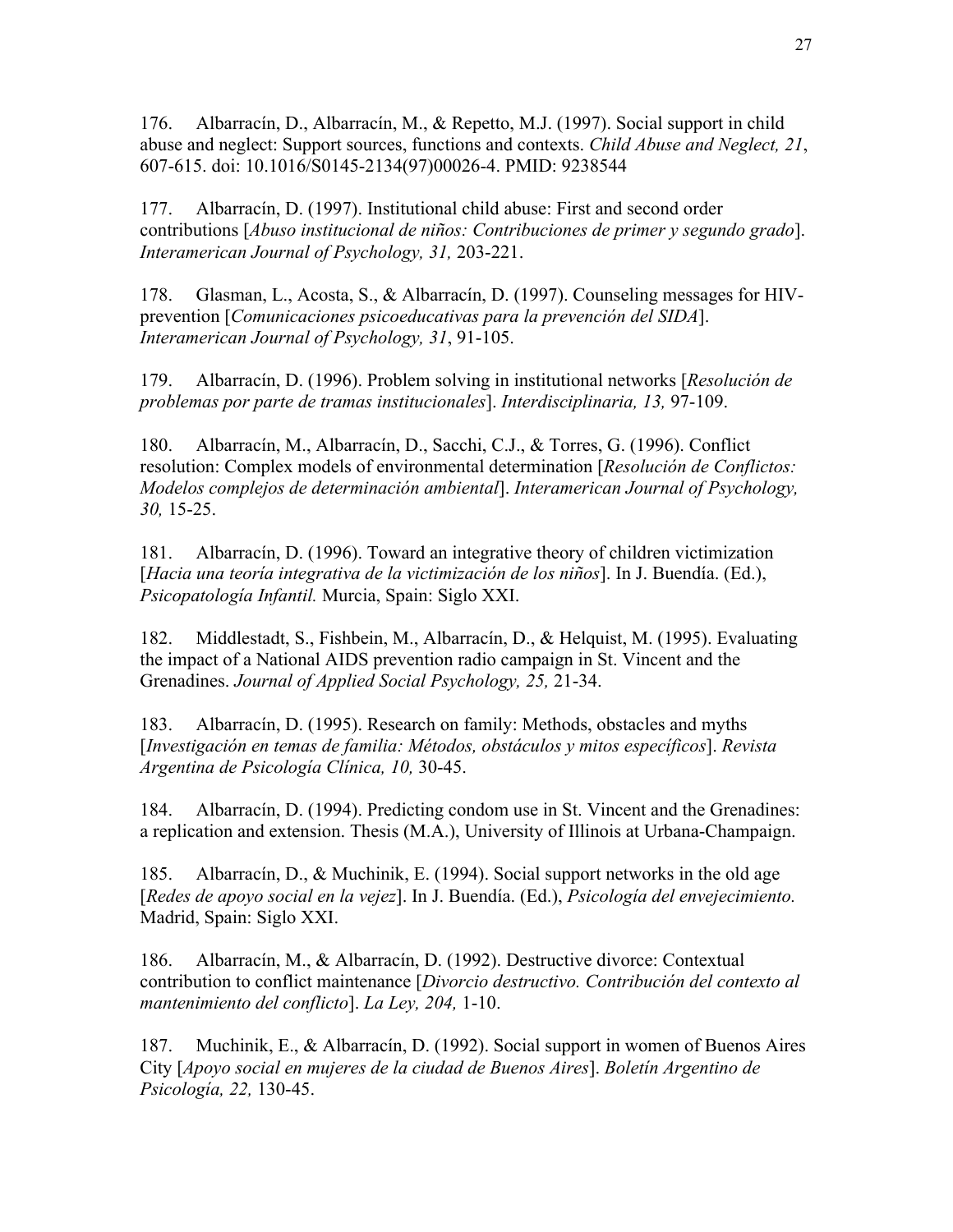188. Albarracín, D. (1991). Contextual psychology in Argentina [*El Movimiento de la Psicología del Medio Ambiente en la Argentina*]. *Psicólogo Argentino, 3,* 3-5.

189. Albarracín, D. (1991). Social support in child abuse [*Apoyo social en el maltrato de niños*]. *Actas de la Facultad de Humanidades, Universidad de Buenos Aires,* 1-30.

190. Albarracín, M., Berjman, M., & Albarracín, D. (1990). Destructive processes of exclusion in divorce [*Proceso destructivo de exclusión en el divorcio*]. *Anuario de Investigaciones de la Facultad de Psicología, Universidad de Buenos Aires, 1*, 103-108. [Reprinted in *La Ley, 104*, 11-15.]

#### **INVITED TALKS**

Society for the Psychological Study of Social Issues, Keynote, June 2022 Society for the Science of Motivation, Keynote, May 2022 SPSP Preconference in Intergroup Relationships, February 2022 SPSP Preconference in Attitudes and Social Influence, February 2022 Population Sciences Center, University of Pennsylvania, April 2022 The John Morgan Visiting Professor of Medicine Distinguished Speaker Series, Perelman School of Medicine, University of Pennsylvania, April 2022 Annenberg Public Policy Center Books of Note Series, February 2022 Wayne State University, November 2022 Yale University, November 2022 Panamerican Congress of Social Psychology, Keynote, September 2021 American Psychological Association, Main Stage, August 2021 Cambridge University, May 2021 University of California San Francisco, May 2021 Clinical Psychological Science Meeting, Association for Psychological Science, May 2021 Association for Psychological Science, May 2021 Honors Program, Illinois, April 2021 University of Illinois Research Park, April 2021 CRAWG, Illinois, January 2021 Mid-South Psychology Conference, Keynote, March 2021 National Big Data Health Science Conference, November 2021 Frontiers in Data Analysis Series, School of Public Health, University at Albany, Keynote, November 2020 Annenberg School of Communication, University of Pennsylvania, October 2020 School of Nursing, University of Pennsylvania, October 2020 ARCHES Innovation Conference, University of Illinois, October 2020 American Psychological Association, Chicago, August 2019 University of Basel, Switzerland, December 2019 Questrom School of Business, Boston University, January 2018 Reproducibility Conference. University of Chicago, October 2018 Meeting of the International Association for Applied Psychology, July 2018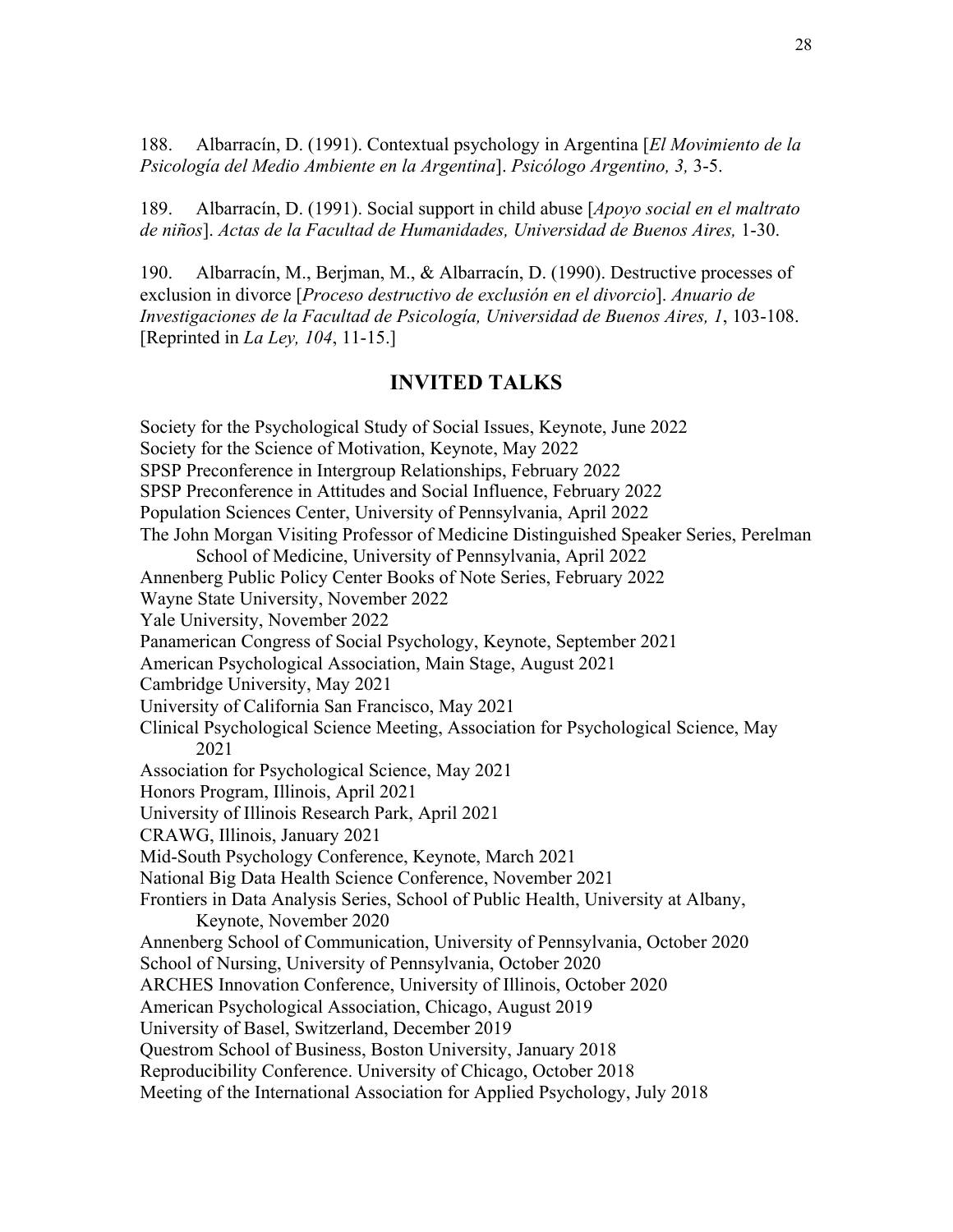Meeting of the Australo-Asian Psychological Society, Keynote, April 2018 National Academy of Sciences, Framework Building for Intelligence Community, April 2018 Meeting of the Midwestern Psychological Society, April 2017 Meeting of the Society for Experimental Social Psychology, October 2017 Nebraska Symposium on Motivation, April 2017 Psychological Association, April 2017 Annenberg Public Policy Center, University of Pennsylvania, March 2017 Department of Psychology, Northwestern University, March 2017 Center for AIDS Research. Medical College of Wisconsin, December 2016 University of Notre Dame, November 2016 Annenberg Public Policy Center, October 2016 Center for Health, Intervention, and Prevention. University of Connecticut, April 2016 University of Michigan, March 2016 Social Psychology Brownbag, Northwestern University, February 2016 Attitudes and Social Influence Preconference, January 2016 Leveraging Big Data, National Institutes of Health, July 2015 Martin Fishbein Symposium. AIDS Impact, July 2015 Social Psychology Series, University of Zurich, March 2015 Social Psychology Series, University of Southern California, February 2015 Social Psychology Series, Brown University, May 2014 CFAR, School of Medicine, University of Pennsylvania, April 2014 Developmental CFAR, School of Medicine, University of Illinois at Chicago, February 2014 Behavioral Group within CFAR, School of Medicine, University of Pennsylvania, February 2014 Tokyo University, March 2014 Annenberg Public Policy Center, University of Pennsylvania 2014 Dutch Social Psychology Conference, Keynote, December 2013 Social Psychology Series, New York University, November 2013 Center for Positive Psychology, University of Pennsylvania, November 2012 Institute for Social Research, University of Michigan, October 2012 Annenberg School of Communication, University of Pennsylvania, January 2012 Social Psychology Colloquium, Northwestern University, January 2012 HIV-Prevention Conference, Madrid, Spain, June 2011 Social Psychology Colloquium, Department of Psychology, Loyola University, September 2011 Martin Fishbein Colloquium, Annenberg School of Communication, University of Pennsylvania, February 2010 Social Psychology Colloquium, Department of Psychology, Northwestern University, October 2010 Colombian Conference of Psychology, Ibague, Colombia, Keynote, 2010 NIMH AIDS Speaker Series, Bethesda, MD, June 2009 Business School, University of Chicago, April 2009 AIDS Impact, Gaborone, Botswana, July 2009 NIH Office of AIDS Meeting, Bethesda, MD, September 2009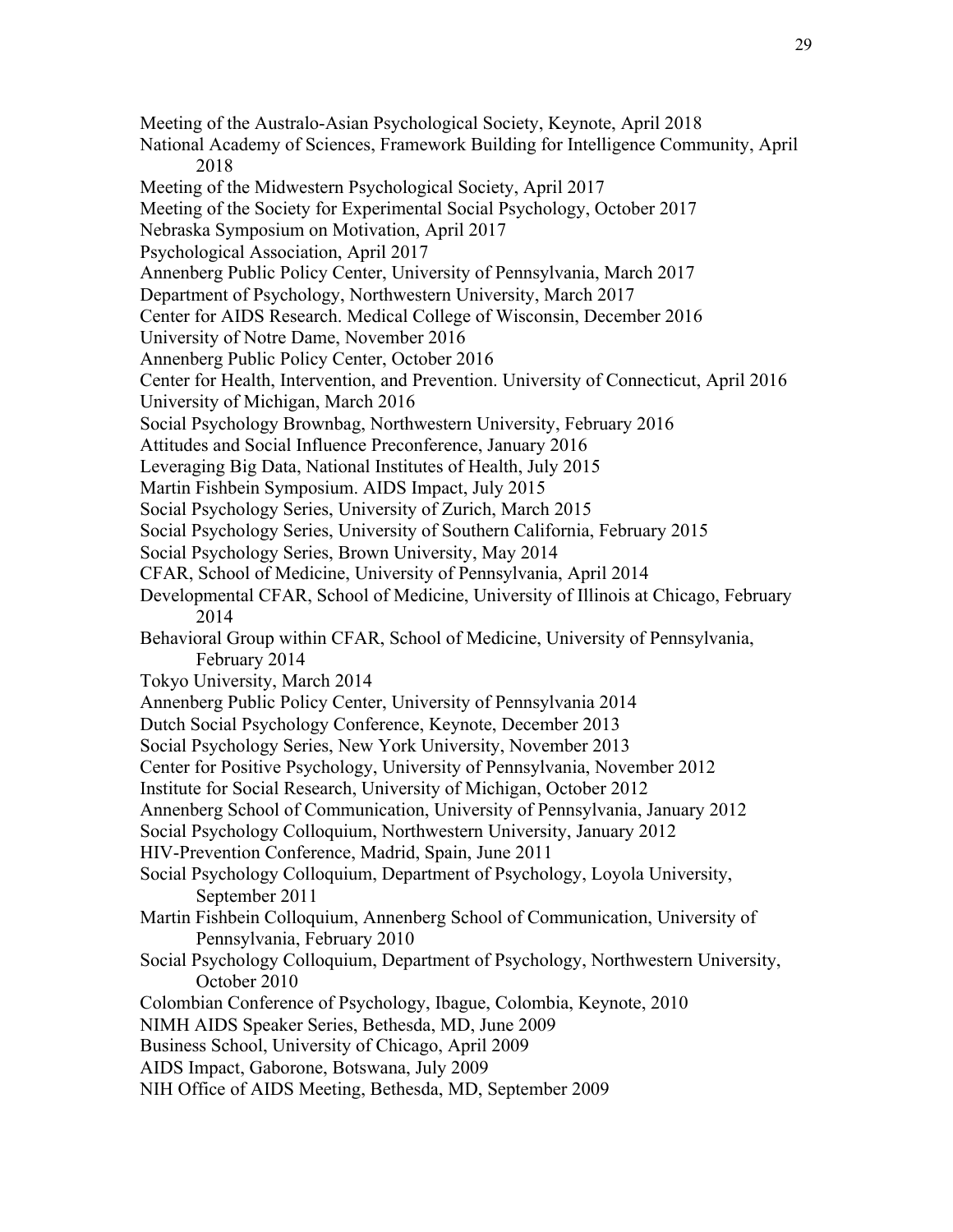Kellogg Meta-Cognition Conference, Chicago, IL, May 2008 Meeting of the European Society for Health Psychology, Bath, UK, September 2008 Meeting of the Midwestern Psychological Association, Chicago, IL, May 2008 Department of Psychology, University of Northern Iowa, October 2008 University of Northern Iowa, October 2008 Annenberg School of Communication, University of Pennsylvania, March 2007 Marketing Department, University of Pennsylvania, March 2007 Department of Psychology, University of Southern California, January 2007 Cognitive Psychology Seminar, Department of Psychology, University of Florida, January 2007 Meeting of Innovative Theories and Cancer Prevention, National Cancer Institute, Bethesda, MD, September 2007 Meeting of the European Health Psychology Society, Maastricht, August 2006 Meeting of the Mexican Society for Social Psychology, Mexico, October 2006 Meeting of the Midwestern Psychological Association, Chicago, IL, May 2006 Annenberg School of Communication, University of Pennsylvania, Philadelphia, PA, March 2006 Department of Psychology, University of Illinois, December 2006 Marketing Department, University of Florida, December 2006 Center for AIDS Prevention, Medical College of Wisconsin, May 2006 TRIP 'Taking Research into Prevention' Series, Center for Diseases Control, May 2006 'Landscapes of the Mind' Series, Montana State University, April 2006 Psychology Colloquium, Montana State University, April 2006 Social Psychology Colloquium, University of South Florida, February 2006 Social Psychology Colloquium, University of Illinois, September 2005 Marketing Workshop, Marketing Department, University of Pennsylvania, February 2005 HIV Board Conference, Department of Health, State of Florida, February 2005 Health Communication Conference, Lexington, April 2004 Center for Health and HIV Prevention, University of Connecticut, December 2004 Marketing Workshop, Marketing Department, Northwestern University, May 2004 Psychology Colloquium, Department of Psychology, Northwestern University, February 2004 Social Psychology Colloquium, Department of Psychology, Ohio State University, October 2003 Group of Attitudes and Persuasion, Department of Psychology, Ohio State University, October 2003 Marketing Department, University of Florida, January, 2003 Attitudes Preconference, Meeting of the Society of Social and Personality Psychology, Los Angeles, California, February 2003 Department of Psychology, University of Massachusetts, October 2002 Department of Psychology, University of Connecticut, May 2002 Marketing Department, University of Florida, April, 2002Department of Psychology, Universidad Autónoma de Madrid, Spain, March, 2002 Department of Psychology, University of Maryland, December, 2001 Marketing Department, University of Florida, March, 2001 Meeting of the Interamerican Society of Psychology, Santiago, Chile, July 2001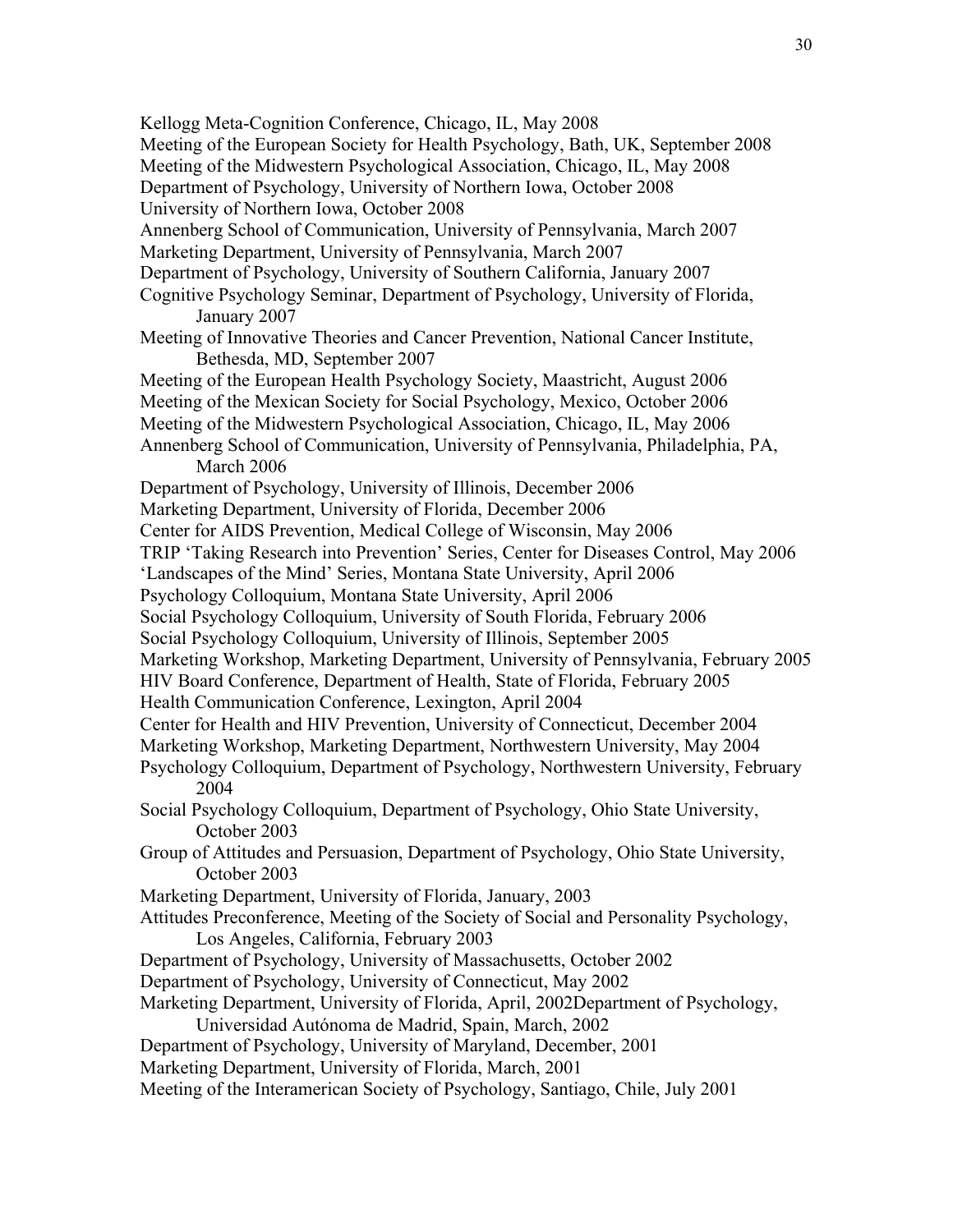Meeting of Midwestern Psychological Association, Chicago, IL, May 2001 Meeting of Society of Southeastern Social Psychology, Macon, GA, November 2000 Meeting of the New England Social Psychological Association, Storrs, CO, October 2000. Meeting of the Interamerican Society of Psychology, Caracas, Venezuela, July 1999.

- Workshop on meta-analysis, National Institutes of Mental Health, Bethesda, MA, April 1999.
- Department of Psychology, State University of New York at Stony-Brook, February, 1999.

Marketing Department, University of Florida, March, 1998.

Department of Psychology, State University of New York at Albany, December, 1997. Department of Psychology, University of Florida, January, 1997.

Department of Psychology, State University of New York at Buffalo, February, 1997.

Department of Psychology, Loyola University at Chicago. January, 1997.

Latin American Studies Colloquium, University of Illinois, February, 1996.

### **PRESENTATIONS AND CONFERENCE PAPERS**

- Dai., W., …, & Albarracín, D. (April, 2022). Meta-Analysis of the Effects of Behavioral and Nonbehavioral Primes. Paper presented at the Midwest Psychological Association annual conference, Chicago, Illinois.
- Jung, H., & Albarracín, D. (June, 2021). Concerns for others increase the likelihood of vaccination more in sparsely rather than densely populated areas. *2021 Association for Psychological Science Virtual Convention.*
- Guan, H. (February, 2021). *What If Experts Become Untrustworthy? Examining the Relationship Between Communication Source Expertise and Trustworthiness on the Influence on Perceived Message Persuasiveness*. Poster presented at the meeting of the Society for Personality and Social Psychology, San Francisco, CA.
- Karan, A., Tan, J., & Albarracín, D. (April, 2020) *Everyday experiences are predicted by mental and physical mindsets*. Poster presented at the Midwest Psychological Association annual conference, Chicago, Illinois.
- Karan, A., APPC 2018-2019 ASK Group, & Albarracín, D. (2020, February). *Longitudinal pathways to flu vaccination as a function of social disadvantages.*  Flash talk at the annual Social, Personality, and Health Preconference, New Orleans, Louisiana.
- White, B.X., Lohmann, S., Zuo, Z., Chan, M. P. S., Morales, A., Li, B., Zhai, C., Albarracín, D. (2019, October). *Indicators of HIV/STI message success on social media*. Poster presented at JUMP Applied Research for Community Health through Engineering and Simulation Conference. Champaign, Illinois.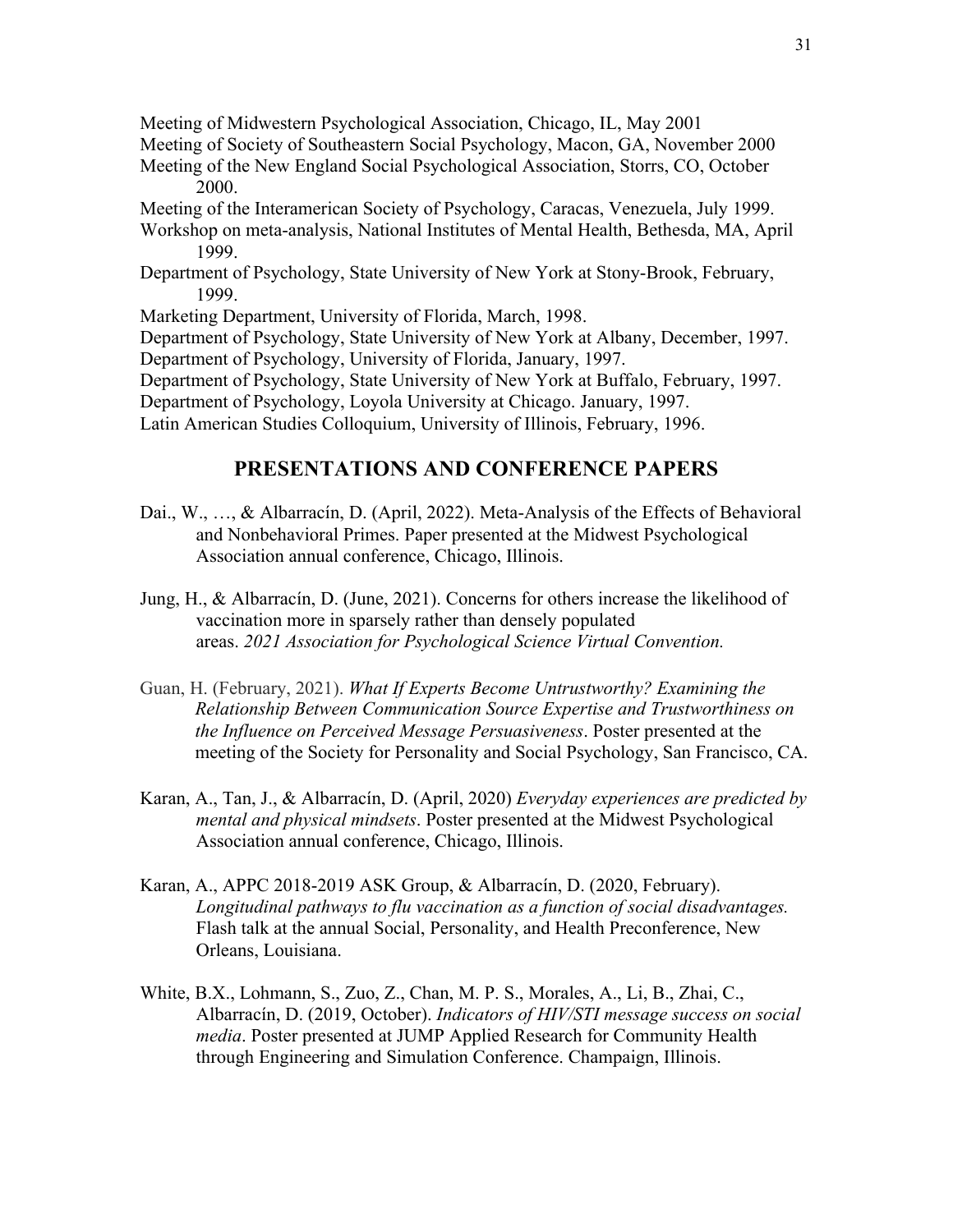- Lohmann, S., & Albarracín, D. (2019, February). *Beliefs about incremental and radical change: Predicting and changing the time course of behavior.* Poster session presented at the 20thmeeting of the Society for Personality and Social Psychology Preconference: Motivation Science, Portland, OR.
- Lohmann, S., & Albarracín, D. (2019, February). *Beliefs about incremental and radical change: Predicting and changing the time course of behavior.* Poster session presented at the 1<sup>st</sup>SPSP Preconference for Motivation Science, Portland, OR.
- Dai, W., & Albarracín, D. (2019, February). *Benefits of general inaction norms.* Poster presented at the 2019 Annual Convention of the Society for Personality and Social Psychology, Portland, OR, 2019.
- White, B.X., & Albarracín, D. (2019, February). Are Social Disparities Addressed by HIV Interventions? A Meta-Analytic Assessment. *Annual SPSP Meeting. Portland, Oregon.*
- White, B.X.**,** & Albarracín, D. (2019, February). Effects of Action and Inaction Recommendations in Multiple Behavior HIV Interventions: A Metaanalysis. *SPSP Health Pre-Conference. Portland, Oregon*
- White, B.X., Lohmann, S., Zuo, Z., Chan, M. P. S., Morales, A., Li, B., Zhai, C., Albarracín, D. (2018, April). Improving HIV/STI Message Spread on Social Media. *Annual MPA Meeting. Chicago, Illinois.*
- Dai, W., Palmer, R., Sunderrajan, A., Durantini, M., Sánchez, F., Glasman, L., & Albarracín, D. (2018, April). *The efficacy of integrated interventions in treating substance use: meta-analysis.* Paper presented at the Ninetieth Annual Meeting of Midwestern Psychological Association, Chicago, IL, 2018.
- White, B.X., Sunderrajan, A., Albarracín, D. (2018, March). Effects of Social Disparity on Efficacy of Multiple Behavior Interventions for HIV-related Outcomes. *Illinois Summit on Diversity in Psychological Science*. *Champaign, Illinois.*
- Lohmann, S., Chan, M.-p. S., Morales, A., Zhai, C., Ungar, L., Holtgrave, D. R., Albarracín, D. (2018, April). *Using Twitter to predict STIs: A US-wide online risk index.* Paper presented at the 90<sup>th</sup> meeting of the Midwestern Psychological Association, Chicago, IL.
- Lohmann, S. Mekawi, Y., Hughes, C. Sunderrajan, A., Tenshe, C., Balasubramaniyan, A., & Albarracín, D. (2017, April). *Executive control, repetitive negative thinking, and depression and anxiety: A meta-Analysis*. Paper Presented at the Meeting of the Midwestern Psychological Association, Chicago, IL.
- Sanders, E., McDonald, J., Textor, C., Palmer, R., Dai, W., Weingarten, E., & Albarracín, D. (2017, January). *Can Ideas Activate Behavior? A meta-analysis of the effects*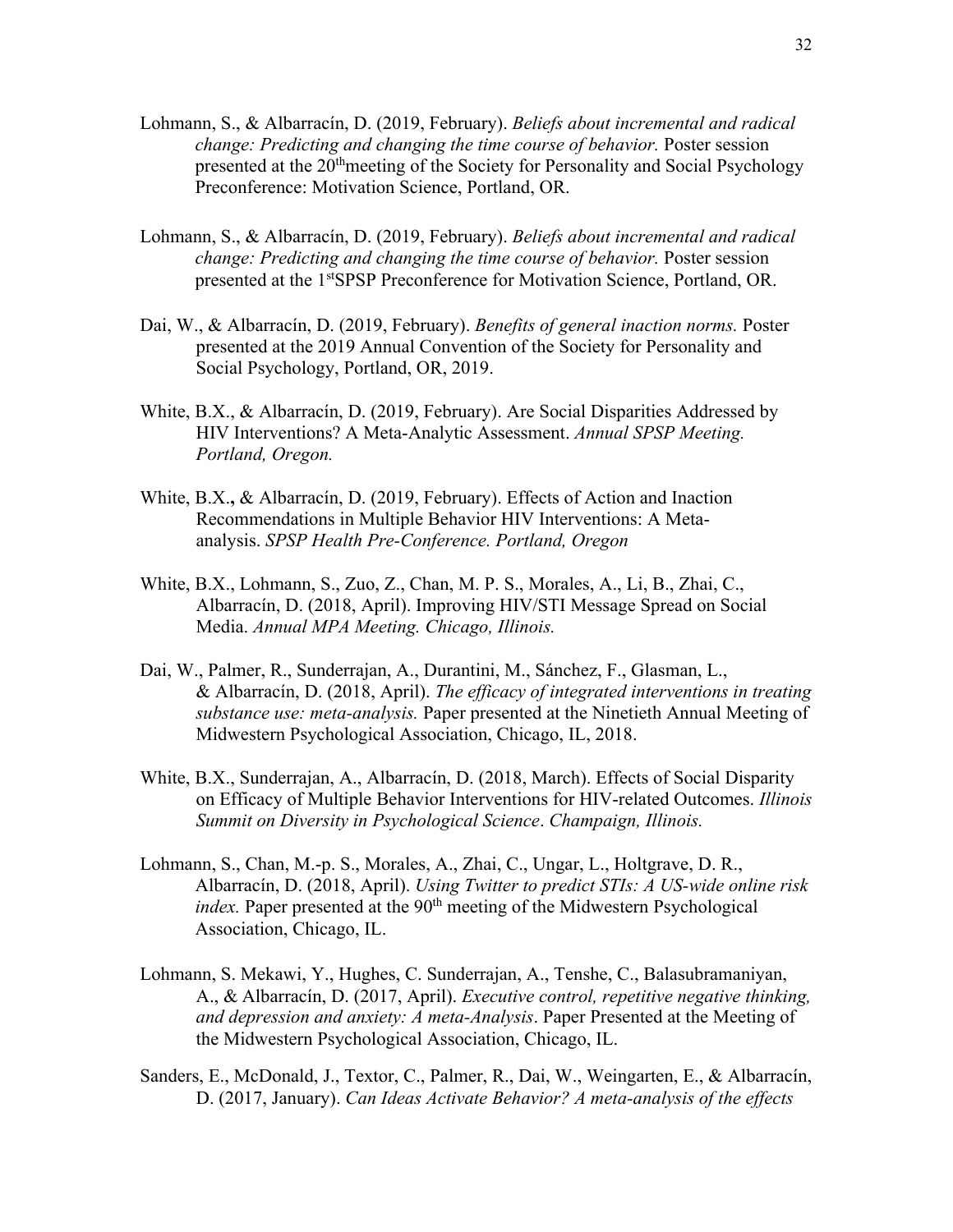*of a variety of conceptual priming objects and strategies on behavioral outcomes.*  Paper Presented at the Meeting of the Society for Personality and Social Psychology, San Antonio, TX.

- Chan, M.P.S., Lohmann, S., & Albarracín, D. (2017, January). *STI Prediction from tweets: A multi-year, open-dictionary approach.* Paper Presented at the Meeting of the Society for Personality and Social Psychology, San Antonio, TX.
- Lohmann, S. Mekawi, Y., Hughes, C. Sunderrajan, A., Tenshe, C., Balasubramaniyan, A., & Albarracín, D. (2017, January). *Executive control, repetitive negative thinking, and depression and anxiety: A meta-Analysis*. Paper Presented at the Meeting of the Society for Personality and Social Psychology, San Antonio, TX.
- Lohmann, S., & Albarracín, D. (2017, January). *The experience of intentions: A phenomenological view.* Paper Presented at the Meeting of the Society for Personality and Social Psychology, San Antonio, TX.
- Bae, R. E., Maloney, E. K., Albarracín, D., & Cappella, J. N. (2017, May). *Does interest in smoking affect selection of pro-smoking videos? A selective exposure experiment*. Paper to be presented at the International Communication Association 2017 conference, San Diego, CA.
- Lohmann, S., Chan, M.-p. S., Zhai, C., Liu, Y., Ungar, L. H., Schwartz, H. A., & Albarracín, D. (2016, October). Which HIV-risk-related words can predict new HIV diagnoses in the state of Florida? Paper presented at the Meeting of the American Public Health Association, Denver, CO.
- Chan, M. S., Lourentzou, I., Morale, A., Zhai, C., & Albarracín, D. (2016. October). What are the differences in HIV-related social communications in counties with low (vs. high) socio-economic status in the United States? A thematic analysis of Twitter data. Paper presented at the Meeting of the American Public Health Association, Denver, CO.
- Jones, C. R., Chan, S., & Albarracín, D. (2016, May). *The continued influence of corrected or retracted misinformation: A meta-analysis*. Meeting of the Midwestern Psychological Association, Chicago IL.
- Lohmann, S., Jones, C., & Albarracín, D. (2016, January). *The role of implicit self-talk in habitual action*. Data blitz presented at the 17th meeting of the Society for Personality and Social Psychology, San Diego, CA.
- Albarracín, D., Hepler, J., Clark, J., Jones, A., Weingarten, E., & Chen, Q. (2016, January). *Subtle events: A meta-analysis of the behavioral upshot of priming Using linguistic and sensorial cues*. Paper presented at the annual meeting of the Society for Personality and Social Psychology, San Diego, CA.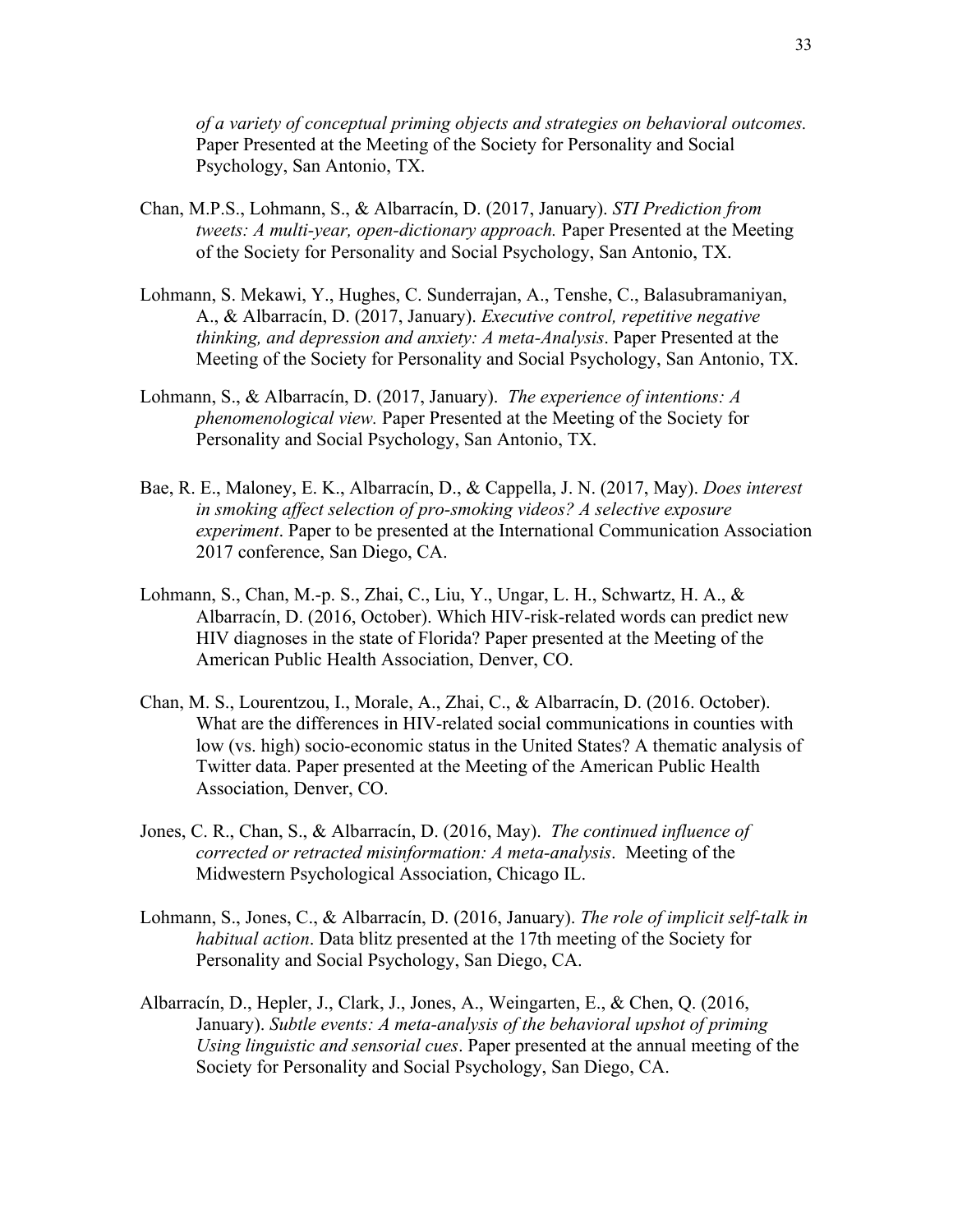- Lohmann, S., Lu, X., & Albarracín, D. (2015, May). *Phenomenology and levels of experience: Capturing people's experience of intentions and emotions*. Poster session presented at the meeting of the Midwestern Psychological Association, Chicago, IL
- Hughes, C., McDonald, P., & Albarracín, D. (2015, May). *Recall of behavioral health recommendations: Optimal number of prescribed behaviors for behavior change.* Midwestern Psychological Association (MPA) Annual Meeting in Chicago, IL.
- Weingarten, E., Chen, Q., McAdams, M., Yi, J., Hepler, J., & Albarracín, D. (2015, May). *A meta-analysis of the behavioral effects of incidental word priming*. Paper presented at the annual meeting of the Association for Psychological Science.
- Hepler, J., Clark, J., Jones, A. E., Weingarten, E., Albarracín, D., & Chen, Q. (2015, May). *Are behavioral priming effects moderated by prime type? A meta-analytic investigation*. Paper presented at the annual meeting of the Association for Psychological Science, New York, NY.
- Liu, J., Zhao, S., Chen, X., Falk, E., & Albarracín, D. (2015 May). Peer influence on adolescent smoking initiation and progression: A meta-analysis. Paper presented at 2015 ICA, San Juan, Puerto Rico.
- Albarracín, D., Weingarten, E., Chen, Q., McAdams, M., & Yi, J. (2014). *Meta-analysis of behavioral effects of primes to incidentally induce goals*. Paper presented at the annual meeting of the Society for Experimental Social Psychology, Columbus, OH.
- Hepler, J., Weingarten, E., Chen, Q., McAdams, M., Yi, J., & Albarracín, D. (2014). *Publication bias in incidental goal priming effects*? Paper presented at the annual meeting of the Society for Experimental Social Psychology, Columbus, OH.
- Basáñez, T., Warren, M., Crano, W. D., & Albarracín, D. (2014). *Cross-cultural comparison of trust in new relationships and implications for risk regulation Theory*. Poster presented at the Society for Personality and Social Psychology Conference, Austin, TX.
- Albarracín, D. & Ireland, M. (2014, May). *A friend to myself: Adopting a friend's perspective in proactive self-talk anticipates positive emotions and strengthens intended self-control*. Meeting of the Association of Psychological Science, San Francisco, CA.
- Albarracín, D. (2014, May)*. Dimensions underlying the influence of psychological theory on policy: The case of social psychology and changing behavior.* Meeting of the Association of Psychological Science, San Francisco, CA.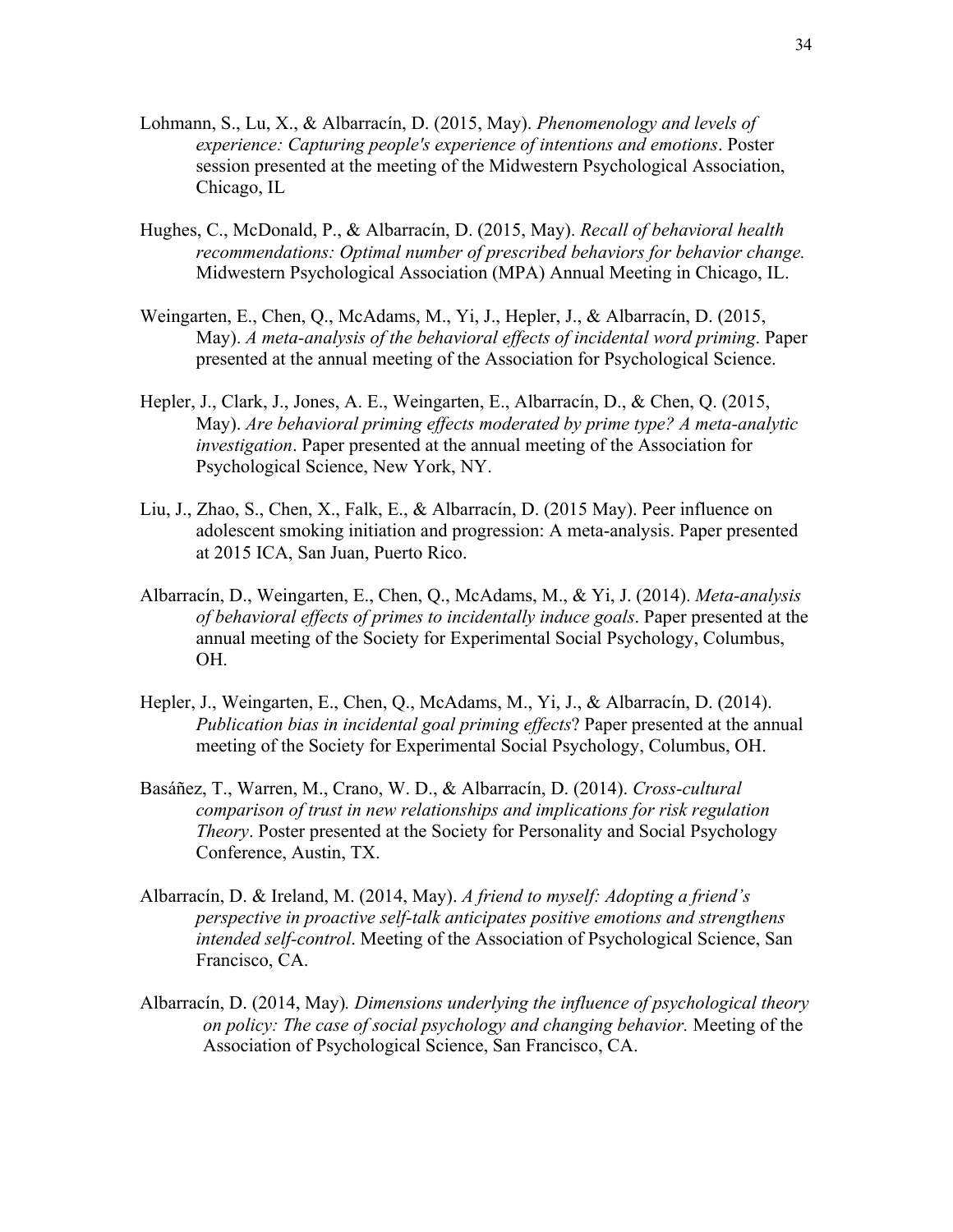- Ireland, M., & Albarracín, D. (2014, May*). Linguistic indicators of protective and risky communities: Predicting HIV outbreaks through Twitter.* Meeting of the Association of Psychological Science, San Francisco, CA.
- Chen, Q, Ireland, M, & Albarracín, D. (2014, April). *Predicting county-level HIV rates through automatic Twitter Analysis.* Poster presented at the 35th Annual Meeting and Scientific Sessions of Society of Behavioral Medicine, Philadelphia, PA.
- Earl, A., Crause, C., Vaid, A., Briskin, J., Sklepinski, S. M., & Albarracín, D. (2014, April). *Racial gaps in attention to health information*. Symposium presentation at the International Consortium of Cultural Neuroscience, Ann Arbor, MI.
- Earl, A., Jones, C.R.M., Hall, M.P., & Albarracín, D. (2014, May). *Goals alleviate biased processing with consonant and dissonant arguments*. Poster presented at the Association for Psychological Science, San Francisco.
- Hall, M.P., Earl, A., Jones, C.R.M*.* & Albarracín, D. (2014, February). *Motivated message processing with consonant and dissonant arguments.* Symposium presentation at the Attitudes Preconference of the meeting of the Society for Personality and Social Psychology, Austin, TX.
- Jones, C.R.M*.* & Albarracín, D. (2014, February). Illusory behavior: A Memory error exacerbated by spoken self-talk*.* Symposium presentation at the meeting of the Society for Personality and Social Psychology, Austin, TX.
- Liu, J., Jones, C., Wilson, K., Durantini, M. R., Livingood, W., & Albarracín, D. (2014, February). *Motivational barriers to retention of at-risk young adults in HIVprevention interventions: perceived pressure and efficacy.* Paper to be presented at the International Communication Association 2014 conference, Seattle, WA.
- Wilson, K., Senay, I., Durantini, M., Sanchez, F., Hennessy, M., Spring, B., & Albarracín, D. (2014, February). *Do more lifestyle recommendations equal healthier outcomes? A meta-analysis of theoretical assumptions underlying the effectiveness of interventions promoting multiple behavior change.* Poster presented at the annual meeting of the Society for Personality and Social Psychology (SPSP), Austin, TX.
- Hepler, J., & Albarracín, D. (2013, May). *Positive people prioritize positive information: Dispositional attitudes predict affective processing-order.* Poster presented at the 25th annual meeting of the Association for Psychological Science, Washington, D.C.
- Hepler, J., & Albarracín, D. (2013, May). *Positive people prioritize positive information: Dispositional attitudes predict affective processing-order*. Symposium presentation at the 85th annual meeting of the Midwestern Psychological Association, Chicago, IL.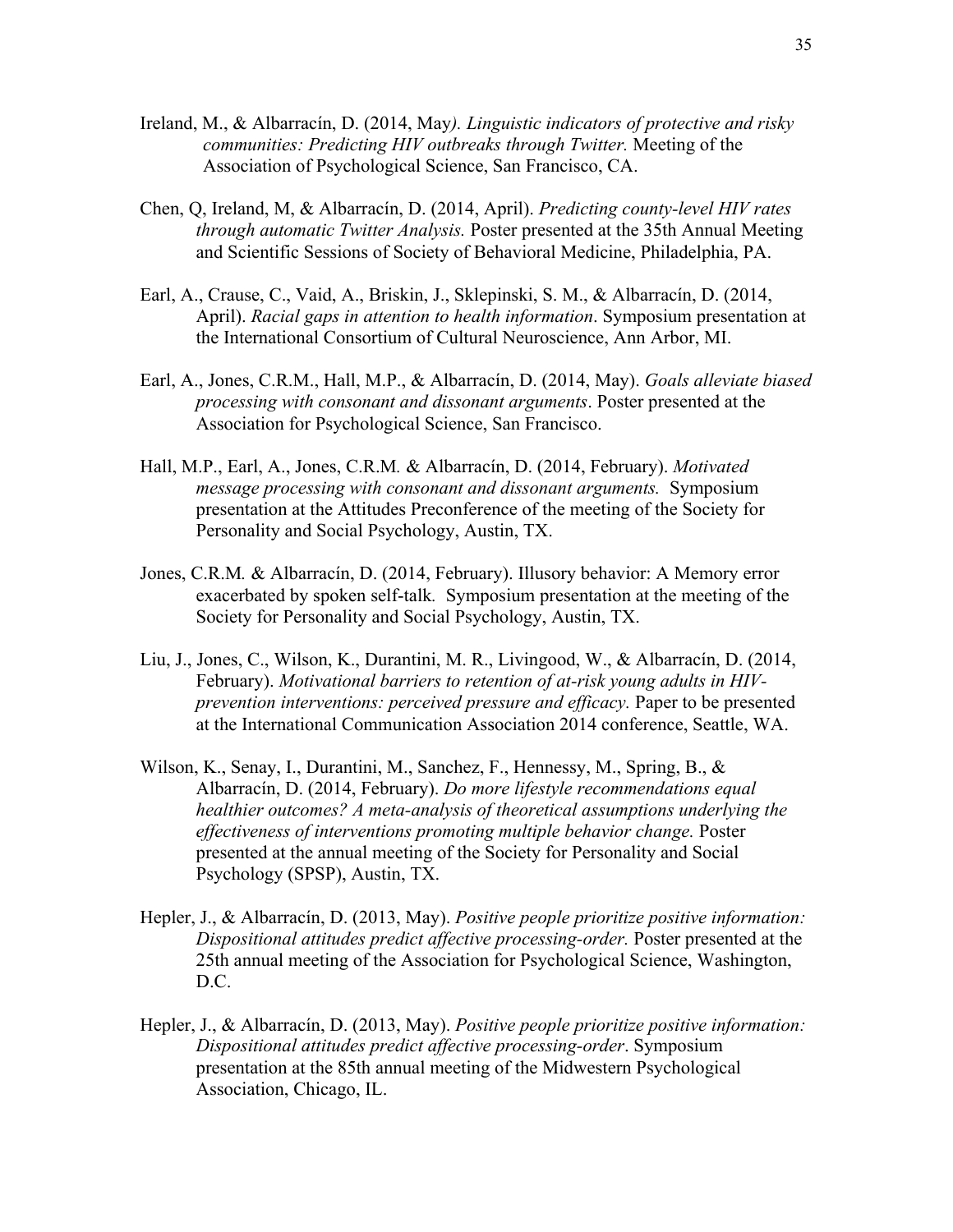- Earl, A., & Albarracín, D. (2013, January). *Selective attention to stigmatizing health information among disenfranchised groups.* Poster presented at the Society for Personality and Social Psychology, New Orleans.
- Hepler, J., & Albarracín, D. (2013, January). *Positive people prioritize positive information: Dispositional attitudes predict processing-order for positive versus negative information.* Poster presented at the 14th annual meeting of the Society for Personality and Social Psychology, New Orleans, LA.
- Jones, C. R. & Albarracín, D. (2013, January) *Did I do that? Memory for Enacted and Intended Behaviors. Society for Personality and Social Psychology*. New Orleans, LA.
- Tan, J. J. X., Jones, C. R., & Albarracín, D. (2013, January). *Influencing perceptions of mental vs. physical experiences.* Poster presented at the annual meeting of the Society for Personality and Social Psychology, New Orleans, Louisiana
- Tannenbaum, M. & Albarracín, D. (2013, January). *Do 'scare tactics' work? A metaanalytic examination of fear appeal theories*. Poster presented at the annual meeting of the Society for Personality and Social Psychology, New Orleans, LA. \* Finalist for the SPSP Student Poster Award.
- Wilson, K., Durantini, M.R., Albarracín, J., Crause, C., & Albarracín, D. *It seems possible to reduce cultural and psychological barriers to Latino enrollment in HIV-prevention counseling: Initial data on an enrollment meta-intervention*  (2013, January). Poster presented at the annual meeting of the Society for Personality and Social Psychology (SPSP), New Orleans, LA.
- Wilson, K., Durantini, M.R., Albarracín, J., Crause, C., & Albarracín, D. *It seems possible to reduce cultural and psychological barriers to Latino enrollment in HIV-prevention counseling: Initial data on an enrollment meta-intervention*  (2013, January). Poster presented at the annual meeting of the Society for Personality and Social Psychology (SPSP), New Orleans, LA.
- Jung, K., Viswanathan, M., Wyer, R. S., & Albarracín, D. (2012, October). *Effects of Timing of Purchase and Perceived Proximity of Climate Change on Green Product Purchase.* Annual Conference of the Association for Consumer Research, Vancouver, BC, Canada. (Competitive Paper Session)
- Jung, K., Albarracín, D. & Viswanathan, M. (2012, October). *General to Specific vs. Specific to General: Spillover vs. Licensing Effect of Overpredicting General vs. Specific Green Behavior in the Future on Immediate Member vs. Non-member Behaviors.* Annual Conference of the Association for Consumer Research, Vancouver, BC, Canada. (Poster Session)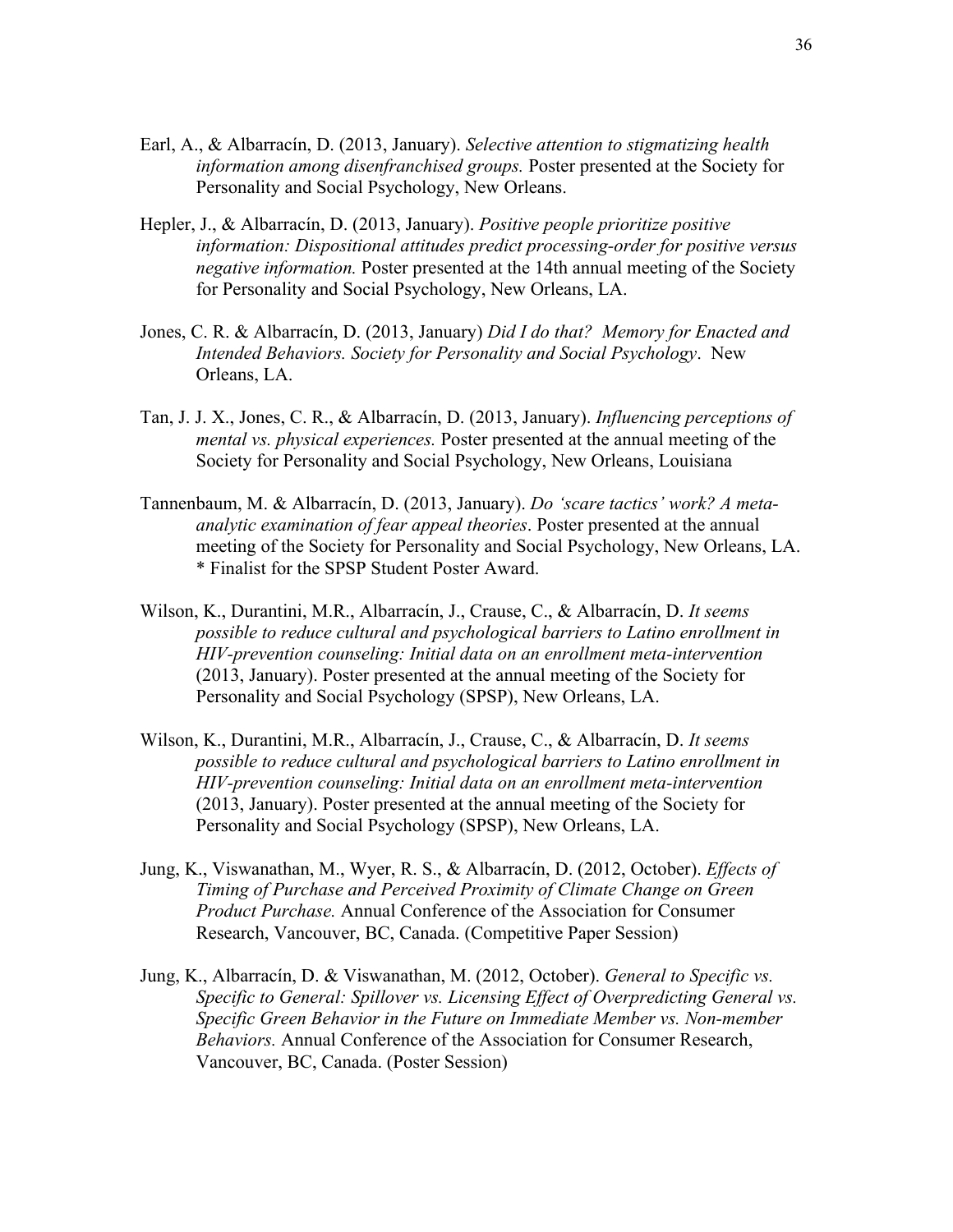- Wilson, K., LeRoy, A., Albarracín, D., Durantini, M., & Livingood, W. (2012, December). *Increasing the public health impact of HIV-prevention counseling programs: Preliminary findings for meta-intervention videos on retention*. Poster presented at the Science of Eliminating Health Disparities Summit, National Harbor, MD.
- Prater, K.A., Wilson, K. Albarracín, D., Durantini, M., & Livingood, W. (2012, August). *Increasing the effectiveness of multi-session HIV-prevention counseling programs: Preliminary findings from a retention meta-intervention*. Poster presented at the annual meeting of the American Psychological Association (APA), Orlando, FL.
- Earl, A., & Albarracín, D. (2012, May). *Predicting the time-course of attention to health information for high-risk audiences.* Symposium presentation at the meeting of the Midwestern Psychological Association, Chicago (May).
- Hepler, J., & Albarracín, D. (2012, May). Attitudes without objects: Evidence for a dispositional attitude. Symposium presentation for the Society for the Study of Motivation preconference at the 24th annual meeting of the Association for Psychological Science.
- Jones, C. R. & Albarracín, D. (2012, May). *Memory for enacted and intended behaviors*. Midwestern Psychological Association. Chicago, IL.
- Tannenbaum, M. & Albarracín, D. (2012, May). *Do 'scare tactics' work? A metaanalytic test of fear appeal theories*. Invited panelist/speaker at the Princeton Graduate Conference in Psychology and Policymaking, Princeton, NJ.
- Tannenbaum, M. & Albarracín, D. (2012, May). *Power and goals to be active vs. inactive*. Symposium talk at the annual meeting of the Midwestern Psychological Association, Chicago, IL.
- Tannenbaum, M. & Albarracín, D. (2012, May). *Power and goals to be active vs. inactive*. Poster presented at the annual meeting of the Association for Psychological Science, Chicago, IL.
- Earl, A., & Albarracín, D. (2012, February). *Predicting the time-course of attention to health information for high-risk audiences.* Poster presented at the Society for Personality and Social Psychology, San Diego.
- Hepler, J. & Albarracín, D. (2012, January). *Attitudes without objects: Evidence for a dispositional attitude, its measurement, and its consequences*. Poster presented at the 13th annual meeting of the Society for Personality and Social Psychology, San Diego, CA.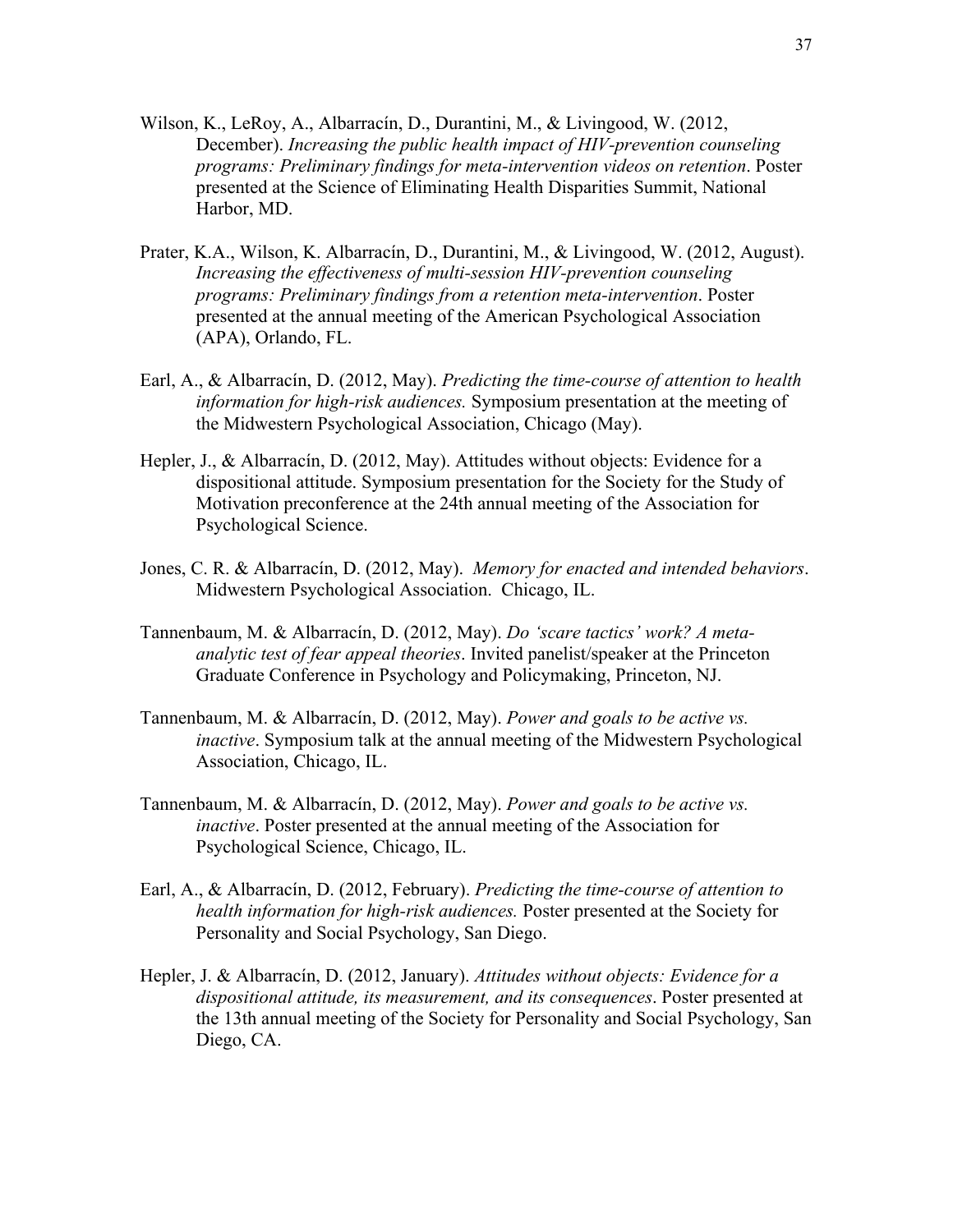- Tannenbaum, M. & Albarracín, D. (2012, January). *A meta-analytic review of the effects of fear on persuasion and behavioral change*. Poster presented at the annual meeting of the Society for Personality and Social Psychology, San Diego, CA.
- Wilson, K & Albarracín, D. (2012, January). *Barriers to accessing HIV-prevention: Higher alcohol use and more sex partners predict decreased exposure to HIVprevention counseling.* Poster presented at the annual meeting of the Society for Personality and Social Psychology (SPSP), San Diego, CA.
- Zell, E., Warrimer, A. B., & Albarracín, D. (2012, January). *Splitting of the mind: When the You I talk to is me*. Poster presented at the annual meeting of the Society for Personality and Social Psychology. San Diego, CA.
- Zell, E., Su, R., & Albarracín, D. (2011, November). *Cultural differences in attitudes toward action*. Symposium paper presented at the annual meeting of the Society for Southeastern Social Psychologists. Johnson City, TN.
- Hepler, J. (2011, March). *Attitudes without objects*. Colloquium presentation at the Social-Personality-Organizational Psychology lecture series at the University of Illinois at Urbana-Champaign, Champaign, IL.
- Wilson, K. A (2011, February). *Diary Study of Social Anxiety, Interpersonal Interactions and Health Risk Behavior in College Students*. Poster presented at the annual meeting of the Society for Personality and Social Psychology (SPSP), San Antonia, TX.
- Earl, A., & Albarracín, D. (2011, January). *The impression motive and experience of shame*. Poster presented at the Society for Personality and Social Psychology, San Antonio, TX.
- Hepler J., Wang, W., & Albarracín, D. (2011, January). *Motivating Exercise: The Interactive Effect of General Action Goals and Past Behavior on Physical Activity*. Poster presented at the 12th annual meeting of the Society for Personality and Social Psychology, San Antonio, TX.
- Tannenbaum, M. & Albarracín, D. (2011, January). *The effects of grammatical structure and feelings of power on risk behavior prevention*. Poster presented at the annual meeting of the Society for Personality and Social Psychology, San Antonio, TX.
- Hart, W., & Albarracín, D. (2009, February). *What I was doing vs. what I did: Verb aspect influences memory and future actions*. Paper presented at the Meeting of the Meeting of the Society for Social and Personality Psychology, Tampa.
- Bussing, R., Koro-Ljungberg, M., Garvan, C.W., Noguchi, K., & Albarracín, D. (2008, November). *Evidence-based Practices and Clinical Practice Evidence: Bridging the Gap.* American Association of Children and Adolescent Psychiatry of the Annual Meeting, Chicago.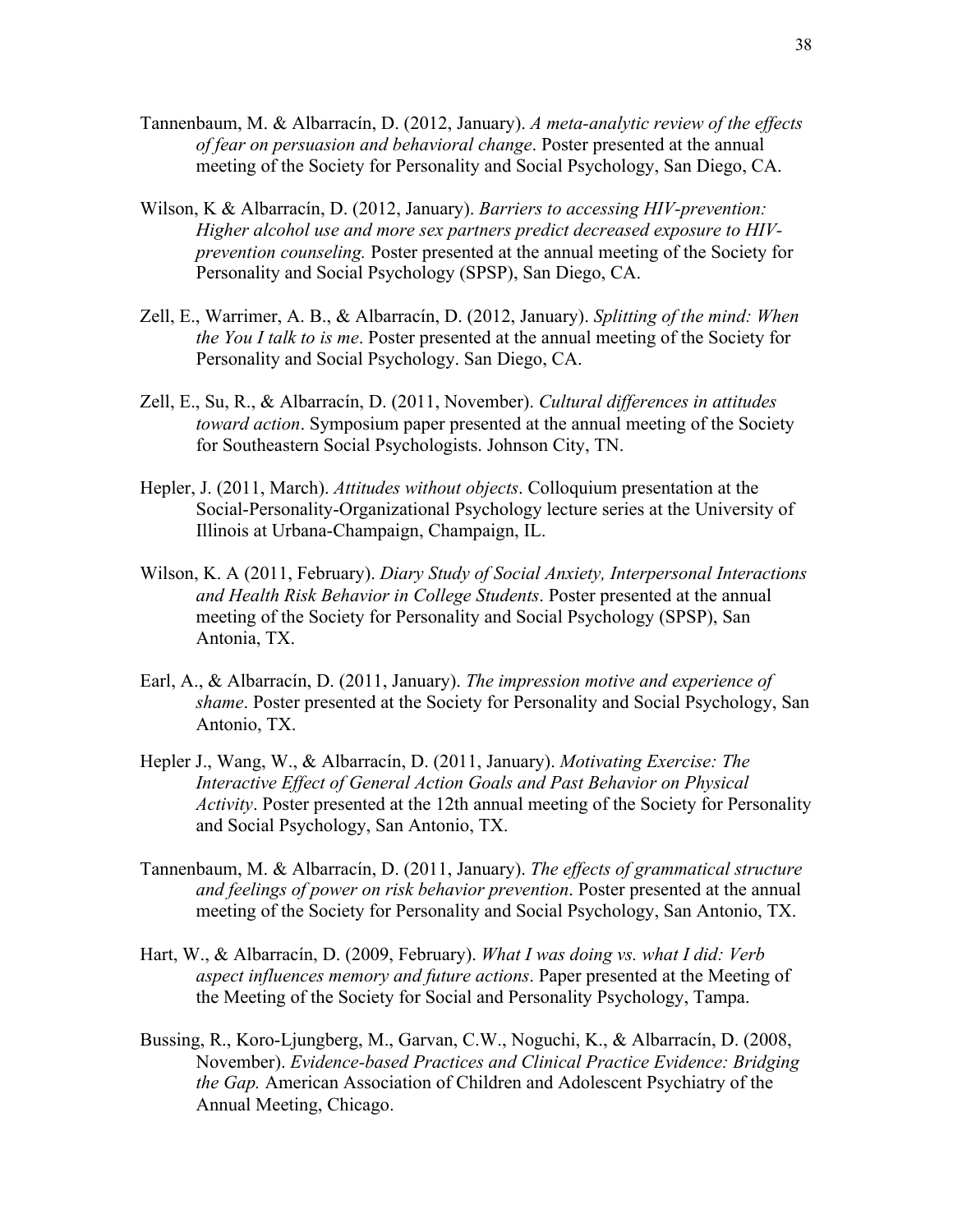- Li, H., &Albarracín, D. (2008, February). *The role of Christian and Buddhist beliefs in general action and inaction goals.* Poster to be presented in the 8th Annual meeting of Society for Personality and Social Psychology, Albuquerque, NM (February).
- Noguchi, K., Albarracín, D., & Handley, I. M. (2008, February). *Political participation for the sake of being active: The archival and experimental studies of action tendencies*. Poster presented at the 9th annual meeting of the Society for Personality and Social Psychology, Albuquerque, NM.
- Albarracín, D. (2007, October). *The social regulation of action and inaction.* Paper presented at the meeting of the Person Memory Interest Group, Zion, IL.
- Hart, W., & Albarracín, D. (2007, May). *The cognitive and motivational underpinnings of selective exposure.* Paper presented at the meeting of the Person Memory Interest Group, Chicago.
- Earl, A., Albarracín, D. Hart, W., & Handley, I. M (2007, May). *Effects of action and inaction goals on prevention/promotion goals*. Paper presented at the meeting of the Midwestern Psychological Association, Chicago.
- Li, H., Albarracín, D., Wright, P., Brown, R. D., & Liu, Y. (2007, May). *Evaluation proceduralization and its neutral correlates.* Paper presented at the Meeting of the Midwestern Psychological Association, Chicago.
- Wei, W., Li, H., & Albarracín, D. (2007, January). *Cultural variations in the effects of action/inaction goals: A comparison between Eastern vs. Western cultures.* Poster presented at the meeting of the Society for Personality and Social Psychology, Memphis.
- Noguchi, K., Albarracín, D., & Fischler, I. (2007, January). *Implicit pragmatics: The effects of incidental word order on cooperative behavior.* Poster presented at the meeting of the Society for Personality and Social Psychology, Memphis.
- McCulloch, K., & Albarracín, D. (2006, January). *Wait for it! The differential sensitivity of a general action goal to subordinate goal trajectories*. Meeting of the Society for Personality and Social Psychology, Palm Springs.
- Li, H., Albarracín, D., Wright, P., Brown, R. D., & Liu, Y. (2007, January). *Evaluation proceduralization and its neutral correlates*. Poster to be presented at the Annual meeting of the Society for Personality and Social Psychology, Memphis (January).
- Kumkale, G.T., & Albarracín, D. (2007, January). *Attitude construction and the sleeper effect*. Poster presented at the meeting of the Society for Personality and Social Psychology, Memphis.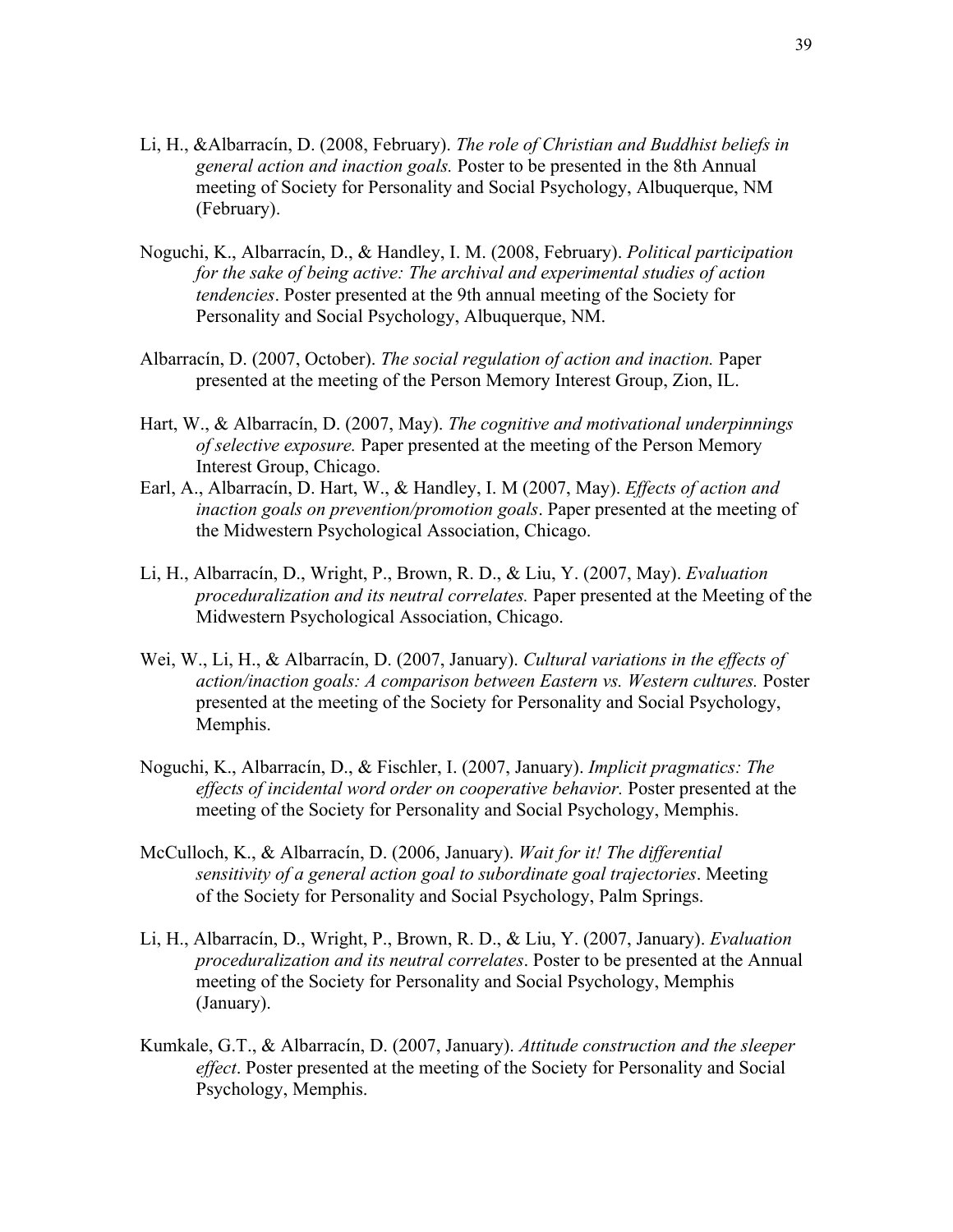- Hart, W., & Albarracín, D. (2007, January). *The person situation interaction in achievement goal activation.* Poster presented at the meeting of the Society for Personality and Social Psychology, Memphis.
- Earl, A., Albarracín, D., Durantini, M.R., Gunnoe, J.B., Leeper, J., & Levitt, J.H. (2007, January). *Selective exposure to health promotion interventions: An unobtrusive observation of participation in HIV prevention programs.* Poster presented at the meeting of the Society for Personality and Social Psychology, Memphis.
- Damnjanovich, S., Hart, W., Albarracín, D., & Fischler, I. (2006, October). *Effects of an implicit achievement priming, achievement motivation, and goal delay of EEG: Activity and performance in a problem-solving task*. Society for Psychophysiological Research, Vancouver.
- Wright, P., Li, H, Liu, Y., & Albarracín, D. (2006, July). *The effects of training on evaluative judgments: A look at evaluative procedural learning*. Presented at the Annual Meeting of the Organization for Human Brain Mapping, Florence, Italy.
- Albarracín, D. (2006, October). *General action and inaction goals at the international, cultural, and neuro-functional levels*. Meeting of the Society for Experimental Social Psychology, Philadelphia.
- Albarracín, D. (2006, October). *Translational research requires more than a dictionary: explicit and implicit expectations on the part of institutes and panels*. Meeting of the Society for Experimental Social Psychology, Philadelphia.
- McCulloch, K., Noguchi, K., & Albarracín, D. (2006, September). *Flip-flopping of general action and inaction states: A study on the mental representation of action and inaction goals.* Presented at the Meeting of the Association for Consumer Research, Orlando.
- Noguchi, K., Albarracín, D., Durantini, M. R., & Glasman, L. R. (2006, September). *Non random attrition in health Promotion programs: A meta-analysis of retention in HIV prevention interventions*. Presented at the Meeting of the Association for Consumer Research, Orlando.
- Handley, I., Albarracín, D., Brown, R.D., & Li, H. (2005, September). *Uncovering the effects of affective expectations and affective stimuli on affective experience via an inferential-perceptual model.* Presented at the Meeting of the Association for Consumer Research, Orlando.
- Albarracín, D., Durantini, M.R., Earl, A., Gunnoe, J., & Levitt J. (2006, September). *Believing that one is strong as a defensive weakness and how to attract reluctant audiences.* Presented at the Meeting of the Association for Consumer Research, Orlando (September).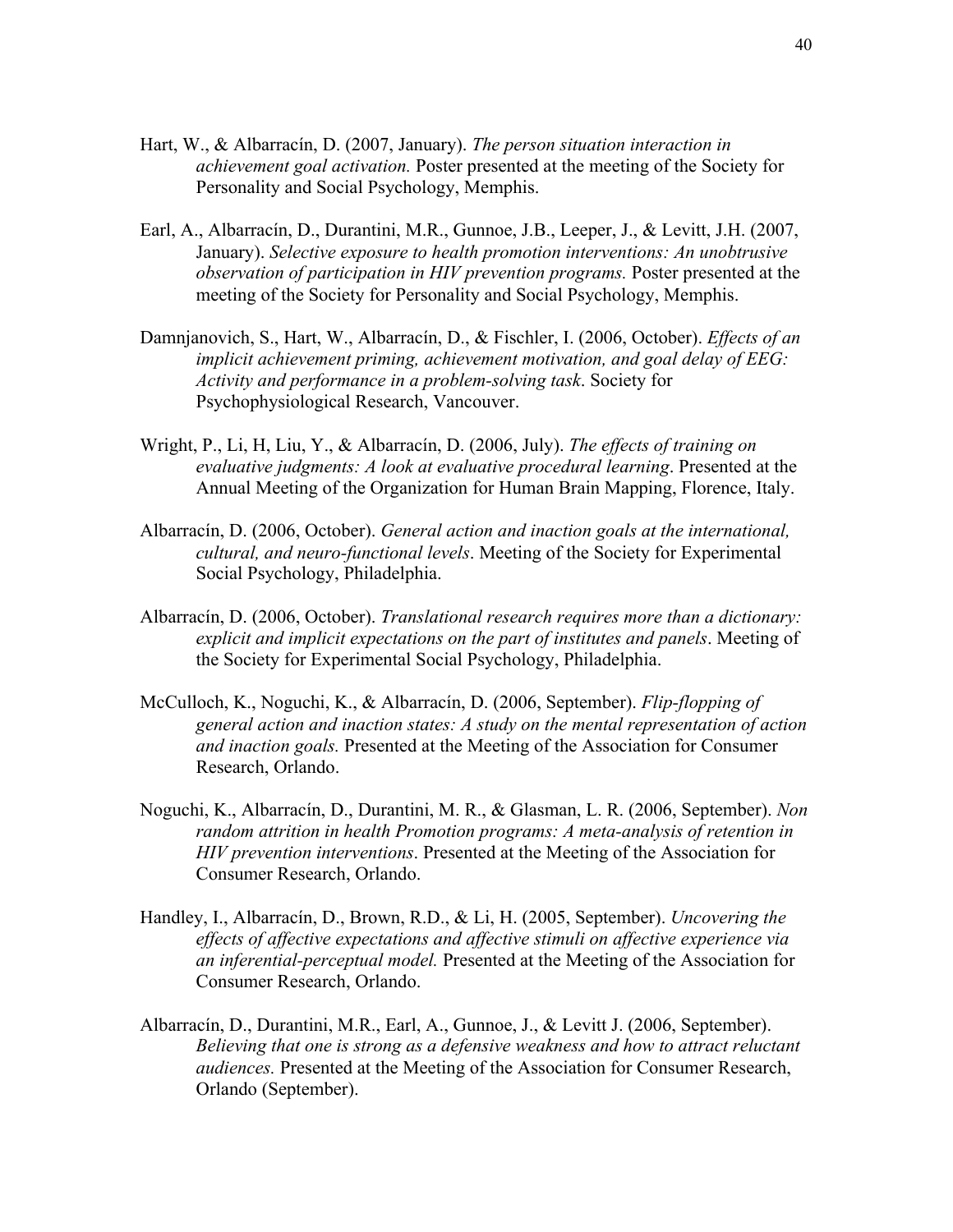- Li, H., & Albarracín, D. (2006). *Confidence in intuition and change in person perceptions*. Presentation at the meeting of the Midwestern Psychological Association, Chicago (May).
- Hart, W., & Albarracín, D. (2006, May). *The role of goal chronicity in implicit achievement priming*. Presentation at the meeting of the Midwestern Psychological Association, Chicago.
- Earl, A.N., Albarracín, D., Durantini, M.R., Glasman, L.R., Leeper, J.H., & Levitt, J.H. (2006, May). *Examining the effects of cognitive, motivational, and behavioral factors on selective exposure to HIV-prevention materials and programs.* Presentation at the meeting of the Midwestern Psychological Association, Chicago.
- Durantini, M.R., Albarracín, D., & Earl, A.N. (2006, March). *Influential communicators for different genders, ages and ethnicities*. Symposium with CMEs and CEs Women's Healthy Aging, University of Florida.
- Earl, A.N., Albarracín, D., & Durantini, M.R. (2006, January). *Selective exposure in HIV prevention: Examining the effects of cognitive and behavioral factors on selective exposure to HIV-prevention materials, recall of new information, and subsequent cognitive and behavioral change.* Meeting of the Society for Personality and Social Psychology.
- Earl, A.N., Albarracín, D., & Durantini, M.R. (2005, November). *Selective exposure in HIV prevention: Examining the effects of cognitive and behavioral factors on selective exposure to HIV-prevention materials, recall of new information, and subsequent cognitive and behavioral change.* Meeting of the Southeastern Society for Social Psychology, Jacksonville, FL.
- Hart, W., & Albarracín, D. (2006 January). *Goal priming and chronic goal accessibility: The case of achievement priming*. Meeting of the Society for Personality and Social Psychology, Palm Springs.
- Handley, I.M., & Albarracín, D. (2006; January). *Action and inaction goals and the influence of mutable- or immutable-topic information*. Poster to be presented at the annual meeting of the Society for Personality and Social Psychology, Palm Springs, CA.
- Li, H., Albarracín, D., Handley, I. M., McCulloch, K. C., & Leeper J. (2006, January). *General action and inaction goals: Effects on movement, behavioral observation, learning, and attitude formation*. Poster to be presented at the annual meeting of the Society for Personality and Social Psychology, Palm Springs, CA.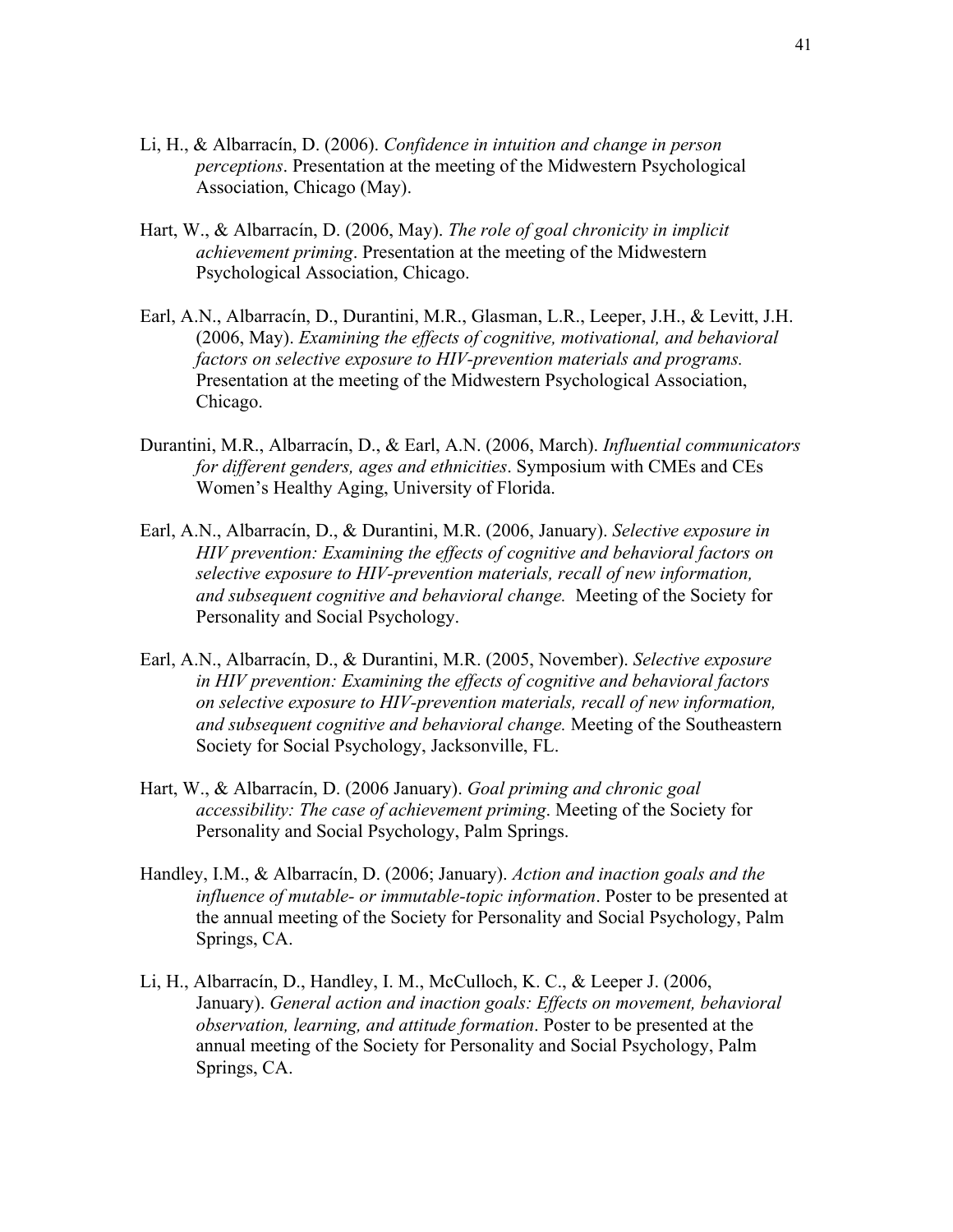- Albarracín, D., Durantini, M. R., Earl, A., & Mitchell, A.L. (2005, December). *Influential communicators for different genders, ages, and ethnicities: A meta-analysis of HIV prevention interventions*. Meeting of the American Public Health Association, Philadelphia.
- Albarracín, D., Glasman, L.R., Gillette, J., Earl, A., Durantini, M.R., & Ho., M.H. (2005, June). *A test of major assumptions about behavior change: A comprehensive look at HIV prevention interventions since the beginning of the epidemic*. Meeting of the Interamerican Society for Psychology, Buenos Aires.
- Durantini, M. R., Albarracín, D., Earl, A., & Mitchell, A.L. (2005, June). *Influential communicators for different genders, ages, and ethnicities: A meta-analysis of HIV prevention interventions*. Meeting of the Interamerican Society for Psychology, Buenos Aires.
- Brown, R., & Albarracín, D. (2005, January). *Procedural efficiency and evaluation*. Meeting of the Society for Personality and Social Psychology, New Orleans.
- Durantini, M. R., Albarracín, D., Earl, A., & Mitchell, A.L. (2005, January). *Influential communicators for different genders, ages, and ethnicities: A meta-analysis of HIV prevention interventions*. Meeting of the Society for Personality and Social Psychology, New Orleans.
- Earl, A., & Albarracín, D. (2005, January). *Fear increment and fear resolution in HIV prevention: A meta-analysis of the effectiveness of fear arguments and HIV counseling and testing.* Meeting of the Society for Personality and Social Psychology, New Orleans.
- Glasman, L.R., Albarracín, D., Gillette, J., Earl, A., Durantini, M.R., & Ho., M.H. (2005, January). *A test of major assumptions about behavior change: A comprehensive look at HIV prevention interventions since the beginning of the epidemic*. Meeting of the Society for Personality and Social Psychology, New Orleans.
- Handley, I., & Albarracín, D. (2005, October). *Discerning the role of action and inaction goals in attitude formation and change.* Meeting of the Society for Experimental and Social Psychology, Forth Worth.
- Li, H., Handley, I, Albarracín, D. & Brown, R. (2005, January). *Judgments of affect through inferential processes: A test of the inferential-perceptual model*. Meeting of the Society for Personality and Social Psychology, New Orleans.
- Handley, I., Albarracín, D., Brown, R.D., & Li, H. (2005, October). *Uncovering the effects of affective expectations and affective stimuli on affective experience via an inferential-perceptual model. Meeting of the Society for Experimental and Social Psychology,*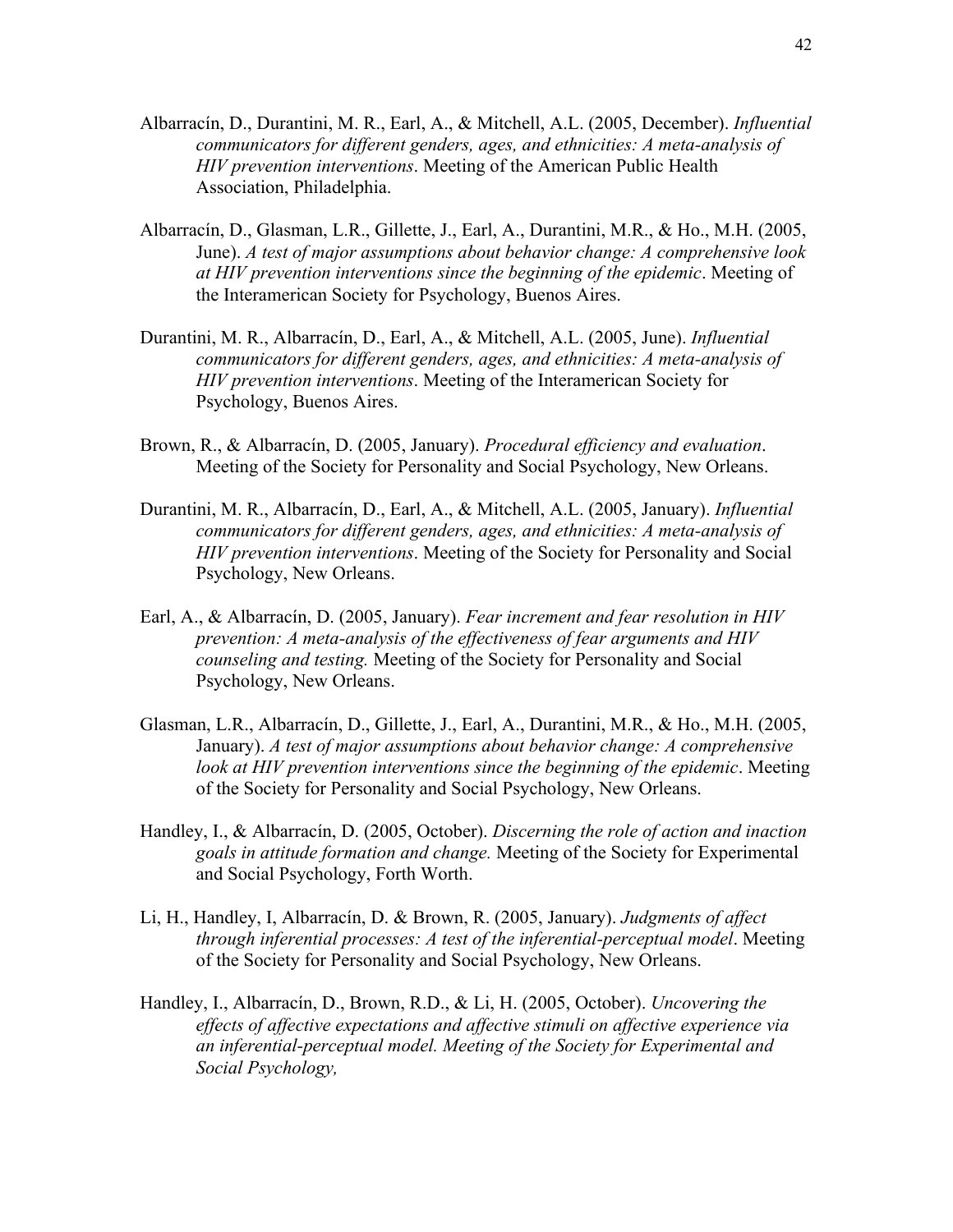- Albarracín, D., Glasman, L. R., Wallace, H.M., & Kumkale, G.T. (2004, January). *Principles of judgment formation and change.* Meeting of the Society for Personality and Social Psychology, Austin.
- Boynton, M.B., Johnson, B.T., & Albarracín, D. (2004, January*). Attitudes can impact behavior directly: A meta-analytic comparison of spontaneous versus deliberative condom use.* Meeting of the Society for Personality and Social Psychology, Austin.
- Kumkale, G.T., & Albarracín, D. (2004, January*). Memory organization and the sleeper effect in persuasion.* Meeting of the Society for Personality and Social Psychology, Austin.
- Albarracín, D., & Kumkale, G. T. (2003, October). *Sleeper effects: An investigation of memory and the effects of persuasive communications*. Meeting of the Society for Experimental Social Psychology, Boston.
- Albarracín, D. (2003, October). *Survival and change in judgments. A model of activation and comparison*. Meeting of the Person Memory Interest Group, Rhode Island.
- Glasman, L., & Albarracín, D. (2003, July). *How to form attitudes that predict behavior: A meta-analysis of the attitude-behavior relation following attitude formation*. Meeting of the Interamerican Society of Psychology, Lima, Peru.
- Del Vento, P., Kumkale, G. T., & Albarracín, D. (2003, May). *A novel kind of sleeper effect in persuasion*. Meeting of the American Psychological Society, Atlanta.
- Kumkale, G. T., Albarracín, D., & Johnson, B.T. (2003, May). *Influences of population and methodological factors on reasoning in condom use: A research synthesis.* Meeting of the American Psychological Society, Atlanta.
- Albarracín, D., Kumkale, G. T., & Cohen, J. B. (2003, February). *When communications collide with recipients' actions: Effects of post-message behavior on intentions to follow the message recommendation.* Meeting of the Society for Personality and Social Psychology, Los Angeles.
- Glasman, L., & Albarracín, D. (2003, February). *The attitude-behavior relation as a function of attitudinal basis: A meta-analysis of studies on attitude formation*. Meeting of the Society for Personality and Social Psychology, Los Angeles.
- Kumkale, G. T., & Albarracín, D. (2003, February). *How large and persistent are source credibility effects in persuasion? A meta-analysis of longitudinal studies.* Meeting of the Society for Personality and Social Psychology, Los Angeles.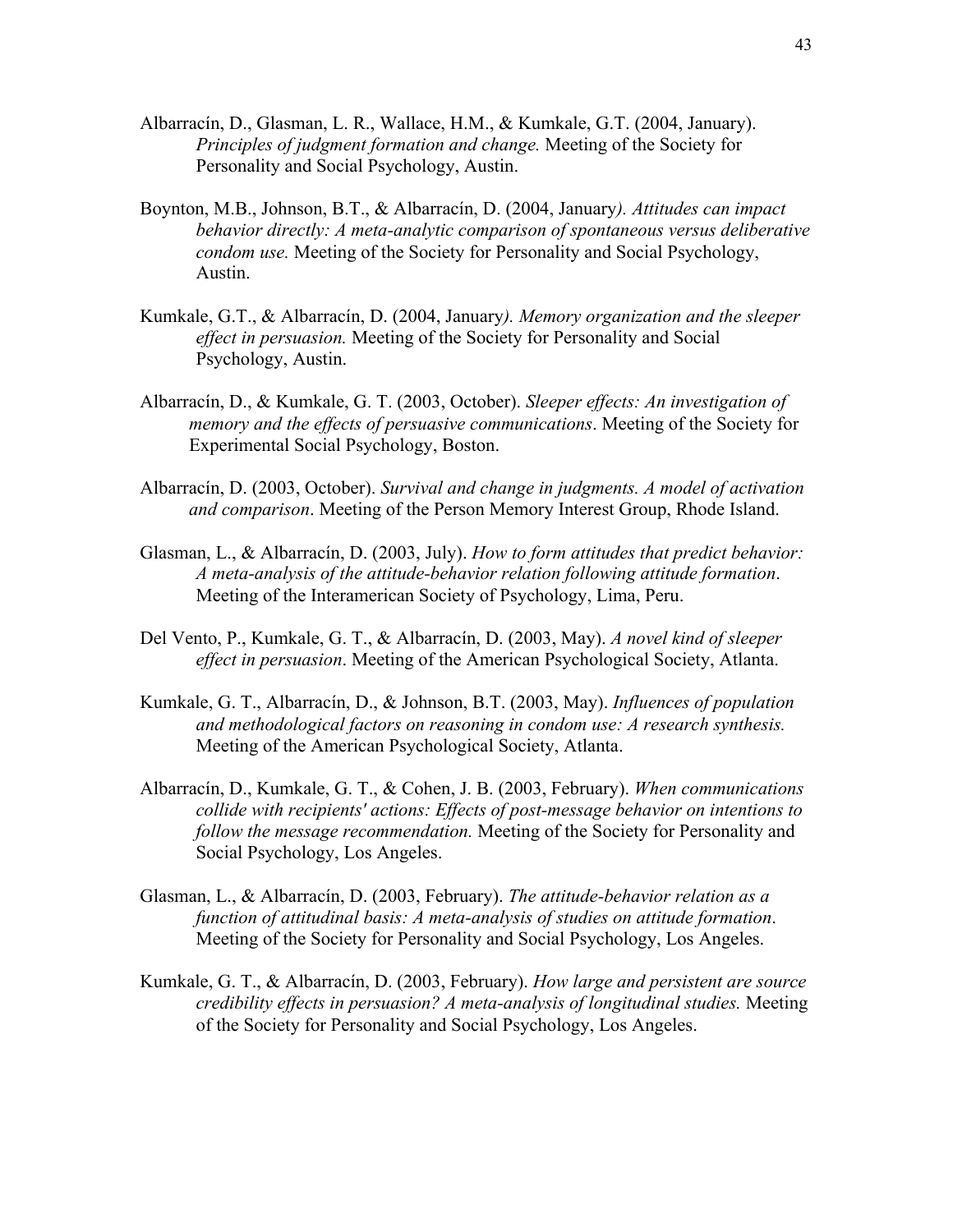- Lee, K. H. & Albarracín, D. (2003, February). *Selective exposure to information: A metaanalysis of the attitude literature.* Meeting of the Society for Personality and Social Psychology, Los Angeles.
- McNatt, P.S., & Albarracín, D. (2003, February). *The Influence of Advocacy-Inconsistent Knowledge on Attitude Change and Maintenance.* Meeting of the Society for Personality and Social Psychology, Los Angeles.
- Albarracín, D., & Kumkale, G. T. (2002, October). *Affect as information in persuasion: A model of affect identification and discounting.* Meeting of the Society of Experimental Social Psychology, Columbus, Ohio.
- Glasman, L.R., & Albarracín, D. (2002, February). *The attitude-behavior relation in persuasion.* Meeting of the Society of Social and Personality Psychology, Savannah, Georgia.
- Mitchell, A.L., & Albarracín, D. (2002, February). *Defensive confidence in persuasion.*  Meeting of the Society of Social and Personality Psychology, Savannah, Georgia.
- Albarracín, D. (2001, October). *Toward a behavior-centered understanding of persuasion.* Meeting of the Society for Experimental Psychology, Spokane, Oregon.
- Albarracín, D., Mitchell, A., McNatt, P.S., & Kumkale, G. T. (2001, February). *Change maintenance and decay in response to persuasive communication.* Paper presented at the meeting of the Society for Personality and Social Psychology, San Antonio, Texas.
- Mitchell, A. & Albarracín, D. (2001, February). *Distinctiveness and generalizability of a measure of defensive confidence.* Poster presented at the meeting of the Society for Personality and Social Psychology, San Antonio, Texas.
- Kumkale, G. T. & Albarracín, D. (2001, February). *A meta-analysis of the sleeper effect.* Poster presented at the meeting of the Society for Personality and Social Psychology, San Antonio, Texas.
- Albarracín, D. & Kumkale, G. T. (2000, October). *Affect as information in persuasion: Influences on attitudes and beliefs.* Paper presented at the meeting of the Society for Experimental Social Psychology, Atlanta, Georgia.
- Mitchell, A., Kumkale, G. T., & Albarracín, D. (2000, March). *The influence of the source of the message in HIV prevention.* Poster presented at the meeting of the Southeastern Psychological Association, New Orleans, Louisiana.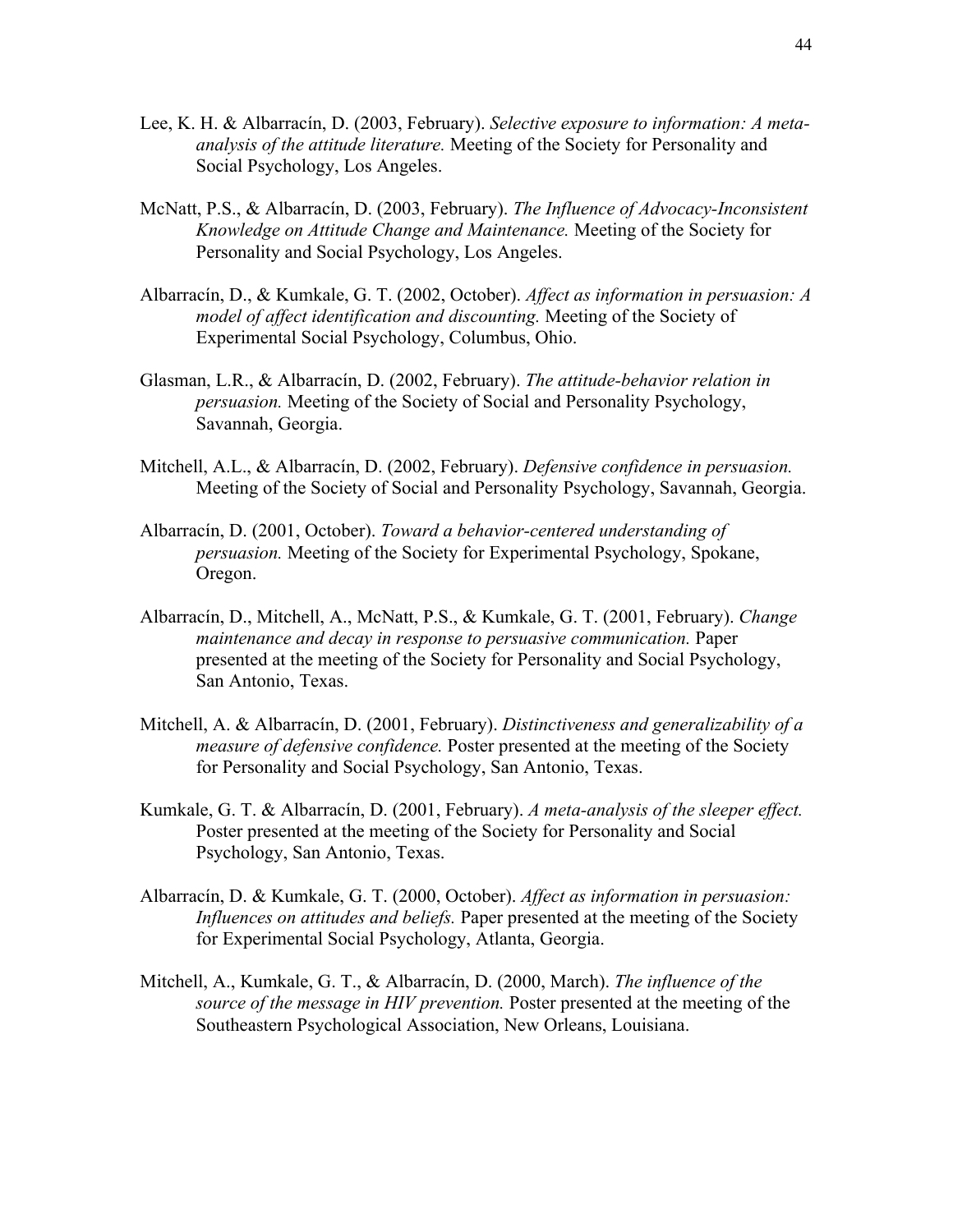- Albarracín, D. (1999, June). *The cognitive impact of past behavior: Influences on beliefs, attitudes and future behavioral decisions.* Poster presented at the Meeting of the American Psychological Society, Denver, Colorado.
- Albarracín, D. (1996, August). *How to understand and change condom-related interactions: An experimental analysis of the effectiveness of interactive and noninteractive beliefs and persuasive sources in a sample of Argentinian college students.* International Congress of Psychology, Montreal, Canada.
- Albarracín, D. (1996, May). *The prediction of voting intentions: A test of alternative models.* Poster presented at the Meeting of the Society for the Psychological Study of Social Issues (SPSSI), Michigan, Ann Arbor, Michigan.
- Albarracín, D. (1994, July). *The theory of reasoned action and condom use research: A meta-analytic perspective.* Paper presented at the Congress of Applied Psychology, Madrid, Spain.
- Albarracín, D. (1994, July). *Social support networks and well-being: A structural equation analysis.* Paper presented at the 23rd Conference of the International Congress of Applied Psychology, Madrid, Spain.
- Albarracín, D. (1994, October)). *Institutional child abuse: First and second order contributions.* Paper presented at the Conference on Family, Buenos Aires, Argentina.
- Albarracín, D., Albarracín, M., & Tissera, E. (1994, October). *The do's and the don'ts in child abuse: Individual, family and social interventions.* Paper presented at the Conference on Family, Buenos Aires, Argentina.
- Albarracín, D. (1993, July). *Theoretical perspectives in social support.* Paper presented at the XXIV Interamerican Congress of Psychology, Santiago, Chile.
- Albarracín, D. (1993, July). *Ecology of child maltreatment.* Paper presented at the XXIV Interamerican Congress of Psychology, Santiago, Chile.
- Albarracín, D. (1993, July). *Attitudes toward protective behaviors in aging.* Paper presented at the XXIV Interamerican Congress of Psychology, Santiago, Chile.
- Albarracín, D. (1992, July). *Social support and mental health.* Paper presented at the 1st Ibero-American Conference of Psychology, Madrid, Spain.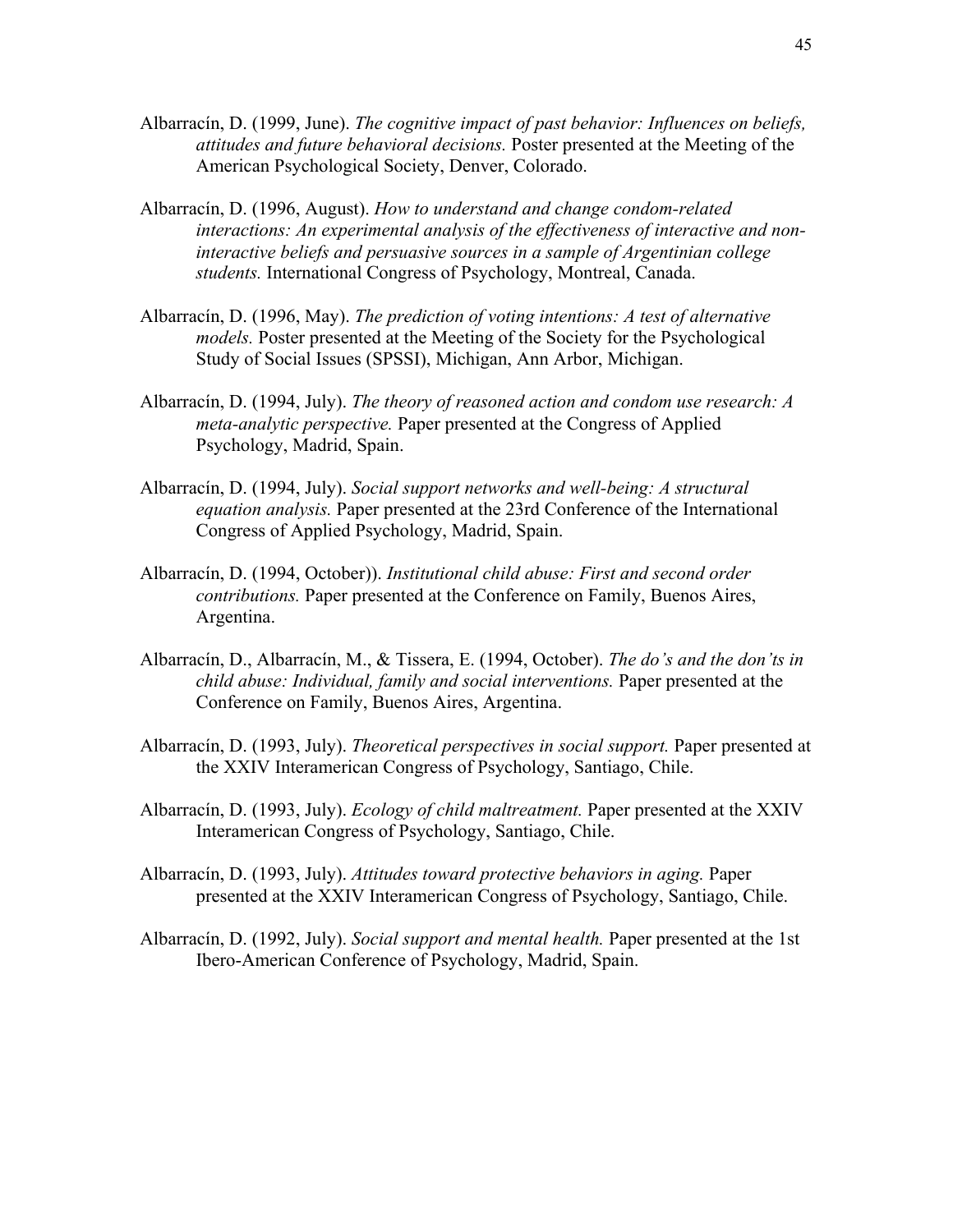# **TEACHING AND ADVISING**

#### **COURSES**

Self-regulation Attitude Theory Attitudes and Consumer Behavior Writing in Psychology and Business Attitudes and Social Cognition Propaganda and Behavioral Change Research Methods Social Psychology **Statistics** Teaching in Psychology

# **PH.D. THESES DIRECTED**

| Wenhao Dai         | 2022 |
|--------------------|------|
| Benjamin X. White  | 2021 |
| Aashna Sunderrajan | 2019 |
| Sophie Lohmann     | 2019 |
| Duo Jiang          | 2016 |
| Sophie Lohmann     | 2016 |
| Mina Kwon          | 2015 |
| Justin Hepler      | 2014 |
| Melanie Tannenbaum | 2014 |
| Allison Earl       | 2012 |
| William Hart       | 2009 |
| Hong Li            | 2008 |
| G. Tarcan Kumkale  | 2004 |
| Penny S. McNatt    | 2005 |
| Laura Glasman      | 2001 |

# **MASTER THESES DIRECTED**

| Benjamin X. White    | 2019 |
|----------------------|------|
| Wenhao Dai           | 2018 |
| Ryan Palmer          | 2018 |
| <b>Emily Sanders</b> | 2017 |
| Sophie Lohmann       | 2016 |
| Melanie Tannenbaum   | 2011 |
| Justin Hepler        | 2010 |
| Wei Wang             | 2010 |
| Joshua Leeper        | 2007 |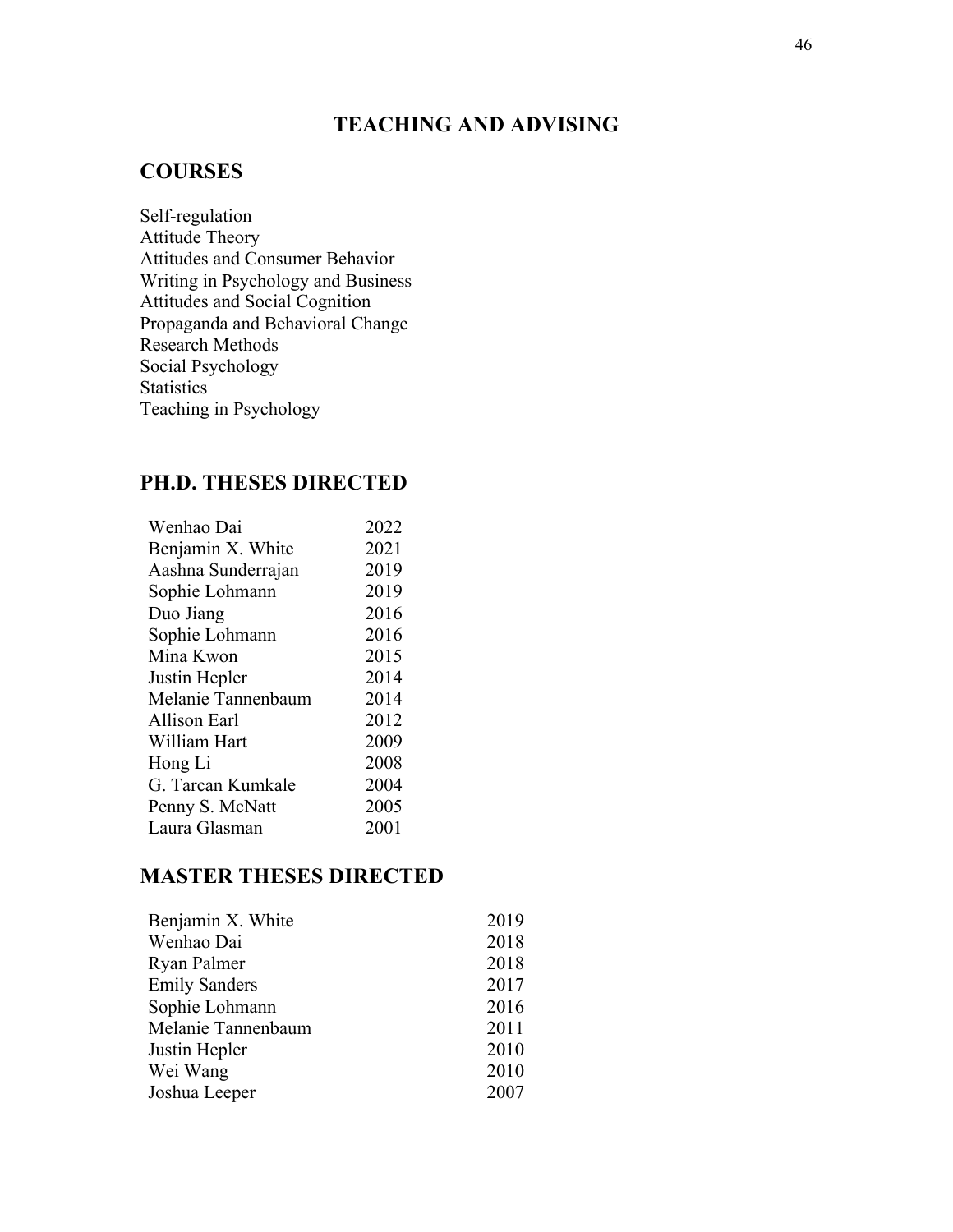| 2006 |
|------|
| 2005 |
| 2005 |
| 2004 |
| 2002 |
| 2002 |
| 2002 |
|      |

#### **POSTDOCTORAL RESEARCHERS SUPERVISED**

Cynthia Klein, Harry Wallace, Laura Glasman, Rick Brown, Ian Handley, Kenji Noguchi, Casey McCulloch, Ibrahim Senay, Ethan Zell, Kristina Wilson, Molly Ireland, Christopher Jones, Gilad Feldman, Mohsen Farhadloo, Yotam Ophir, Hang Lu, Ozan Kuru, Dominic Stecula Edgardo Ortiz-Sanchez, Aashna Sunderrajan, Alex Karan, Annie Haesung Jung, Thomas O'Brien, Bita Fayaz-Farkhad, Sicong Liu, CJ Calabrese

#### **SERVICE**

### **PUBLIC AND RESEARCH POLICY SERVICE**

Covid Roadmap Advisor on COVID-19 communication issues, White House and Department of Health and Human Services, 2022.

Member, Covid Roadmap Team, 2022.

Member, Misinformation Working Group, Association for Psychological Science, 2021- 2022.

Member, Trans-NIH Review of Behavioral and Social Science Portfolio, National Institutes of Health, 2020-2021.

Member, Frontiers of Knowledge Award in Social Sciences, BBVA Foundation, Madrid, Spain, 2020

Member, Disciplinary Trends Panel of Journal Editors, National Institutes of Health, 2018.

Author, Social Identity Panel, Framework Building for Intelligence Community, National Academy of Sciences, 2018.

Member, Trans-NIH Review of HIV Portfolio of Currently Funded Grants in the Behavioral Sciences, National Institutes of Health, Office of AIDS Research, 2013.

Co-Chair, Theory Committee, HIV Research Policy Think Tank to Implement White House AIDS Agenda, National Institutes of Health, Office of AIDS Research, September 2010.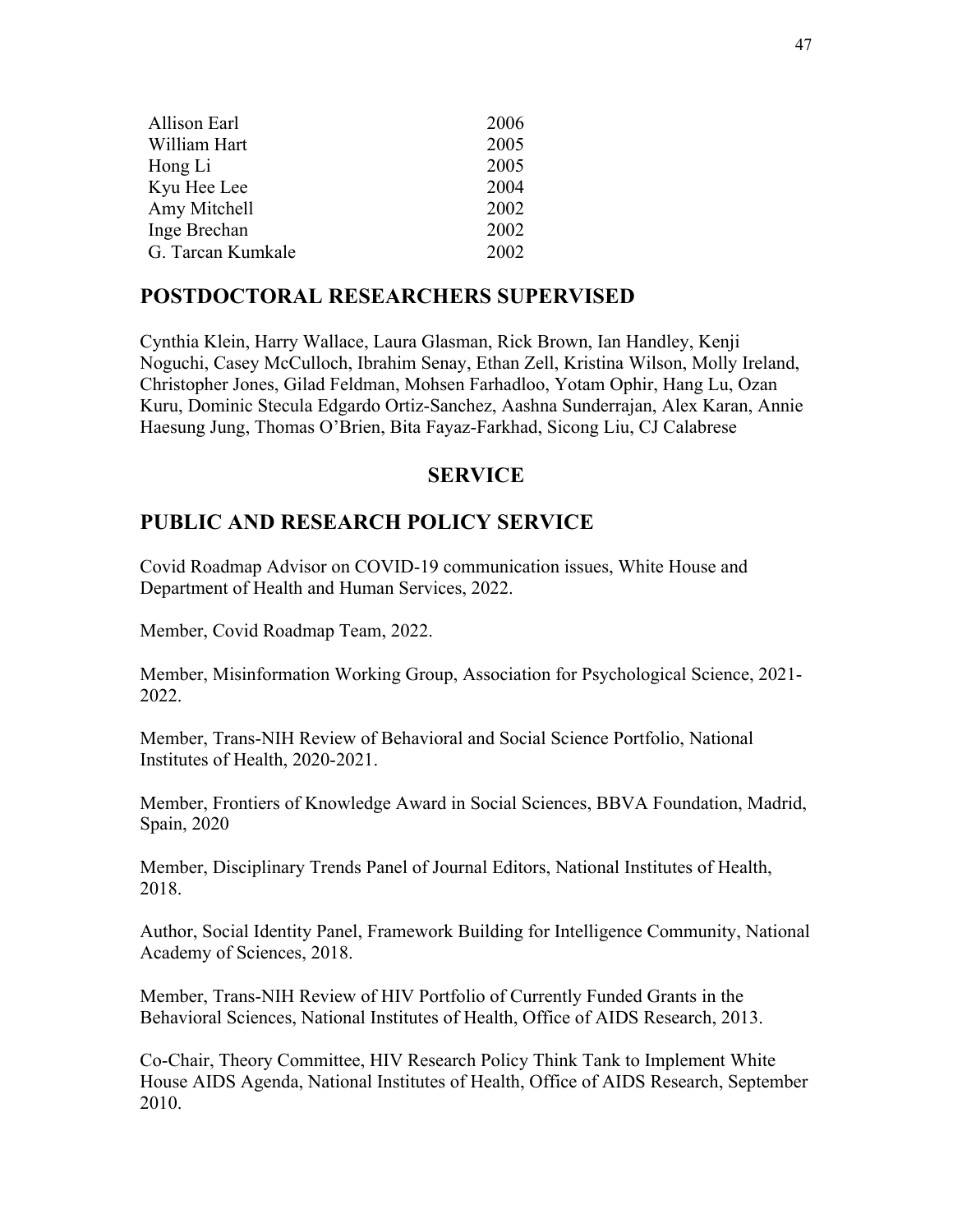Advisory Board, Public Health Institute, Champaign-Urbana Public Health District.

Member, Committee in Charge of Reviewing System for Allocating Resources for HIV-Prevention Interventions, Centers for Disease Control, 2009.

# **PROFESSIONAL SERVICE**

President, Society of Personality and Social Psychology, 2023

Member, Cialdini Award Committee, Society of Personality and Social Psychology, 2019, 2020

Member, Council of Editors, American Psychological Association, 2014-2020.

Member, Selection Committee for Editor of the *Journal of Personality and Social Psychology: Attitudes and Social Cognition*, 2015-2016.

Member, Board, Center for the Study of Media and Society, St. Andrews University and Northwestern University, Argentina, 2015-Present.

Member, Fellows Selection Committee, Association for Psychological Science, 2013- 2015.

Chair, Fellows Selection Committee, Society for Personality and Social Psychology, 2010.

Member, Fellows Selection Committee, Society for Personality and Social Psychology, 2009.

Member, Cialdini Award to Best Field Research Article, Society for Personality and Social Psychology, 2009.

Member, Trajectory Award Committee, Society of Experimental Social Psychology, 2007-2008.

Chair, Scientist Development Award Committee, Society of Experimental Social Psychology, 2006-2007.

Member, Training Advisory Board, Training program in Social Processes of HIV/AIDS, Center for HIV and Health Intervention Research, University of Connecticut, 2005- Present

Member, Major-Paper-Award Committee, Society of Experimental Social Psychology, 2005-2006.

Member, Program Committee, Society of Experimental Social Psychology, 2005-2006.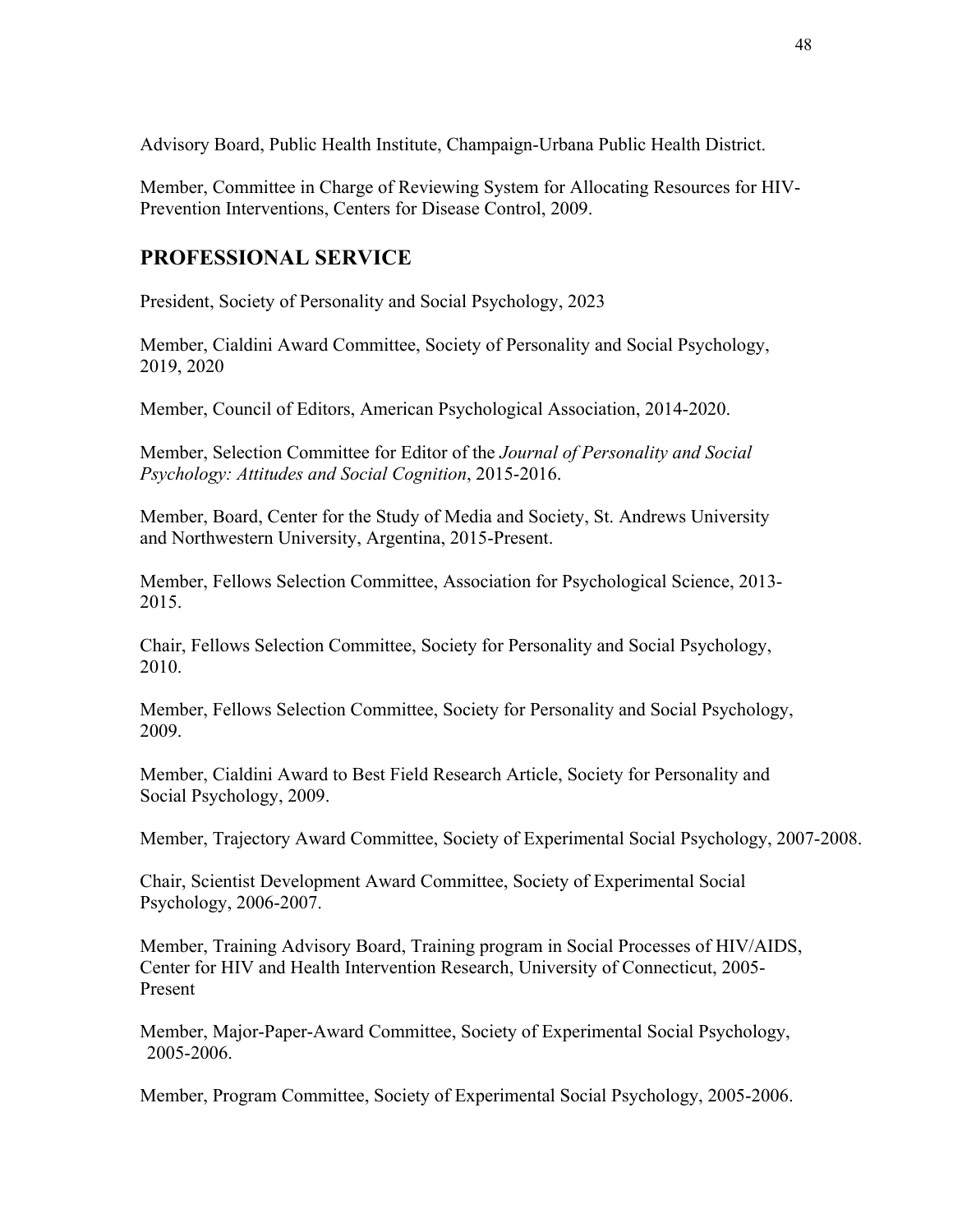Member, Dissertation Award Committee, Society of Experimental Social Psychology, 2005-2006.

Member, Scientist Development Award Committee, Society of Experimental Social Psychology, 2005-2006.

Member, Executive Committee, Society of Experimental Social Psychology, 2005-2009.

Organizer of Festschrift in honor of Marty Fishbein (with Icek Ajzen and Bob Hornik), 2006.

International Scientific Committee, XXXI Conference of the Interamerican Society for Psychology, Mexico City, 2007.

Executive Secretary for North America, Interamerican Society for Psychology, 2003- 2005.

United States Representative, Interamerican Society for Psychology, 2001-2003.

Florida Representative, Midwestern Psychological Association, 2000-Present.

Council for International Exchange of Scholars and Fulbright Commission. Specialist review panel for psychology (Senior scholar and professional program), 1998-2000.

# **GRANT REVIEW PANELS**

Ad Hoc Member, Various Review Panels, National Institutes of Mental Health, 2018- 2021

Chartered Member, National Science Foundation, 2017-Present.

Chartered Member, Behavioral and Social Processes in HIV, National Institutes of Mental Health, 2012-2016.

Chartered Member, Social Psychology and Interpersonal Processes Study Section, National Institutes of Mental Health, 2005-2011.

Member, Review Panel AARR-8, National Institutes of Mental Health, 2001-2003.

Member, Various Specialty Emphasis Review Panels, National Institutes of Mental Health, 2001, 2004, 2005, 2006.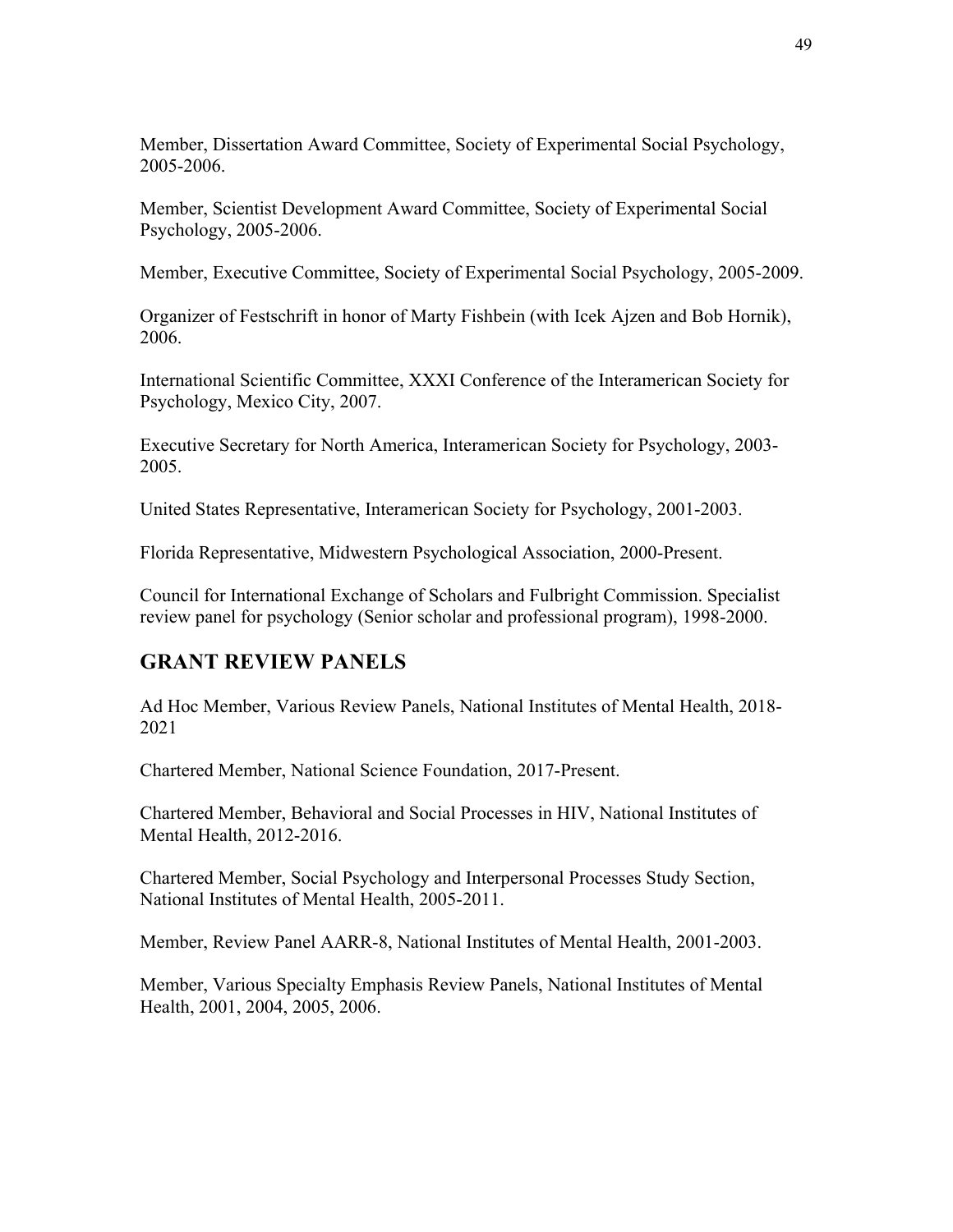# **CONFERENCE ORGANIZATION**

Conference on Integrating Behavioral and Social Sciences onto Epidemiological Models, National Science Foundation, 2021

Interamerican Congress of Psychology, Mexico City, Interamerican Society of Psychology, Member, Scientific Committee, 2017.

Attitudes Conference, Annenberg Public Policy Center, University of Pennsylvania, Chair (with Blair T. Johnson, & Kathleen H. Jamieson), 2017.

Converse Symposium, Department of Business Administration, University of Illinois, Organizing Committee Member 2015-2016.

Symposium in honor of Marty Fishbein (with Icek Ajzen and Richard Wolitski), AIDS Impact Conference, Santa Fe NM, 2011.

Symposium Social & Consumer Psychology Interest Group, University of Illinois, 2010.

Conference on Behavior Change in the Era of HIV, Atlanta, 2009.

Festschrift in honor of Marty Fishbein (with Icek Ajzen and Bob Hornik), University of Pennsylvania, 2006.

Pre-SESP Workshop for contributors to *Handbook of Attitudes*, 2002 (with Blair T. Johnson and Mark P. Zanna).

# **UNIVERSITY SERVICE**

Member, Advisory Board, COVID-19 Project, Annenberg Public Policy Center, 2021 present.

Director, Health Communication Minor, School of Nursing, 2021-present

Chair, Postdoctoral Search Committee, Annenberg Public Policy Center, 2021-present.

Member, Postdoctoral Search Committee, Annenberg School for Communication, 2021- 2022.

Tenure Reading Committee, Annenberg School for Communication, 2021-present.

Penn in Latin America and the Caribbean, Steering Committee, 2021-present.

Member, Innovation and Diversity Committee, Penn Mental Health AIDS Research Center, 2021-present.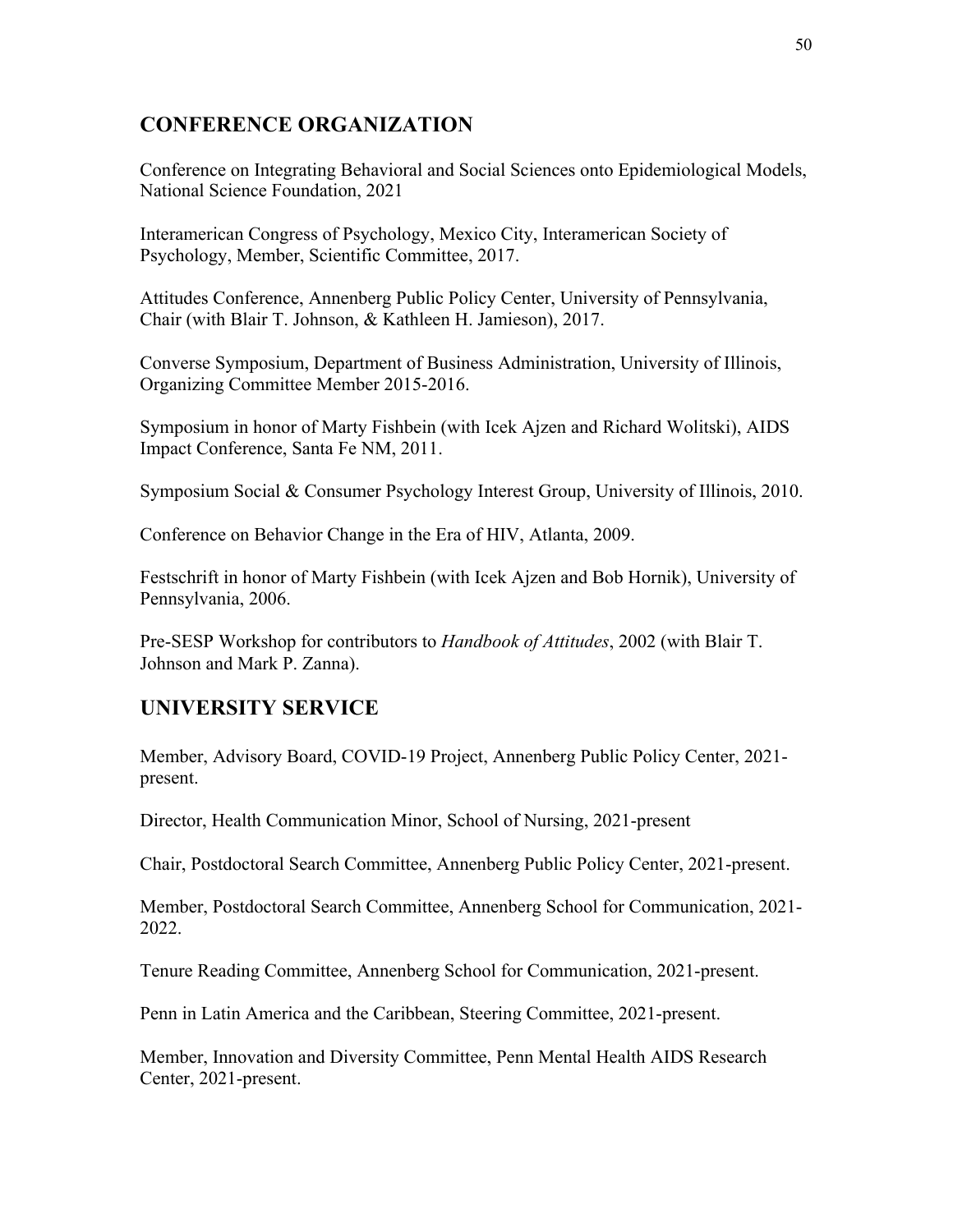Misinformation Conference, Organizing Committee, Leonard Davis Institute, 2022 (conference ultimately cancelled due to COVID-19).

Decanal Search Committee, University of Illinois, Member, 2020-2021.

Diversity Committee, Department of Psychology, Member 2020-2021.

Online Learning Committee, Department of Psychology, Chair 2018-2019.

Assistant Chair of Communication and Information, Department of Psychology, 2015- 2018.

Lanier's Lecture Committee, Department of Psychology, Member 2017-Present.

Awards Committee, Department of Psychology, Member 2017.

Ph.D. Program Evaluation, Marketing, Business Administration, University of Illinois, Chair 2016-2017.

Psychology Faculty Search Committee, Department of Psychology, Chair 2015.

Tenure and Promotion Committee, Department of Psychology, Member, 2015.

Converse Symposium, Department of Business Administration, University of Illinois, Member 2015-2016.

Staff and Faculty Awards Committee, Department of Psychology, University of Illinois, Member 2014-2015.

Graduate Studies Committee, Department of Psychology, University of Illinois, Member, 2014-Present.

Faculty Hire Evaluation Committee, Department of Psychology, University of Illinois, Member, 2014.

Co-Director, Training Core, TCORS, University of Pennsylvania, 2012-2013.

Review and mentoring committees, Annenberg School for Communication, University of Pennsylvania, Member 2012-2014.

Sexual Harassment Officer, Annenberg School for Communication, University of Pennsylvania, Member, 2013.

Member, Wharton's Dean Search, Committee, University of Pennsylvania, Member, 2013.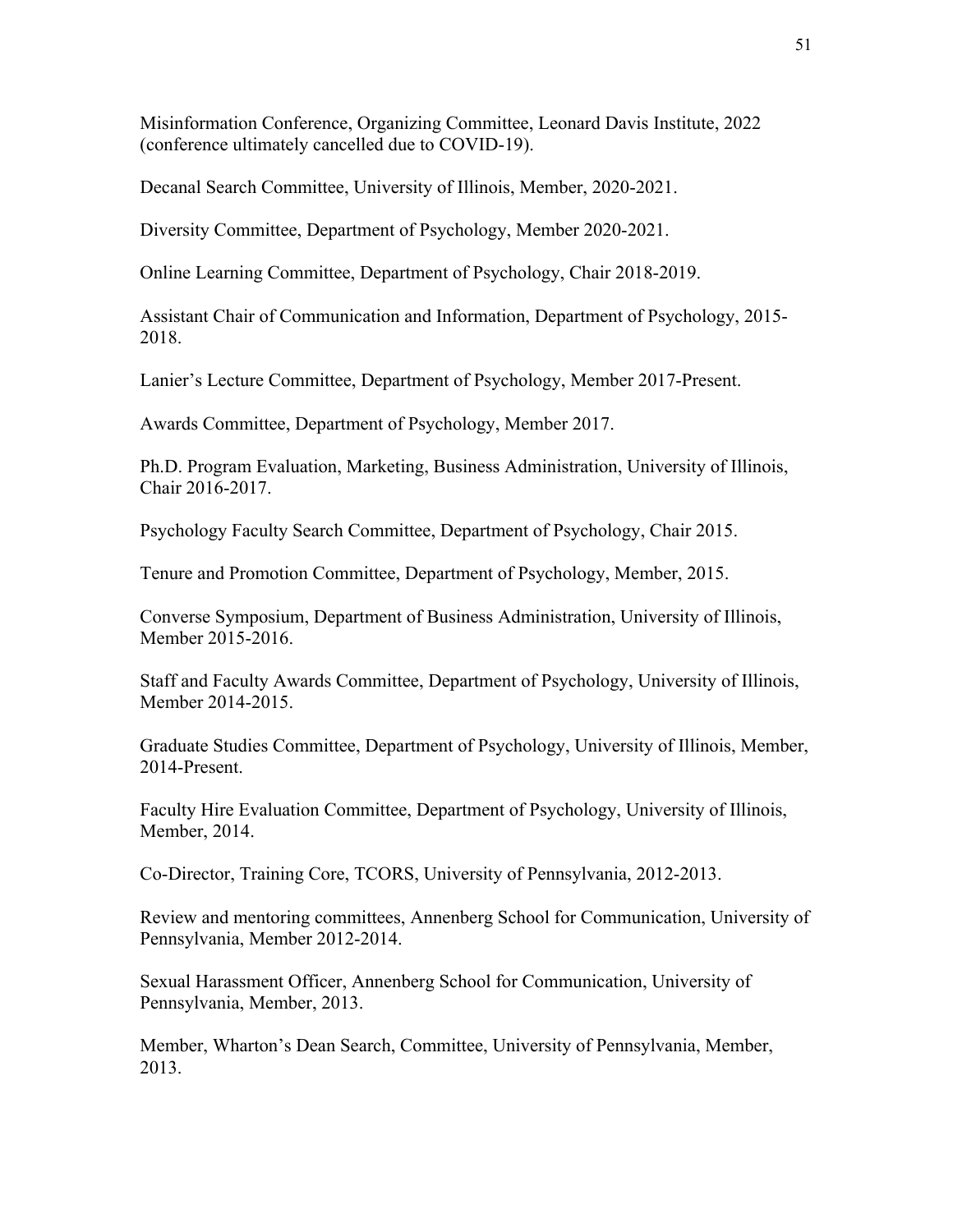Events Committee, Annenberg School for Communication, Member, 2012-2014

Graduate Studies Committee, Annenberg School for Communication, Member, 2012- 2013.

Health and Wellness Implementation Committee, University of Illinois, Member, 2009- 2011

Student Disciplinary Appeal Committee, College of Liberal Arts and Sciences, University of Illinois, Member, 2008-2010.

Faculty Excellence Program Evaluation Committee, University of Illinois, Member, 2008-2012.

Faculty Hire Evaluation Committee, University of Illinois, Chair, 2008.

Award Committee, Department of Psychology, University of Illinois, Member, 2008- 2012.

Graduate Student Award Committee, Department of Psychology, University of Illinois, Member, 2007-2012.

Director of Social Training (Area Chair), Department of Psychology, University of Florida, 2005-2007.

Dean's Advisory Committee, College of Liberal Arts and Science, University of Florida, Member, 2005-2007.

Member of Women Mentoring Program for UF Students, 2005-2007.

Policy and Planning Committee, Department of Psychology, University of Florida, Member, 2005-2007.

Merit Committee, Department of Psychology, University of Florida, Member, 2005- 2007.

Assistant Professor Search Committee, Department of Psychology, University of Florida, Member, 2004.

Visiting Professor Search Committee, Department of Psychology, University of Florida, Chair, 2003.

Departmental Web Page Committee, Department of Psychology, University of Florida, Member, 2002-2005.

Faculty advisor, Argentine Club, University of Florida, 2003-2007.